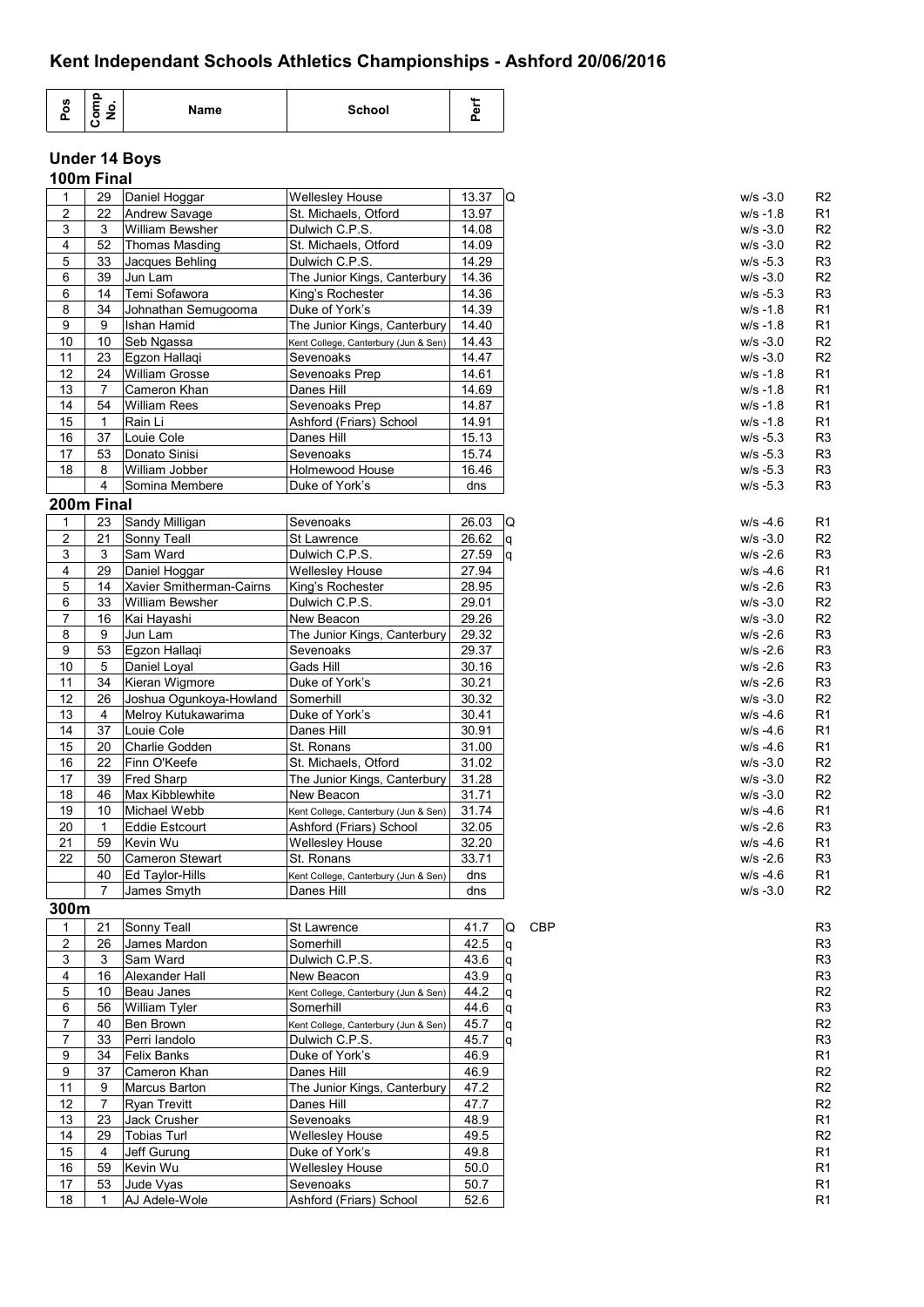## **800m**

| uuun                    |                         |                          |                                      |              |   |
|-------------------------|-------------------------|--------------------------|--------------------------------------|--------------|---|
| 1                       | 22                      | George Fisher            | St. Michaels, Otford                 | $2:24.06$ Q  |   |
| $\overline{c}$          | 20                      | James Crawley            | St. Ronans                           | $2:24.42$ q  |   |
| 3                       | 8                       | Innes Woodhouse          | Holmewood House                      | 2:32.88      |   |
| $\overline{4}$          | 29                      | <b>Tobias Turl</b>       | <b>Wellesley House</b>               | 2:37.59      |   |
| 5                       | 1                       | <b>Ben Grinsell</b>      | Ashford (Friars) School              | 2:38.26      |   |
| 6                       | 50                      | Dillon Gorman            | St. Ronans                           | 2:39.41      |   |
| $\overline{7}$          | 5                       | Daniel Loyal             | Gads Hill                            | 2:41.00      |   |
| $\overline{8}$          | $\overline{7}$          | <b>Benedict Tweddle</b>  | Danes Hill                           | 2:41.79      |   |
| 9                       | 53                      | Leo Holland              | Sevenoaks                            | 2:42.59      |   |
| 10                      | 23                      | Jack Crusher             | Sevenoaks                            | 2:43.51      |   |
| 11                      | 39                      | Alexander Smith          | The Junior Kings, Canterbury         | 2:47.45      |   |
| $\overline{12}$         | $\mathsf 3$             | Perri landolo            | Dulwich C.P.S.                       | 2:47.77      |   |
| 13                      | $\overline{\mathbf{4}}$ | Marcus Bryant            | Duke of York's                       | 2:48.11      |   |
| 14                      | 52                      | Josh Jones               | St. Michaels, Otford                 | 2:48.34      |   |
| 15                      | 59                      | <b>Rupert Plumptre</b>   | <b>Wellesley House</b>               | 2:48.78      |   |
| 16                      | 37                      | Will O'Leary             | Danes Hill                           | 2:50.13      |   |
| 17                      | $\overline{c}$          | Mattie Waring            | Combe Bank                           | 2:59.94      |   |
| 18                      | 16                      | Jago Salmon              | New Beacon                           | 3:09.24      |   |
| 1500m                   |                         |                          |                                      |              |   |
| $\mathbf{1}$            | 26                      | Joshua O'Brien           | Somerhill                            | 4:58.63 Q    |   |
| $\overline{c}$          | 23                      | Rory Welsh               | Sevenoaks                            | 5:00.20      |   |
| 3                       | 20                      | James Crombie            | St. Ronans                           | 5:01.64      |   |
| 4                       | 10                      | Sam Newson               | Kent College, Canterbury (Jun & Sen) | 5:13.31      |   |
| $\overline{5}$          | 3                       | Oliver Todd              | Dulwich C.P.S.                       | 5:14.02      |   |
| 6                       | $\overline{7}$          | Jack Rumble              | Danes Hill                           | 5:19.19      |   |
| 7                       | 33                      | William Clark            | Dulwich C.P.S.                       | 5:28.37      |   |
| 8                       | 53                      | Lucas Buhl-Nielsen       | Sevenoaks                            | 5:29.21      |   |
| 9                       | 37                      | Flynn Whittaker          | Danes Hill                           | 5:40.85      |   |
| 10                      | $\mathbf{1}$            | Gabriel Brabham-Martin   | Ashford (Friars) School              | 5:41.86      |   |
| 11                      | 46                      | Harry Bevan-Thomas       | New Beacon                           | 5:46.61      |   |
| 12                      | 29                      | Luis Urquijo             | <b>Wellesley House</b>               | 6:12.67      |   |
| 13                      | 34                      | Casey Hancock            | Duke of York's                       | 6:48.47      |   |
| 14                      | $\overline{4}$          | Oliver Allen             | Duke of York's                       | 6:49.07      |   |
|                         |                         | 75m Hurdles Heat 1       | w/s                                  | $-3.2$       |   |
| 1                       | 20                      | James Crawley            | St. Ronans                           | 12.78        |   |
| $\overline{2}$          | 14                      | <b>Finley Williams</b>   | King's Rochester                     | 13.78        |   |
| 3                       | 24                      | <b>Patrick Fulton</b>    | Sevenoaks Prep                       | 13.81        |   |
| 4                       | 53                      | Arthur Adcock            | Sevenoaks                            | 15.07        |   |
| 5                       | 8                       | William Jobber           | Holmewood House                      | 15.19        |   |
| 6                       | 50                      | James Crombie            | St. Ronans                           | 15.67        |   |
| $\overline{7}$          | 59                      | Pablo Fernandez Vega     | <b>Wellesley House</b>               | 18.36        |   |
|                         |                         | 75m Hurdles Heat 2       | w/s                                  | $-1.5$       |   |
| 1                       | 22                      | <b>Thomas Masding</b>    | St. Michaels, Otford                 | 13.15        |   |
| $\overline{\mathbf{c}}$ | 26                      | Thomas Rigney            | Somerhill                            | 13.35        |   |
| 3                       | 23                      | Lucas Buhl-Nielsen       | Sevenoaks                            | 14.92        |   |
| 4                       | 16                      | James Craggs             | New Beacon                           | 15.14        |   |
| 5                       | 46                      | Casper Hoving            | New Beacon                           | 15.20        |   |
| 6                       | 7                       | Chris Guckian            | Danes Hill                           | 16.01        |   |
| $\overline{7}$          | 29                      | Christian Francis        | <b>Wellesley House</b>               | 16.25        |   |
|                         |                         | <b>75m Hurdles Final</b> | w/s                                  | $-1.1$       |   |
| 1                       | 20                      | James Crawley            | St. Ronans                           | 12.89        | Q |
| $\overline{\mathbf{c}}$ | 22                      | <b>Thomas Masding</b>    | St. Michaels, Otford                 | 13.17        |   |
| 3                       | 26                      | Thomas Rigney            | Somerhill                            | 13.38        |   |
| 4                       | 24                      | Patrick Fulton           | Sevenoaks Prep                       | 13.66        |   |
| 5                       | 14                      | <b>Finley Williams</b>   | King's Rochester                     | 14.23        |   |
| 6                       | 23                      | Lucas Buhl-Nielsen       | Sevenoaks                            | 15.31        |   |
| 7                       | 53                      | Arthur Adcock            | Sevenoaks                            | <u>15.35</u> |   |
| 8                       | 16                      | James Craggs             | New Beacon                           | 15.84        |   |
|                         |                         |                          |                                      |              |   |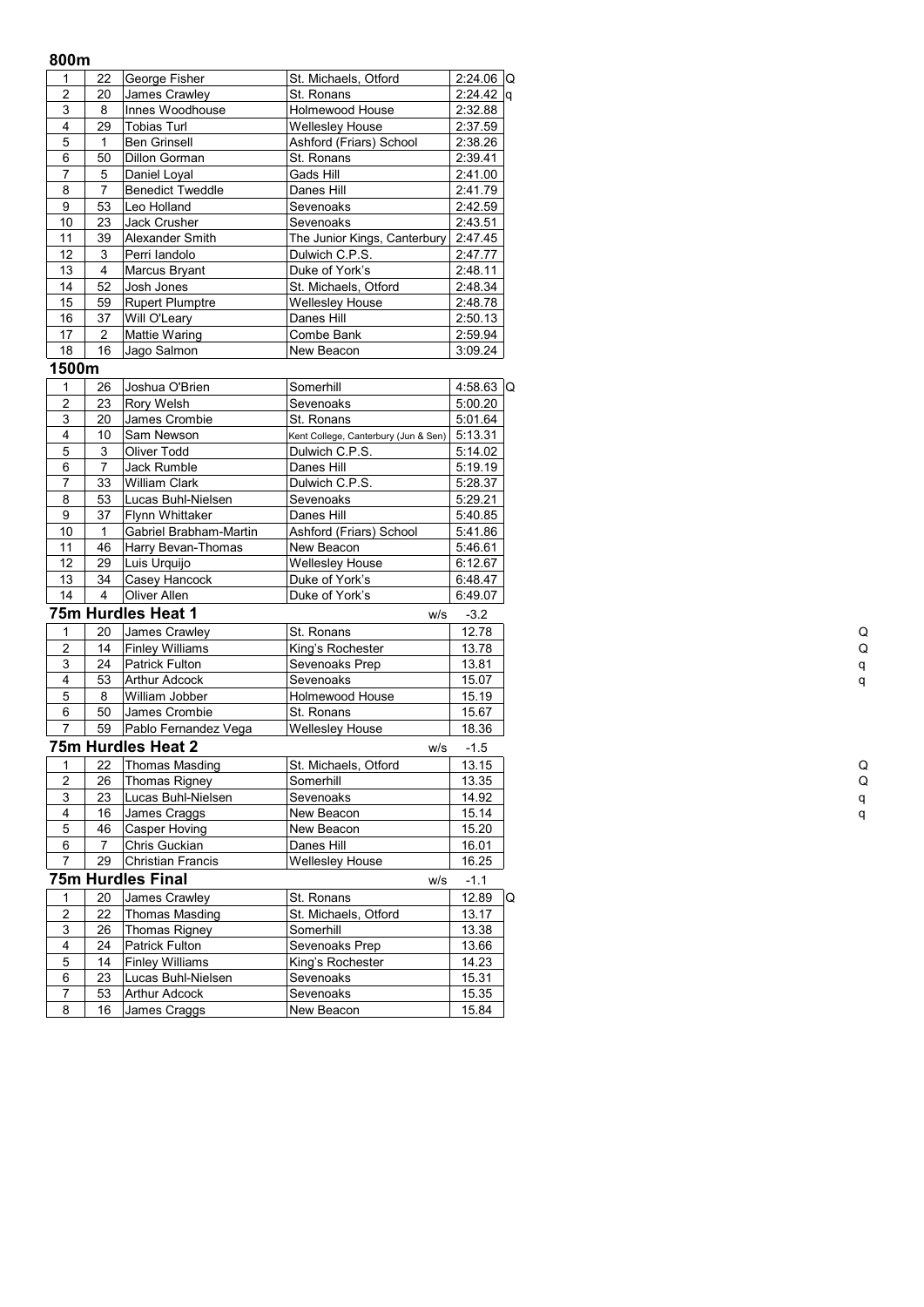# **4x100m RELAYS Final**

|                 | 23 | Donato Sinisi, Egzon Hallagi, Jack Crusher, Sandy Milligan               | Sevenoaks                            | 52.34 | R <sub>2</sub> |
|-----------------|----|--------------------------------------------------------------------------|--------------------------------------|-------|----------------|
|                 |    | Jacques Behling, Sam Ward, Perri landolo, William Bewsher                | Dulwich C.P.S.                       | 53.88 | R <sub>2</sub> |
| 3               | 14 | Temi Sofawora, Finley Williams, Maxwell Butler, Xavier Smitherman-Cairns | King's Rochester                     | 54.27 | R <sub>1</sub> |
| 4               | 16 | Guy White, Alexander Hall, Kai Hayashi, Max Kibblewhite                  | New Beacon                           | 54.65 | R <sub>1</sub> |
| 5               | 26 | Zach Trengove, William Tyler, Joshua Ogunkoya-Howland, James Mardon      | Somerhill                            | 55.36 | R <sub>1</sub> |
| 6               |    | Caleb Boddington, Josh King, Cameron Khan, James Smyth                   | Danes Hill                           | 55.55 | R <sub>1</sub> |
|                 | 10 | Seb Ngassa, Beau Janes, Michael Webb, Isaac Buckley                      | Kent College, Canterbury (Jun & Sen) | 55.91 | R <sub>1</sub> |
| 8               | 29 | Daniel Hoggar, Luis Guell, Kevin Wu, Ignacio Villarias de Quinto         | <b>Wellesley House</b>               | 56.00 | R <sub>2</sub> |
| 9               | 22 | Thomas Masding, Finn O'Keefe, George Fisher, Andrew Savage               | St. Michaels, Otford                 | 56.98 | R <sub>1</sub> |
| 10 <sup>1</sup> | 9  | Ishan Hamid, Joe Gotts, Jun Lam, Felix Malet                             | The Junior Kings, Canterbury         | 57.03 | R <sub>1</sub> |
| 11              | 20 | Charlie Godden, James Crawley, James Crombie, Dillon Gorman              | St. Ronans                           | 57.22 | R <sub>2</sub> |
| 12 <sup>2</sup> |    | Somina Membere, Kieran Wigmore, Felix Banks, Melroy Kutukawarima         | Duke of York's                       | 57.34 | R <sub>2</sub> |
| 13              | 24 | William Grosse, Patrick Fulton, Louis Anslow, William Rees               | Sevenoaks Prep                       | 57.88 | R <sub>2</sub> |
| 14              | 17 | Andrew Bell, Jasper Phillips, Seb Collie, Zac Beasty                     | Rosehill                             | 57.97 | R <sub>2</sub> |
| 15              |    | Gabriel Brabham-Martin, Eddie Estcourt, AJ Adele-Wole, Rain Li           | Ashford (Friars) School              | 59.88 | R <sub>2</sub> |
|                 |    |                                                                          |                                      |       |                |

## **HIGH JUMP**

|                | 22 | George Fisher          | St. Michaels, Otford                 | 1.50<br>Q |
|----------------|----|------------------------|--------------------------------------|-----------|
| $\overline{2}$ | 26 | William Tyler          | Somerhill                            | 1.50      |
| 3              | 56 | Joshua O'Brien         | Somerhill                            | 1.45      |
| 4              | 29 | Sergey Antipovskiy     | <b>Wellesley House</b>               | 1.35      |
| 5              | 7  | Joe Moss               | Danes Hill                           | 1.35      |
| 6              | 37 | Will O'Leary           | Danes Hill                           | 1.30      |
| 7              |    | Gabriel Brabham-Martin | Ashford (Friars) School              | 1.30      |
| 8              | 16 | Casper Hoving          | New Beacon                           | 1.25      |
| 9              | 9  | Alexander Smith        | The Junior Kings, Canterbury         | 1.25      |
| 10             | 10 | Michael Webb           | Kent College, Canterbury (Jun & Sen) | 1.25      |
| 11             | 23 | <b>Oliver Reynolds</b> | Sevenoaks                            | 1.20      |
| 12             | 39 | <b>Kal Mere</b>        | The Junior Kings, Canterbury         | 1.15      |
| 13             | 59 | Pablo Fernandez Vega   | <b>Wellesley House</b>               | 1.10      |
| 13             | 4  | Kyle Nov               | Duke of York's                       | 1.10      |
|                | 14 | Temi Sofawora          | King's Rochester                     | nhr       |
|                | 34 | Johnathan Semugooma    | Duke of York's                       | nhr       |

# LONG JUMP

|                | 14             | <b>Finley Williams</b> | King's Rochester             | 4.81 | Q |
|----------------|----------------|------------------------|------------------------------|------|---|
| $\overline{2}$ | 3              | Jacques Behling        | Dulwich C.P.S.               | 4.76 | q |
| 3              | 9              | Ishan Hamid            | The Junior Kings, Canterbury | 4.47 |   |
| 4              | 46             | Alexander Hall         | New Beacon                   | 4.44 |   |
| 5              | 16             | Kai Hayashi            | New Beacon                   | 4.42 |   |
| 6              | 26             | Thomas Rigney          | Somerhill                    | 4.34 |   |
| 7              | 24             | William Grosse         | Sevenoaks Prep               | 4.33 |   |
| 8              | 59             | Isaac Wallace          | <b>Wellesley House</b>       | 4.19 |   |
| 9              | 54             | Patrick Fulton         | Sevenoaks Prep               | 4.15 |   |
| 10             | 34             | Felix Banks            | Duke of York's               | 4.10 |   |
| 11             | 29             | Christian Francis      | Wellesley House              | 4.10 |   |
| 12             | 56             | <b>Max Bright</b>      | Somerhill                    | 4.05 |   |
| 13             | 8              | Callum Morris          | <b>Holmewood House</b>       | 4.02 |   |
| 14             | 22             | Finn O'Keefe           | St. Michaels, Otford         | 3.86 |   |
| 15             | 20             | Charlie Godden         | St. Ronans                   | 3.85 |   |
| 16             | 1              | AJ Adele-Wole          | Ashford (Friars) School      | 3.74 |   |
| 17             | 39             | Fred Sharp             | The Junior Kings, Canterbury | 3.73 |   |
| 18             | 50             | Cameron Stewart        | St. Ronans                   | 3.26 |   |
| 19             | $\overline{2}$ | Mattie Waring          | Combe Bank                   | 3.19 |   |

## **Triple JUMP**

|   | 26 | Joshua Ogunkoya-Howland | Somerhill                            | 9.70 | Q |
|---|----|-------------------------|--------------------------------------|------|---|
| 2 | 23 | Rory Welsh              | Sevenoaks                            | 9.69 |   |
| 3 | 53 | Ryan Chan               | Sevenoaks                            | 8.78 |   |
| 4 | 56 | Joshua Pope-Saffer      | Somerhill                            | 8.69 |   |
| 5 | 29 | Luis Guell              | <b>Wellesley House</b>               | 8.61 |   |
| 6 | 10 | George Letherby         | Kent College, Canterbury (Jun & Sen) | 8.49 |   |
|   | 40 | William Hobday          | Kent College, Canterbury (Jun & Sen) | 8.30 |   |
| 8 | 46 | Max Kibblewhite         | New Beacon                           | 7.87 |   |
| 9 | 16 | Jago Salmon             | New Beacon                           | 7.28 |   |
|   |    | <b>Ben Grinsell</b>     | Ashford (Friars) School              | njr  |   |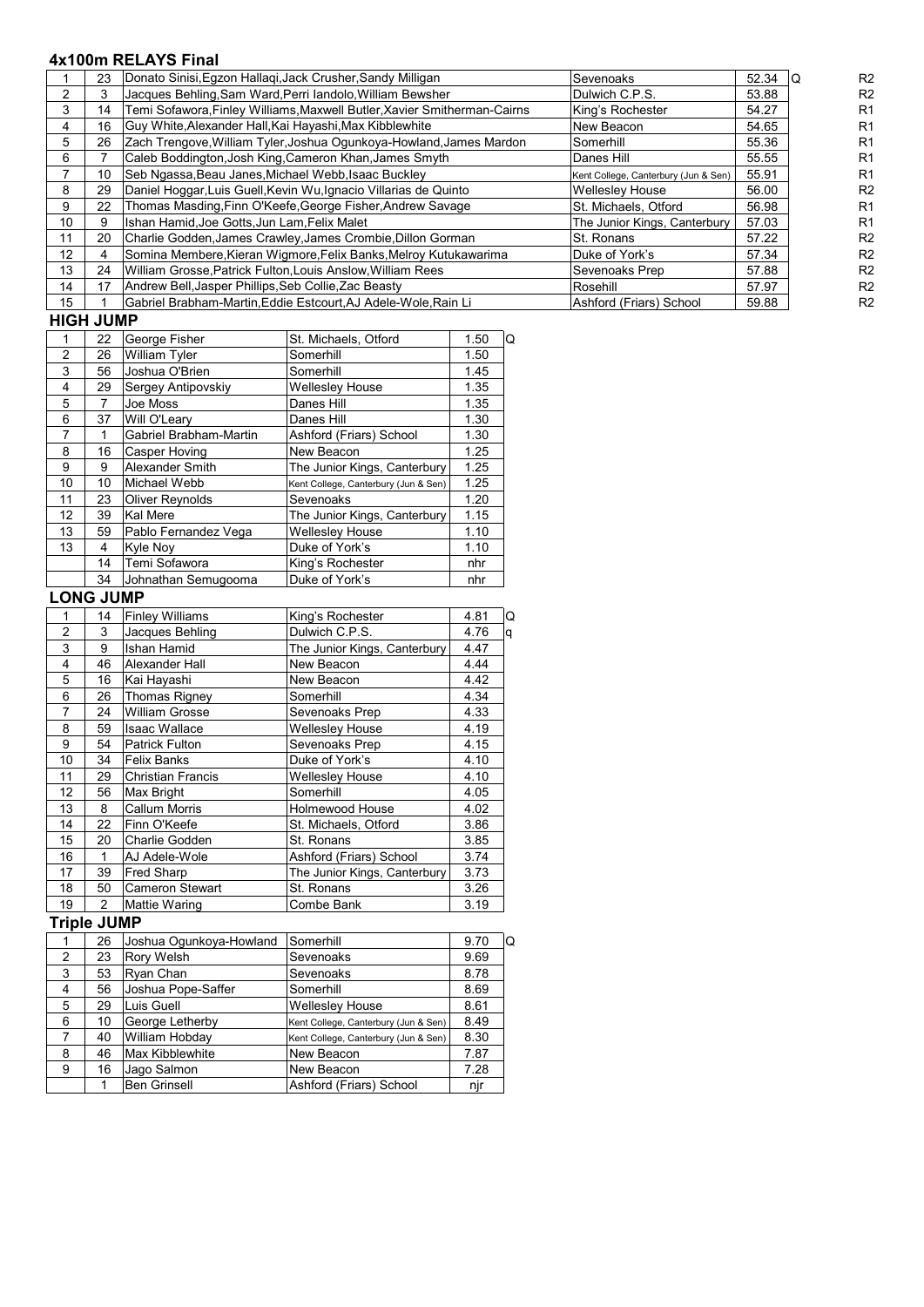## **Shot**

|               | 16 | Guy White          | New Beacon                           | 12.47<br>Q |
|---------------|----|--------------------|--------------------------------------|------------|
| $\mathcal{P}$ | 59 | Sam Pateman        | <b>Wellesley House</b>               | 8.72       |
| 3             | 26 | James Mardon       | Somerhill                            | 8.38       |
| 4             |    | Rain Li            | Ashford (Friars) School              | 8.30       |
| 5             | 7  | Woogun Noe         | Danes Hill                           | 8.23       |
| 6             | 23 | Ryan Chan          | Sevenoaks                            | 8.19       |
| 7             | 29 | Sergey Antipovskiy | <b>Wellesley House</b>               | 7.81       |
| 8             | 5  | Charlie Ong        | Gads Hill                            | 7.72       |
| 9             | 3  | Ernie Shannon      | Dulwich C.P.S.                       | 7.53       |
| 10            | 14 | Cameron Thody      | King's Rochester                     | 7.33       |
| 11            | 44 | Tatenda Madyiwa    | King's Rochester                     | 7.13       |
| 12            | 46 | Phoenix Jato       | New Beacon                           | 6.44       |
| 13            | 10 | Yannick de Moubray | Kent College, Canterbury (Jun & Sen) | 6.15       |

# **Discus**

|                | 23 | Sandy Milligan          | Sevenoaks               | 24.00<br>Q |
|----------------|----|-------------------------|-------------------------|------------|
| $\mathfrak{p}$ |    | <b>Eddie Estcourt</b>   | Ashford (Friars) School | 21.23      |
| 3              | 29 | Luis Guell              | <b>Wellesley House</b>  | 20.83      |
| 4              | 59 | Sam Pateman             | <b>Wellesley House</b>  | 17.51      |
| 5              | 8  | Callum Morris           | <b>Holmewood House</b>  | 17.44      |
| 6              | 37 | Joseph Menassa          | Danes Hill              | 17.40      |
| 7              | 7  | Tim Lamming             | Danes Hill              | 16.66      |
| 8              | 5  | Charlie Ong             | Gads Hill               | 16.21      |
| 9              | 14 | Cameron Thody           | King's Rochester        | 15.21      |
| 10             | 16 | Adam Roblett            | New Beacon              | 14.82      |
| 11             | 26 | Sam Stockdale           | Somerhill               | 13.60      |
| 12             | 34 | <b>Tristan Hollands</b> | Duke of York's          | 13.48      |
| 13             | 44 | Robert Humphris         | King's Rochester        | 13.31      |
|                |    | <b>Dillon Gorman</b>    | Ashford (Friars) School | ndr        |

# **Javelin**

|   | 16 | <b>Guy White</b>         | New Beacon              | 37.52<br>١Q |
|---|----|--------------------------|-------------------------|-------------|
| 2 | 14 | Xavier Smitherman-Cairns | King's Rochester        | 30.96       |
| 3 | 3  | Ernie Shannon            | Dulwich C.P.S.          | 23.18       |
| 4 |    | Kaan Suphi               | Danes Hill              | 23.05       |
| 5 | 23 | Jude Vyas                | Sevenoaks               | 21.09       |
| 6 |    | Theo Scarlet             | Ashford (Friars) School | 20.35       |
| 7 | 59 | Demilade Adevinka        | <b>Wellesley House</b>  | 17.48       |
| 8 | 4  | Marcus Bryant            | Duke of York's          | 14.75       |
| 9 | 29 | Max Heming               | <b>Wellesley House</b>  | 13.19       |
|   | 37 | <b>Cameron Blair</b>     | Danes Hill              | ndr         |
|   | 44 | Tatenda Madyiwa          | King's Rochester        | ndr         |
|   | 53 | Donato Sinisi            | Sevenoaks               | ndr         |

# **Under 13 Boys 100m Final**

|    | 7  | Caleb Boddington            | Danes Hill                           | 14.44 | lO<br>$W/S -4.0$ |
|----|----|-----------------------------|--------------------------------------|-------|------------------|
| 2  | 47 | Zac Beasty                  | Rosehill                             | 14.49 | $W/S -3.8$       |
| 3  | 4  | David Olatunji              | Duke of York's                       | 14.57 | $W/S - 2.3$      |
| 4  | 50 | <b>Archie Rutter</b>        | St. Ronans                           | 14.65 | $w/s - 2.3$      |
| 5  | 14 | <b>Maxwell Butler</b>       | King's Rochester                     | 14.75 | $w/s - 2.3$      |
| 6  | 3  | Toby Venton                 | Dulwich C.P.S.                       | 14.88 | $w/s -4.0$       |
| 7  | 17 | <b>Andrew Bell</b>          | Rosehill                             | 14.96 | $w/s - 2.3$      |
| 8  | 16 | Orlando Everitt             | New Beacon                           | 15.00 | $W/S -3.8$       |
| 9  | 23 | <b>Freddie Stafford</b>     | Sevenoaks                            | 15.25 | $w/s -4.0$       |
| 10 | 20 | Finn Kirkland               | St. Ronans                           | 15.28 | $w/s -4.0$       |
| 11 | 59 | Ignacio Villarias de Quinto | <b>Wellesley House</b>               | 15.29 | $w/s - 2.3$      |
| 12 | 34 | Samuel Falowo               | Duke of York's                       | 15.38 | $W/S -3.8$       |
| 13 | 39 | Tobi Aderibigbe             | The Junior Kings, Canterbury         | 15.58 | $W/S -3.8$       |
| 14 | 46 | Oscar Barrand               | New Beacon                           | 15.78 | $w/s -4.0$       |
| 15 |    | Callum Austin               | Ashford (Friars) School              | 15.84 | $w/s - 3.8$      |
| 16 | 53 | Piero Steiner               | Sevenoaks                            | 15.86 | $W/S -3.8$       |
| 17 | 29 | <b>Adeore Edwards</b>       | <b>Wellesley House</b>               | 16.04 | $w/s - 4.0$      |
| 18 | 44 | <b>Harrison Fermor</b>      | King's Rochester                     | 16.41 | $w/s - 3.8$      |
| 19 | 10 | Josh Sharp                  | Kent College, Canterbury (Jun & Sen) | 17.03 | $w/s -4.0$       |
|    | 9  | Ernest Jimmy                | The Junior Kings, Canterbury         | dns   | $w/s - 3.8$      |
|    | 37 | Zach Alfalahi               | Danes Hill                           | dns   | $w/s - 4.0$      |
|    | 22 | Max Fry                     | St. Michaels, Otford                 | dns   | $w/s - 2.3$      |
|    | 8  | Finn McDowell               | Holmewood House                      | dns   | $W/S - 2.3$      |

| w/s -4.0    | R2 |
|-------------|----|
| w/s -3.8    | R1 |
| w/s -2.3    | R3 |
| w/s -2.3    | R3 |
| w/s -2.3    | R3 |
| w/s -4.0    | R2 |
| w/s -2.3    | R3 |
| w/s -3.8    | R1 |
| w/s -4.0    | R2 |
| w/s -4.0    | R2 |
| w/s -2.3    | R3 |
| w/s -3.8    | R1 |
| w/s -3.8    | R1 |
| w/s -4.0    | R2 |
| w/s -3.8    | R1 |
| w/s -3.8    | R1 |
| w/s -4.0    | R2 |
| w/s -3.8    | R1 |
| w/s -4.0    | R2 |
| w/s -3.8    | R1 |
| w/s -4.0    | R2 |
| $W/S -2.3$  | R3 |
| $m/e - 2$ 3 | ⊳פ |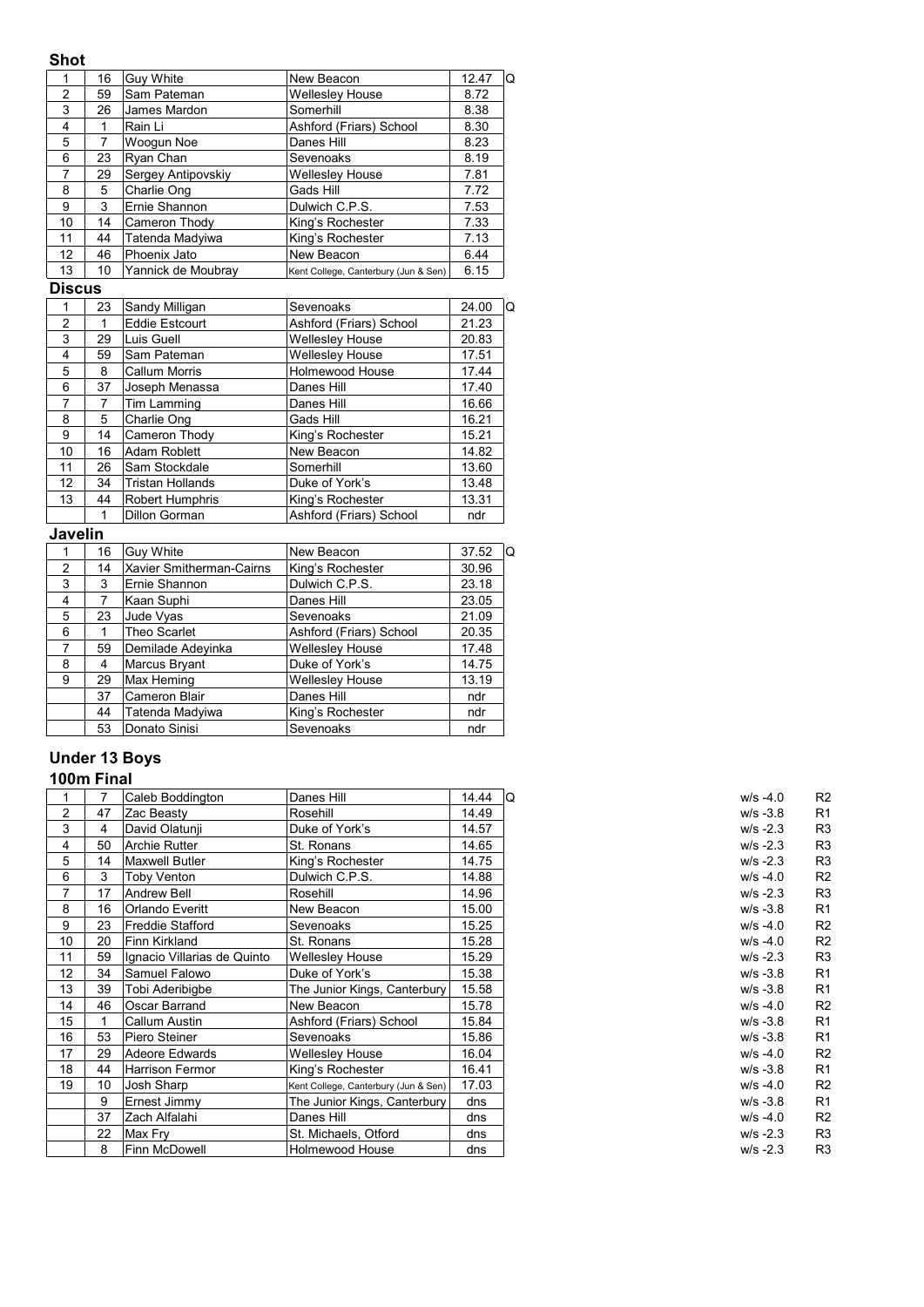|    |    | Josh King                   | Danes Hill                           | 28.78 | Q<br>$W/S -3.2$   | Ht1             |
|----|----|-----------------------------|--------------------------------------|-------|-------------------|-----------------|
| 2  | 14 | <b>Maxwell Butler</b>       | King's Rochester                     | 29.24 | $w/s - 1.6$<br>۱q | H <sub>t2</sub> |
| 3  | 26 | Zach Trengove               | Somerhill                            | 29.82 | $W/S -3.2$        | Ht1             |
| 4  | 16 | Theo Collingwood            | New Beacon                           | 29.86 | $w/s - 1.6$       | Ht2             |
| 5  | 56 | Ed Leach                    | Somerhill                            | 29.91 | $w/s - 3.1$       | Ht3             |
| 6  | 3  | Toby Venton                 | Dulwich C.P.S.                       | 29.94 | $w/s - 1.6$       | H <sub>t2</sub> |
| 7  | 23 | Louis Haves                 | Sevenoaks                            | 30.22 | $W/S -3.2$        | Ht1             |
| 8  | 20 | Finn Kirkland               | St. Ronans                           | 30.44 | $W/S -3.2$        | Ht1             |
| 9  | 10 | <b>Isaac Buckley</b>        | Kent College, Canterbury (Jun & Sen) | 30.67 | $W/S -3.2$        | Ht1             |
| 10 | 59 | Ignacio Villarias de Quinto | <b>Wellesley House</b>               | 30.86 | $w/s - 1.6$       | H <sub>t2</sub> |
| 11 | 22 | <b>Conor Driscoll</b>       | St. Michaels, Otford                 | 31.15 | $w/s - 3.1$       | Ht3             |
| 12 | 46 | Leo Black                   | New Beacon                           | 31.37 | $w/s - 3.1$       | Ht3             |
| 13 | 29 | Adeore Edwards              | <b>Wellesley House</b>               | 31.49 | $W/S -3.2$        | Ht1             |
| 14 | 4  | Kalyan Thapa                | Duke of York's                       | 31.53 | $w/s - 3.1$       | Ht3             |
| 15 | 9  | Tobi Aderibigbe             | The Junior Kings, Canterbury         | 31.79 | $w/s - 1.6$       | H <sub>t2</sub> |
| 16 | 53 | James Davies                | Sevenoaks                            | 32.01 | $w/s - 1.6$       | H <sub>t2</sub> |
| 17 | 17 | Seb Collie                  | Rosehill                             | 32.15 | $W/S -3.2$        | R1              |
| 18 | 50 | Sam Holden-Craufurd         | St. Ronans                           | 32.60 | $w/s - 3.1$       | R <sub>3</sub>  |
| 19 |    | George Coles                | Ashford (Friars) School              | 33.69 | $W/S -3.2$        | R <sub>1</sub>  |
| 20 | 34 | Prades Rai                  | Duke of York's                       | 34.40 | $w/s - 3.1$       | R <sub>3</sub>  |
|    | 8  | Finn McDowell               | <b>Holmewood House</b>               | dns   | $w/s - 1.6$       | R <sub>2</sub>  |
|    | 39 | Ernest Jimmy                | The Junior Kings, Canterbury         | dns   | $W/S -3.1$        | R <sub>3</sub>  |

#### **800m**

|                | 26 | Fin Croll             | Somerhill                    | $2:23.14$ IQ |  |
|----------------|----|-----------------------|------------------------------|--------------|--|
| $\overline{2}$ | 56 | Max Selby             | Somerhill                    | 2:32.76 q    |  |
| 3              | 33 | <b>Ben Findlay</b>    | Dulwich C.P.S.               | 2:35.14      |  |
| 4              | 7  | Jamie Grubb           | Danes Hill                   | 2:37.34      |  |
| 5              | 9  | Fedor Belvakova       | The Junior Kings, Canterbury | 2:40.89      |  |
| 6              | 3  | Luca Rayment          | Dulwich C.P.S.               | 2:42.22      |  |
| 7              |    | <b>Callum Austin</b>  | Ashford (Friars) School      | 2:42.75      |  |
| 8              | 44 | Samuel Gill           | King's Rochester             | 2:42.87      |  |
| 9              | 20 | Wilf Wyatt            | St. Ronans                   | 2:44.43      |  |
| 10             | 4  | Lewis Jubert          | Duke of York's               | 2:44.72      |  |
| 11             | 23 | James King            | Sevenoaks                    | 2:45.38      |  |
| 12             | 46 | Oliver Glen           | New Beacon                   | 2:45.49      |  |
| 13             | 17 | Will Morris           | Rosehill                     | 2:46.90      |  |
| 14             | 29 | <b>Felix Turl</b>     | <b>Wellesley House</b>       | 2:50.20      |  |
| 15             | 39 | Sam Piggins           | The Junior Kings, Canterbury | 2:53.19      |  |
| 16             | 34 | Kalyan Thapa          | Duke of York's               | 2:53.33      |  |
| 17             | 59 | <b>Cyrus Moreland</b> | <b>Wellesley House</b>       | 3:00.83      |  |
| 18             | 14 | Callum MacDonald      | King's Rochester             | 3:01.82      |  |
| 19             | 16 | Kyle Heins            | New Beacon                   | 3:05.95      |  |

# **1500m**

|                |    | Aaeron Lambert        | Ashford (Friars) School | $4:58.88$ Q |
|----------------|----|-----------------------|-------------------------|-------------|
| 2              | 8  | Korede Fasina         | <b>Holmewood House</b>  | $4:59.19$ q |
| 3              | 3  | Josh Keene            | Dulwich C.P.S.          | 5:12.91     |
| 4              | 56 | <b>Ethan Page</b>     | Somerhill               | 5:15.00     |
| 5<br>21        |    | <b>Patrick Greene</b> | St Lawrence             | 5:15.86     |
| 6              | 23 | <b>Elliott Webb</b>   | Sevenoaks               | 5:23.47     |
| 26             |    | Oliver Hill           | Somerhill               | 5:25.45     |
| 8              | 29 | Jules Lagarrigue      | <b>Wellesley House</b>  | 5:44.06     |
| 9              | 59 | Carlos Alonso         | <b>Wellesley House</b>  | 5:57.14     |
| 10             | 22 | <b>Fraser Bailey</b>  | St. Michaels, Otford    | 5:57.80     |
| 11             |    | Ethan Hess            | Danes Hill              | 6:07.46     |
| 12             | 14 | Pierce Sinden         | King's Rochester        | 6:08.06     |
| 13             | 53 | Tristan Hayman        | Sevenoaks               | 6:11.74     |
| 14             | 34 | <b>Elliot Bennett</b> | Duke of York's          | 6:47.43     |
| 15             | 4  | Joshua Barker         | Duke of York's          | 6:48.95     |
|                |    | 70m Hurdles Heat 1    | w/s                     | $-2.7$      |
|                | 23 | Max Perman            | Sevenoaks               | 12.67       |
| $\overline{c}$ |    | Anthony Mark          | Ashford (Friars) School | 13.95       |
| 3              | 44 | Harrison Fermor       | King's Rochester        | 14.69       |
| 4              | 14 | Zackary Immanuel      | King's Rochester        | 14.73       |
| 5              | 59 | <b>Freddie Bond</b>   | <b>Wellesley House</b>  | 15.37       |
| 6              | 29 | <b>Felix Turl</b>     | <b>Wellesley House</b>  | 16.52       |
|                | 17 | Jasper Phillips       | Rosehill                | dns         |
|                |    |                       |                         |             |

| $w/s - 3.2$ | Ht1 |
|-------------|-----|
| w/s -1.6    | Ht2 |
| w/s -3.2    | Ht1 |
| $w/s - 1.6$ | Ht2 |
| $W/S -3.1$  | Ht3 |
| $w/s - 1.6$ | Ht2 |
| $W/S -3.2$  | Ht1 |
| $W/S -3.2$  | Ht1 |
| $W/S -3.2$  | Ht1 |
| w/s -1.6    | Ht2 |
| $W/S -3.1$  | Ht3 |
| $W/S -3.1$  | Ht3 |
| $W/S -3.2$  | Ht1 |
| $w/s - 3.1$ | Ht3 |
| w/s -1.6    | Ht2 |
| w/s -1.6    | Ht2 |
| $W/S - 3.2$ | R1  |
| $W/S -3.1$  | R3  |
| $W/S -3.2$  | R1  |
| $W/S -3.1$  | R3  |
| w/s -1.6    | R2  |
| w/s -3.1    | R3  |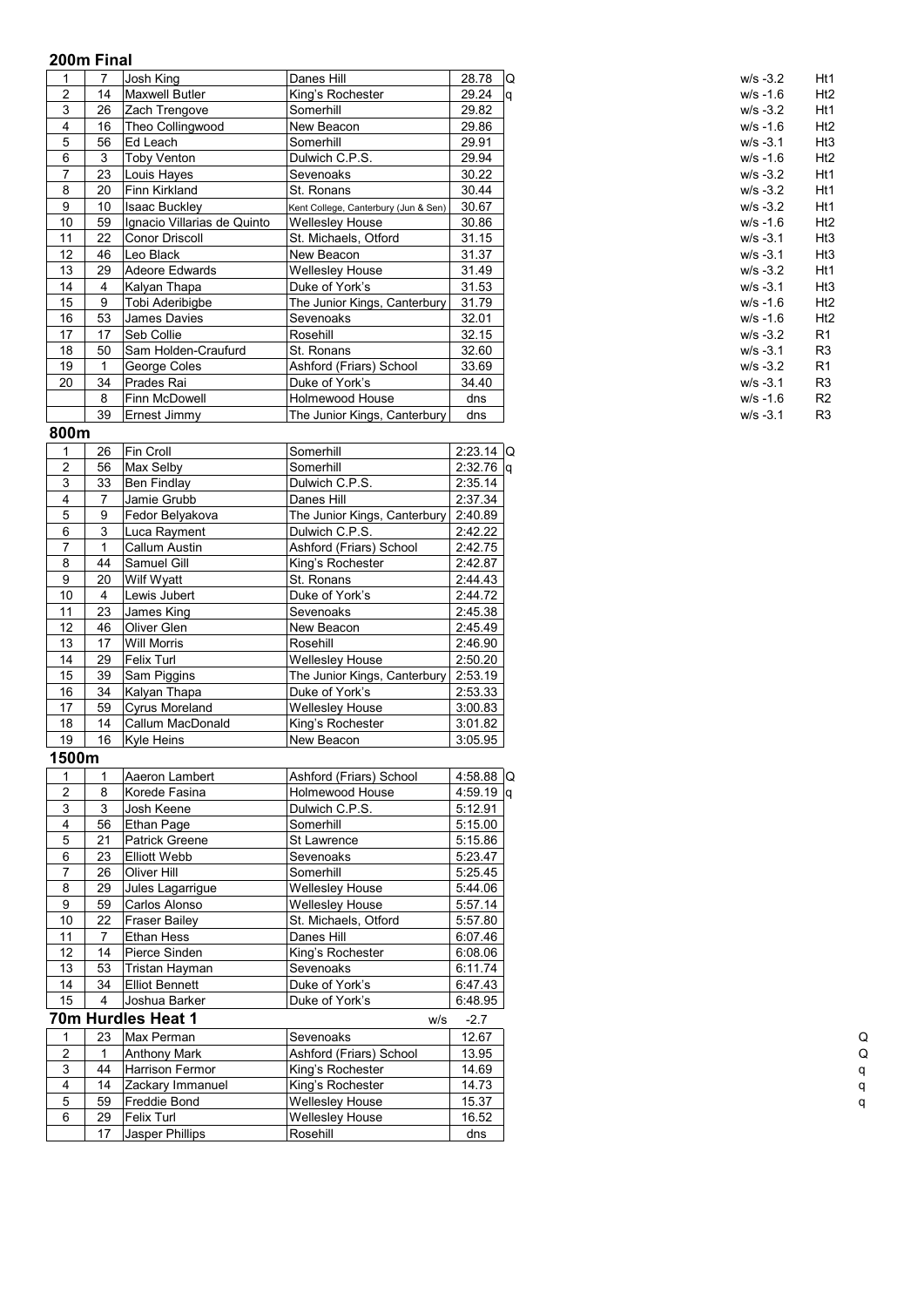|                |                  | 70m Hurdles Heat 2       | W/S                          | $-2.3$            |
|----------------|------------------|--------------------------|------------------------------|-------------------|
| 1              | $\overline{7}$   | Josh Bennett             | Danes Hill                   | 14.84             |
| $\overline{c}$ | 24               | Louis Anslow             | Sevenoaks Prep               | 14.88             |
| 3              | 53               | <b>Elliott Webb</b>      | Sevenoaks                    | 14.95             |
| 4              | 37               | <b>Tarik Alikhan</b>     | Danes Hill                   | 15.82             |
| 5              | 16               | John Hadden              | New Beacon                   | 15.92             |
| 6              | 46               | Ollie Easterbrook        | New Beacon                   | 17.32             |
|                | 8                | Cameron Tilley           | Holmewood House              | dns               |
|                |                  | <b>70m Hurdles Final</b> | w/s                          | $-1.7$            |
| 1              | 23               | Max Perman               | Sevenoaks                    | 12.71             |
| $\overline{c}$ | 24               | Louis Anslow             | Sevenoaks Prep               | 13.42             |
| 3              | 7                | Josh Bennett             | Danes Hill                   | 14.29             |
| 4              | 1                | <b>Anthony Mark</b>      | Ashford (Friars) School      | 14.84             |
| $\overline{5}$ | 53               | <b>Elliott Webb</b>      | Sevenoaks                    | 14.94             |
| $\overline{6}$ | 14               | Zackary Immanuel         | King's Rochester             | 15.06             |
| 7              | 44               | Harrison Fermor          | King's Rochester             | 15.27             |
| 8              | 59               | <b>Freddie Bond</b>      | <b>Wellesley House</b>       | 15.39             |
|                | <b>HIGH JUMP</b> |                          |                              |                   |
| 1              | 53               | Joshua Howarth           | Sevenoaks                    | 1.35              |
| $\overline{c}$ | 26               | <b>Harry Lawes</b>       | Somerhill                    | 1.35              |
| 3              | 22               | Louis Castro             | St. Michaels, Otford         | 1.35              |
| 4              | 23               | Jonathan Francombe       | Sevenoaks                    | 1.35              |
| $\overline{5}$ | 56               | Oliver Hill              | Somerhill                    | 1.30              |
| $\overline{6}$ | $\overline{4}$   | David Olatunji           | Duke of York's               | 1.30              |
| 7              | 17               | Zac Beasty               | Rosehill                     | 1.25              |
| $\overline{7}$ | $\mathbf{1}$     | <b>Anthony Mark</b>      | Ashford (Friars) School      | 1.25              |
| $\overline{7}$ | 59               | Freddie Bond             | Wellesley House              | 1.25              |
| 10             | 37               | Rory Wade                | Danes Hill                   | 1.25              |
| 11             | 29               | Tom Burge                | Wellesley House              | 1.25              |
| 12             | 24               | Jamie Keeling            | Sevenoaks Prep               | 1.20              |
| 13             | $\overline{7}$   | <b>Tarik Alikhan</b>     | Danes Hill                   | 1.20              |
| 14             | 47               | Seth Tipper              | Rosehill                     | 1.15              |
| 15             | 46               | Tom Llewellyn            | New Beacon                   | 1.15              |
| 16             | 16               | <b>Eddie Adams</b>       | New Beacon                   | 1.15              |
| 16             | 34               | Samuel Falowo            | Duke of York's               | 1.15              |
| 18             | 9                | William Onwuka           | The Junior Kings, Canterbury | 1.10              |
|                | 39               | Ricci Tang               | The Junior Kings, Canterbury | nhr               |
|                | <b>LONG JUMP</b> |                          |                              |                   |
| 1              | 9                | William Onwuka           | The Junior Kings, Canterbury | 4.68              |
| $\overline{2}$ | 3                | <b>Ben Findlay</b>       | Dulwich C.P.S.               | $\overline{4.55}$ |
| 3              | 53               | Joshua Howarth           | Sevenoaks                    | 4.22              |
| 4              | 24               | Louis Anslow             | Sevenoaks Prep               | 4.16              |
| 5              | 37               | Josh Bennett             | Danes Hill                   | 4.09              |
| 6              | 17               | Andrew Bell              | Rosehill                     | 4.07              |
| 7              | 54               | Jamie Keeling            | Sevenoaks Prep               | 4.05              |
| 8              | 7                | Tom White                | Danes Hill                   | 4.05              |
| 9              | 14               | Samuel Gill              | King's Rochester             | 4.00              |
| 10             | 26               | Jude Dorrington          | Somerhill                    | 3.94              |
| 11             | 39               | Fedor Belyakova          | The Junior Kings, Canterbury | 3.93              |
| 12             | 1                | Aaeron Lambert           | Ashford (Friars) School      | 3.90              |
| 13             | 20               | <b>Archie Rutter</b>     | St. Ronans                   | 3.88              |
| 14             | 47               | Seth Tipper              | Rosehill                     | 3.80              |
| 15             | 4                | <b>Hilary Ughulu</b>     | Duke of York's               | 3.76              |
| 16             | 29               | Tom Burge                | <b>Wellesley House</b>       | 3.72              |
| 17             | 59               | Cyrus Moreland           | <b>Wellesley House</b>       | 3.71              |
| 18             | 16               | Orlando Everitt          | New Beacon                   | 3.59              |
| 19             | 44               | Zackary Immanuel         | King's Rochester             | 3.10              |
| 20             | $\overline{2}$   | Connor Haigh             | Combe Bank                   | 2.98              |
|                | 34               | Prades Rai               | Duke of York's               | njr               |
|                | 52               | Max Fry                  | St. Michaels, Otford         | njr               |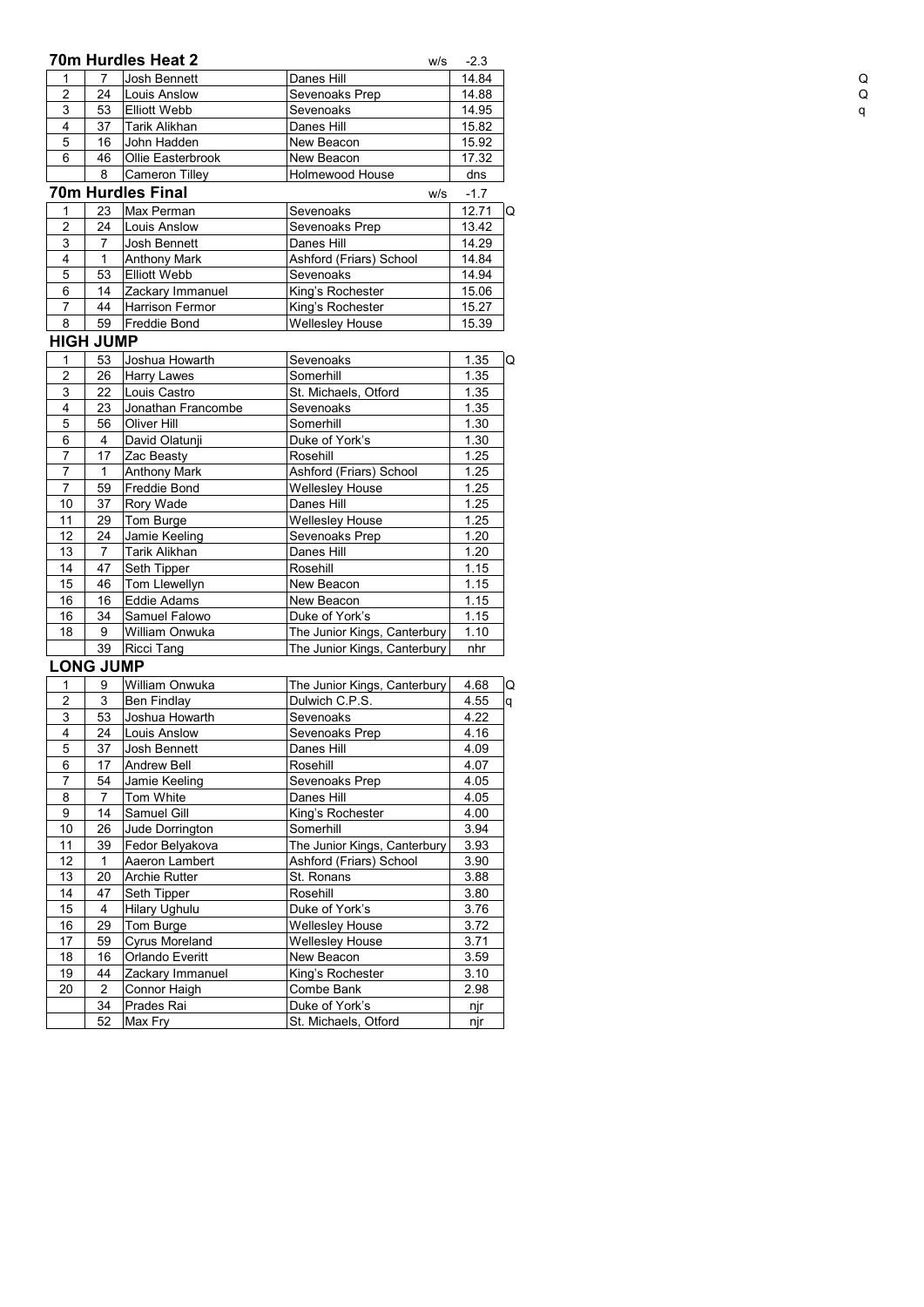# **Shot**

| <b>5</b> 110τ           |                 |                         |                                      |       |   |
|-------------------------|-----------------|-------------------------|--------------------------------------|-------|---|
| 1                       | 23              | Max Perman              | Sevenoaks                            | 9.98  | Q |
| $\overline{\mathbf{c}}$ | $\overline{4}$  | Seth liebor             | Duke of York's                       | 9.61  | q |
| $\overline{3}$          | 16              | Sean Northwood          | New Beacon                           | 8.94  |   |
| 4                       | 7               | Josh King               | Danes Hill                           | 8.82  |   |
| 5                       | 44              | Lewis Utchanah          | King's Rochester                     | 8.38  |   |
| 6                       | 34              | Jacob Bridgeman         | Duke of York's                       | 7.91  |   |
| 7                       | 46              | Nathan Johnson          | New Beacon                           | 7.57  |   |
| $\bf 8$                 | 26              | Dylan Brown             | Somerhill                            | 6.35  |   |
| 8                       | 59              | Roman Kleniewski        | <b>Wellesley House</b>               | 6.35  |   |
| 10                      | 14              | James Watkins           | King's Rochester                     | 6.31  |   |
| 11                      | $\overline{17}$ | Jimmy Hassell           | Rosehill                             | 6.11  |   |
| $\overline{12}$         | 10              | <b>Isaac Buckley</b>    | Kent College, Canterbury (Jun & Sen) | 5.97  |   |
| 13                      | 20              | Sam Holden-Craufurd     | St. Ronans                           | 5.94  |   |
| $\overline{14}$         | 29              | <b>Tobias Dean</b>      | <b>Wellesley House</b>               | 5.16  |   |
| $\overline{15}$         | 37              | Declan McGrath          | Danes Hill                           | 4.42  |   |
| <b>Discus</b>           |                 |                         |                                      |       |   |
| 1                       | 14              | Lewis Utchanah          | King's Rochester                     | 19.74 | Q |
| $\overline{c}$          | 47              | Jasper Phillips         | Rosehill                             | 18.50 |   |
| 3                       | 7               | Liam Steele             | Danes Hill                           | 18.13 |   |
| $\overline{4}$          | 20              | Wilf Wyatt              | St. Ronans                           | 17.63 |   |
| 5                       | 59              | <b>Tobias Dean</b>      | <b>Wellesley House</b>               | 17.51 |   |
| $\overline{6}$          | 16              | Theo Collingwood        | New Beacon                           | 17.45 |   |
| 7                       | 29              | Ben Falcon              | <b>Wellesley House</b>               | 16.99 |   |
| $\overline{8}$          | 44              | George Taylor           | King's Rochester                     | 16.35 |   |
| $\overline{9}$          | 37              | Charlie Redknapp        | Danes Hill                           | 15.19 |   |
| 10                      | 23              | Jonathan Francombe      | Sevenoaks                            | 14.77 |   |
| 11                      | 46              | Nathan Johnson          | New Beacon                           | 14.58 |   |
| 12                      | 17              | <b>Barney Fitch</b>     | Rosehill                             | 14.08 |   |
| 13                      | 34              | Jacob Bridgeman         | Duke of York's                       | 13.78 |   |
| $\overline{14}$         | 4               | Toby Thorne             | Duke of York's                       | 13.57 |   |
| $\overline{15}$         | 26              | Dylan Brown             | Somerhill                            | 13.25 |   |
| 16                      | $\mathbf{1}$    | Will Thomas             | Ashford (Friars) School              | 12.71 |   |
|                         | $\overline{c}$  | Connor Haigh            | Combe Bank                           | ndr   |   |
| Javelin                 |                 |                         |                                      |       |   |
| 1                       | 14              | George Taylor           | King's Rochester                     | 28.00 | Q |
| $\overline{2}$          | 16              | Sean Northwood          | New Beacon                           | 24.23 |   |
| 3                       | $\overline{7}$  | Caleb Boddington        | Danes Hill                           | 22.56 |   |
| 4                       | 26              | Zach Trengove           | Somerhill                            | 21.10 |   |
| 5                       | 23              | <b>Freddie Stafford</b> | Sevenoaks                            | 20.13 |   |
| 6                       | 29              | Ben Falcon              | <b>Wellesley House</b>               | 19.72 |   |
| 7                       | 17              | <b>Barney Fitch</b>     | Rosehill                             | 19.66 |   |
| 8                       | 44              | Marcus Sinden           | King's Rochester                     | 17.32 |   |
| 9                       | 3               | Luca Rayment            | Dulwich C.P.S.                       | 16.81 |   |
| 10                      | 47              | Tommy Whitlock          | Rosehill                             | 16.61 |   |
| 11                      | 10              | Josh Sharp              | Kent College, Canterbury (Jun & Sen) | 13.70 |   |
| 12                      | $\overline{37}$ | Jamie Yorke             | Danes Hill                           | 11.73 |   |
| 13                      | 40              | Harry Devereux          | Kent College, Canterbury (Jun & Sen) | 10.79 |   |
| 14                      | 1               | Ollie Easterbrook       | Ashford (Friars) School              | 8.44  |   |
|                         | $\mathbf{1}$    | Justin Hoggar           | Ashford (Friars) School              | ndr   |   |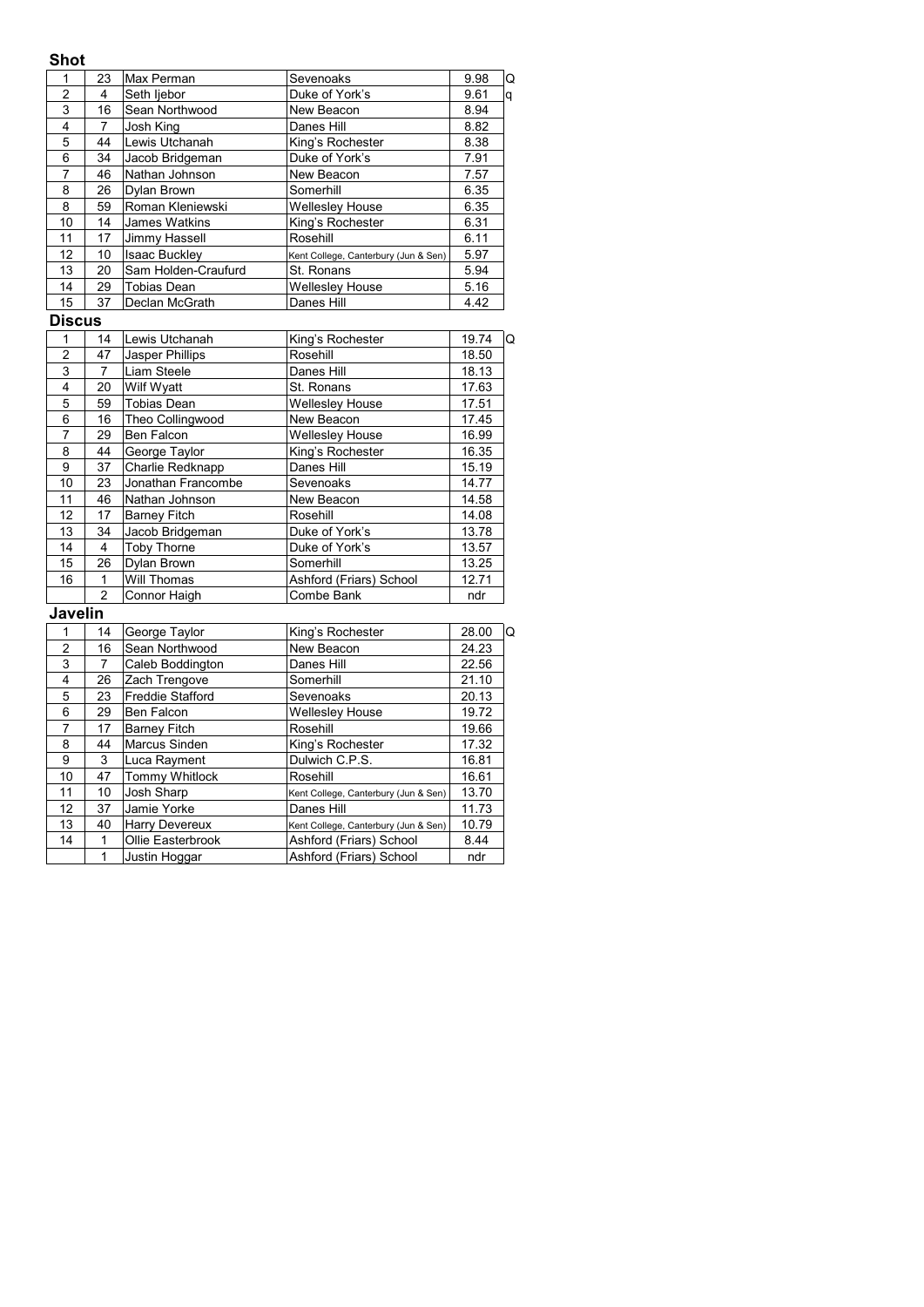# **Under 12 Boys 100m Final**

| 1              | 24             | Babajimi Ogun                          | Sevenoaks Prep                       | 14.79      | $\Omega$ | $W/S -3.0$                 | R <sub>1</sub>                   |
|----------------|----------------|----------------------------------------|--------------------------------------|------------|----------|----------------------------|----------------------------------|
| 2              | 17             | <b>Arthur Plunkett</b>                 | Rosehill                             | 15.03      |          | $W/S -3.0$                 | R <sub>1</sub>                   |
| 3              | 10             | Joe Cox                                | Kent College, Canterbury (Jun & Sen) | 15.27      |          | $W/S - 1.0$                | R <sub>3</sub>                   |
| 4              | 7              | Samuel Lewis                           | Danes Hill                           | 15.30      |          | $W/S - 1.0$                | R <sub>3</sub>                   |
| $\mathbf 5$    | 44             | Joseph P Terry                         | King's Rochester                     | 15.41      |          | $W/S - 1.3$                | R <sub>2</sub>                   |
| 6              | 26             | Oshi Hamilton                          | Somerhill                            | 15.64      |          | $W/S - 1.3$                | R <sub>2</sub>                   |
| 7              | 22             | Angus Tosh                             | St. Michaels, Otford                 | 15.71      |          | $W/S - 1.0$                | R <sub>3</sub>                   |
| 8              | 40             | <b>Wilf Taylor</b>                     | Kent College, Canterbury (Jun & Sen) | 15.74      |          | $W/S -1.7$                 | R <sub>4</sub>                   |
| 9              | 29             | Pelumi Adeyinka                        | Wellesley House                      | 15.77      |          | $w/s - 1.7$                | R <sub>4</sub>                   |
| 10             | 28             | Chiedozie Madu                         | Sutton Valence Prep                  | 15.78      |          | $w/s - 1.3$                | R <sub>2</sub>                   |
| 11             | 14             |                                        | King's Rochester                     | 15.89      |          |                            | R <sub>1</sub>                   |
|                | 27             | Joseph E Terry                         |                                      |            |          | $W/S -3.0$                 |                                  |
| 12             | 39             | Sebastian Smith<br><b>Stanley Weir</b> | Spring Grove                         | 15.90      |          | w/s -1.7                   | R <sub>4</sub>                   |
| 13             |                |                                        | The Junior Kings, Canterbury         | 15.91      |          | $W/S - 1.3$                | R <sub>2</sub>                   |
| 14             | 20             | <b>Harry Morrell</b>                   | St. Ronans                           | 16.00      |          | $W/S - 1.3$                | R <sub>2</sub>                   |
| 15             | 56             | Angus Hall                             | Somerhill                            | 16.01      |          | $W/S - 1.0$                | R <sub>3</sub>                   |
| 16             | 5              | Cailan Turner                          | Gads Hill                            | 16.04      |          | $W/S - 1.3$                | R <sub>2</sub>                   |
| 17             | 52             | Jamie Crossley                         | St. Michaels, Otford                 | 16.05      |          | $w/s - 1.7$                | R <sub>4</sub>                   |
| 18             | 58             | <b>Edward Evans</b>                    | <b>Sutton Valence Prep</b>           | 16.25      |          | $w/s - 1.0$                | R <sub>3</sub>                   |
| 19             | 18             | Fred McGahan                           | Russell House                        | 16.30      |          | $W/S - 1.0$                | R <sub>3</sub>                   |
| 20             | 1              | James Mounteney                        | Ashford (Friars) School              | 16.39      |          | $W/S - 1.3$                | R <sub>2</sub>                   |
| 21             | 9              | Jessie Obiora                          | The Junior Kings, Canterbury         | 16.55      |          | $W/S -3.0$                 | R <sub>1</sub>                   |
| 22             | 59             | David Leng                             | <b>Wellesley House</b>               | 16.71      |          | $W/S -3.0$                 | R <sub>1</sub>                   |
| 22             | 16             | Oliver Brooke                          | New Beacon                           | 16.71      |          | $w/s - 1.0$                | R <sub>3</sub>                   |
| 24             | 47             | Ben Amos                               | Rosehill                             | 16.85      |          | $W/S - 1.3$                | R <sub>2</sub>                   |
| 25             | 31             | Joshua Smith                           | Ashford (Friars) School              | 17.10      |          | $w/s - 1.0$                | R <sub>3</sub>                   |
| 26             | 57             | Josh Barnett                           | Spring Grove                         | 17.11      |          | $W/S -3.0$                 | R <sub>1</sub>                   |
| 27             | $\overline{2}$ | Jared Waller                           | Combe Bank                           | 17.36      |          | $W/S -1.7$                 | R <sub>4</sub>                   |
| 28             | 48             | Raphael Simmonds-Dance                 | Russell House                        | 17.43      |          | w/s -1.7                   | R <sub>4</sub>                   |
| 29             | 32             | Hendrick Van Niekerk                   | Combe Bank                           | 18.06      |          | $w/s - 3.0$                | R <sub>1</sub>                   |
|                |                |                                        | St Josephs                           | 18.13      |          | $W/S -3.0$                 | R <sub>1</sub>                   |
| 30             | 19             | <b>Myles Kindred</b>                   |                                      |            |          |                            |                                  |
|                | 46             | Max Avery                              | New Beacon                           | dns        |          | $w/s - 1.7$                | R <sub>4</sub>                   |
|                | 37             | Murphy Parker                          | Danes Hill                           | dns        |          | $w/s - 1.7$                | R <sub>4</sub>                   |
| 200m Final     |                |                                        |                                      |            |          |                            |                                  |
| 1              | 16             |                                        |                                      |            |          | $w/s - 1.8$                |                                  |
|                |                | <b>Oliver Yeabsley</b>                 | New Beacon                           | 30.34      | Q        |                            | R <sub>1</sub>                   |
| $\overline{c}$ | 40             | Avniel Adjio                           | Kent College, Canterbury (Jun & Sen) | 30.84      | ١q       | $W/S - 1.0$                | R <sub>2</sub>                   |
| 3              | 10             | Bodhi de Moubray                       | Kent College, Canterbury (Jun & Sen) | 31.67      |          | $W/S - 1.8$                | R <sub>1</sub>                   |
| 4              | 20             | Felix Dear                             | St. Ronans                           | 31.78      |          | $W/S - 1.8$                | R <sub>1</sub>                   |
| 5              | 37             | Teddy Malby-Nightingale                | Danes Hill                           | 31.86      |          | $w/s - 1.8$                | R <sub>1</sub>                   |
| 6              | 56             | Fraser Page                            | Somerhill                            | 31.99      |          | $W/S - 1.0$                | R <sub>2</sub>                   |
| 7              | 26             | Freddie Nicholson                      | Somerhill                            | 32.04      |          | $W/S - 1.8$                | R <sub>1</sub>                   |
| 8              | 28             | Luke Gearing                           | <b>Sutton Valence Prep</b>           | 32.06      |          | $W/S - 1.8$                | R <sub>1</sub>                   |
| 9              | 8              | Freddie Jobber                         | Holmewood House                      | 32.20      |          | $W/S - 1.0$                | R <sub>2</sub>                   |
| 10             | 17             | Charlie Turland                        | Rosehill                             | 32.30      |          | $W/S - 1.8$                | R <sub>3</sub>                   |
| 11             | 46             | Felic Gollan                           | New Beacon                           | 32.57      |          | w/s -1.0                   | R <sub>2</sub>                   |
| 12             | 22             | <b>William Ross</b>                    | St. Michaels, Otford                 | 32.72      |          | $w/s - 1.8$                | R <sub>3</sub>                   |
| 13             | 59             | <b>Ashton Gifford-Groves</b>           | <b>Wellesley House</b>               | 32.81      |          | $w/s - 1.7$                | R <sub>4</sub>                   |
| 14             | 39             | Charis Fatoyinbo                       | The Junior Kings, Canterbury         | 33.28      |          | $w/s - 1.7$                | R <sub>4</sub>                   |
| 15             | 27             | Freddie MacKenzie                      | Spring Grove                         | 33.49      |          | $w/s - 1.8$                | R <sub>3</sub>                   |
| 16             | 9              | Jessie Obiora                          | The Junior Kings, Canterbury         | 33.68      |          | $w/s - 1.8$                | R <sub>3</sub>                   |
| 17             | 14             | Joseph E Terry                         | King's Rochester                     | 33.77      |          | $w/s - 1.0$                | R <sub>2</sub>                   |
| 18             | 57             | Cameron Davey                          | Spring Grove                         | 33.83      |          | w/s -1.7                   | R <sub>4</sub>                   |
| 19             | 31             | <b>William Smith</b>                   | Ashford (Friars) School              | 34.32      |          | $w/s - 1.8$                | R <sub>3</sub>                   |
| 20             | 58             | Luca Vas                               | Sutton Valence Prep                  | 34.33      |          | $w/s - 1.8$                | R <sub>1</sub>                   |
| 21             | 29             | Will Allfrey                           | <b>Wellesley House</b>               | 34.34      |          | w/s -1.8                   | R <sub>3</sub>                   |
| 22             | 44             | Joseph Baker                           | King's Rochester                     | 34.39      |          | $w/s - 1.7$                | R <sub>4</sub>                   |
| 23             | 47             | Jonny Shaw                             | Rosehill                             | 34.60      |          | $w/s - 1.7$                | R <sub>4</sub>                   |
| 24             | $\mathbf{1}$   | Freddie Acott                          | Ashford (Friars) School              | 34.64      |          | $w/s - 1.0$                | R <sub>2</sub>                   |
| 25             | 50             | Isaac Baker                            | St. Ronans                           | 34.65      |          | $w/s - 1.0$                | R <sub>2</sub>                   |
|                | 7<br>52        | Daniel Clayman<br><b>Matthew Hall</b>  | Danes Hill<br>St. Michaels, Otford   | dns<br>dns |          | $w/s - 1.8$<br>$W/S - 1.7$ | R <sub>3</sub><br>R <sub>4</sub> |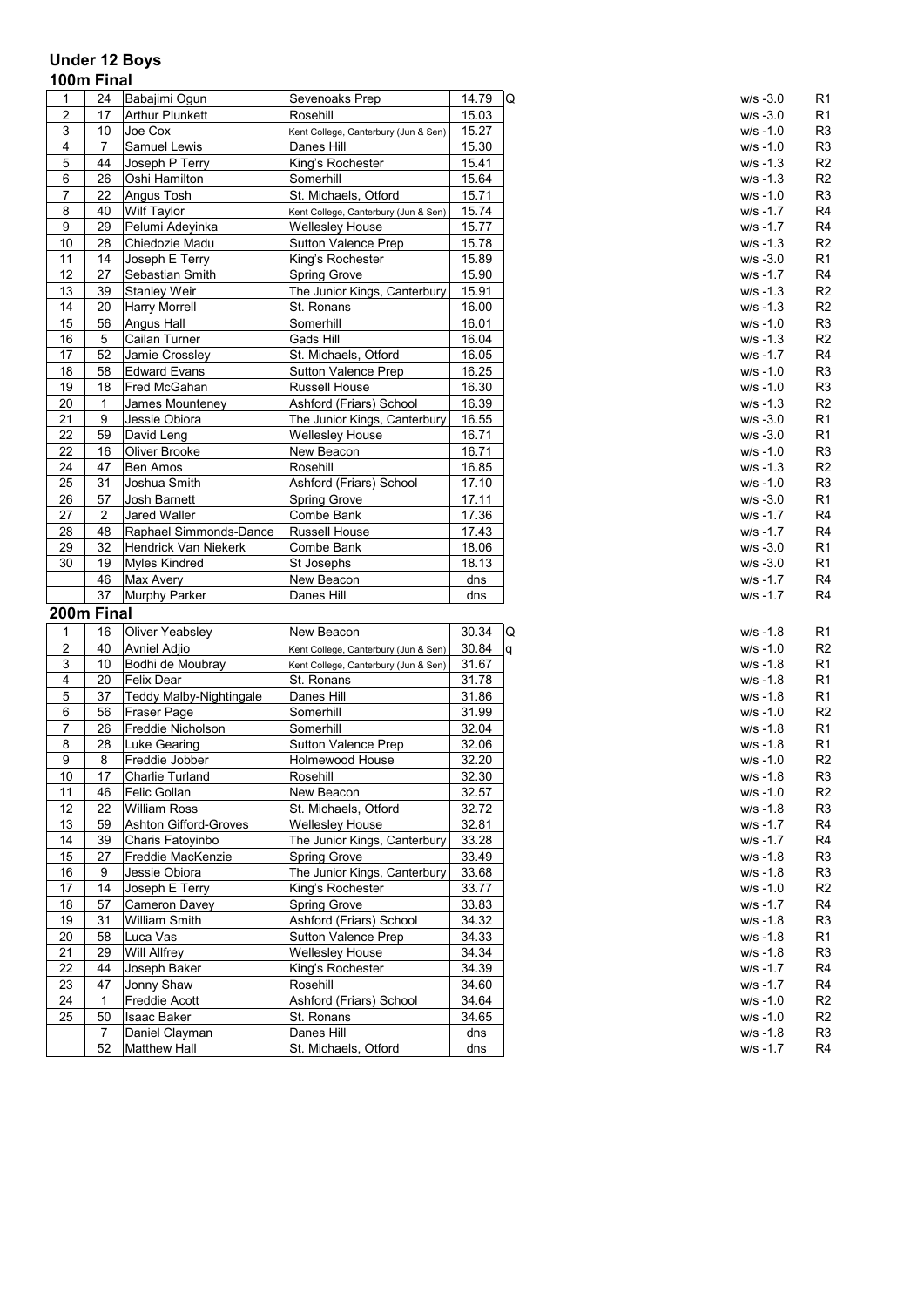# **800m**

|                |    | Magnus Kemp-Pederson    | Danes Hill                           | $2:34.94$ Q | R <sub>2</sub> |
|----------------|----|-------------------------|--------------------------------------|-------------|----------------|
| $\overline{2}$ | 10 | Vincent le Dur          | Kent College, Canterbury (Jun & Sen) | $2:35.06$ a | R <sub>2</sub> |
| 3              | 24 | <b>Ben Harvey</b>       | Sevenoaks Prep                       | $2:38.37$ q | R <sub>2</sub> |
| 4              | 56 | Felix McArdle Hodge     | Somerhill                            | 2:43.47     | R <sub>2</sub> |
| 5              | 26 | <b>Marcus Cook</b>      | Somerhill                            | 2:43.74     | R <sub>2</sub> |
| 6              | 20 | Kaspar Bottle           | St. Ronans                           | 2:44.10     | R <sub>1</sub> |
| 7              | 54 | <b>William Clarke</b>   | Sevenoaks Prep                       | 2:45.86     | R <sub>2</sub> |
| 8              | 37 | Hugo Few                | Danes Hill                           | 2:46.24     | R <sub>2</sub> |
| 9              | 28 | Luke Gearing            | Sutton Valence Prep                  | 2:46.67     | R <sub>2</sub> |
| 10             | 5  | Cailan Turner           | Gads Hill                            | 2:47.49     | R <sub>1</sub> |
| 11             | 22 | Archie Heslop           | St. Michaels, Otford                 | 2:49.31     | R <sub>2</sub> |
| 12             | 40 | Wilf Taylor             | Kent College, Canterbury (Jun & Sen) | 2:49.89     | R <sub>2</sub> |
| 13             | 39 | <b>Bart Johnson</b>     | The Junior Kings, Canterbury         | 2:50.43     | R <sub>1</sub> |
| 14             |    | Felix Wilding           | Ashford (Friars) School              | 2:52.14     | R <sub>1</sub> |
| 15             | 46 | Edward Greenslade       | New Beacon                           | 2:52.16     | R <sub>2</sub> |
| 16             | 16 | George Glen             | New Beacon                           | 2:54.01     | R <sub>2</sub> |
| 17             | 50 | Felix Dear              | St. Ronans                           | 2:56.29     | R <sub>1</sub> |
| 18             | 58 | Alfie Reeve             | Sutton Valence Prep                  | 2:56.56     | R <sub>1</sub> |
| 19             | 9  | Pablo Glynn-Castellanos | The Junior Kings, Canterbury         | 2:57.79     | R <sub>1</sub> |
| 20             | 19 | Ben Lev                 | St Josephs                           | 3:01.36     | R <sub>1</sub> |
| 21             | 18 | Fred McGahan            | <b>Russell House</b>                 | 3:03.50     | R <sub>1</sub> |
| 22             | 31 | James Cheshmedilev      | Ashford (Friars) School              | 3:04.52     | R <sub>1</sub> |
| 23             | 27 | Finn Lord               | Spring Grove                         | 3:05.98     | R <sub>1</sub> |
|                | 59 | <b>Fred Evans</b>       | <b>Wellesley House</b>               | dns         | R <sub>1</sub> |

# **1500m**

| 1                       | 26             | Ollie Croll                                                             | Somerhill                            | 5:18.56 Q |   |
|-------------------------|----------------|-------------------------------------------------------------------------|--------------------------------------|-----------|---|
| $\overline{2}$          | 3              | Jack Webb<br>Dulwich C.P.S.                                             |                                      | 5:31.02   |   |
| 3                       | 33             | <b>Harry Miles</b><br>Dulwich C.P.S.<br>20<br>George Kidd<br>St. Ronans |                                      | 5:34.87   |   |
| 4                       |                |                                                                         |                                      | 5:39.33   |   |
| 5                       | 29             | Ashton Gifford-Groves                                                   | <b>Wellesley House</b>               | 5:40.45   |   |
| $\overline{6}$          | 56             | Harry Leach                                                             | Somerhill                            | 5:43.81   |   |
| $\overline{7}$          | 16             | <b>Freddy Rogers</b>                                                    | New Beacon                           | 5:49.05   |   |
| 8                       | $\overline{7}$ | Thomas Goodchild                                                        | Danes Hill                           | 5:51.68   |   |
| 9                       | 28             | Daniel Lloyd                                                            | Sutton Valence Prep                  | 5:52.76   |   |
| 10                      | 46             | Ivan Solomakhin                                                         | New Beacon                           | 5:53.61   |   |
| 11                      | 50             | Charlie Ellison                                                         | St. Ronans                           | 5:56.19   |   |
| 12                      | 27             | Harry Speight                                                           | Spring Grove                         | 5:56.94   |   |
| 13                      | 17             | Jake Hazari-Webb                                                        | Rosehill                             | 5:57.26   |   |
| 14                      | 18             | <b>Edward Lindsay</b>                                                   | Russell House                        | 6:01.97   |   |
| 15                      | 37             | Harry Jackson                                                           | Danes Hill                           | 6:06.16   |   |
| 16                      | 58             | <b>Alfie Miles</b>                                                      | Sutton Valence Prep                  | 6:06.87   |   |
| 17                      | 10             | Alex Lygo                                                               | Kent College, Canterbury (Jun & Sen) | 6:07.52   |   |
| 18                      | $\mathbf{1}$   | Ollie Levitt                                                            | Ashford (Friars) School              | 6:09.89   |   |
| 19                      | 47             | James Moore                                                             | Rosehill                             | 6:41.86   |   |
| 20                      | 19             | James Long                                                              | St Josephs                           | 7:22.31   |   |
|                         |                | 70m Hurdles Heat 1                                                      | W/S                                  | $-1.4$    |   |
| 1                       | 17             | Louis Proctor                                                           | Rosehill                             | 14.94     |   |
| $\overline{2}$          | $\mathbf{1}$   | James Cheshmedjiev                                                      | Ashford (Friars) School              | 15.21     |   |
| 3                       | 47             | <b>Ben Amos</b>                                                         | Rosehill                             | 15.23     |   |
| 4                       | $\overline{2}$ | <b>Jared Waller</b>                                                     | Combe Bank                           | 16.23     |   |
|                         | 29             | Inigo Pullen                                                            | <b>Wellesley House</b>               | dns       |   |
|                         |                | 70m Hurdles Heat 2                                                      | W/S                                  | $-3.6$    |   |
| 1                       | 59             | David Leng                                                              | <b>Wellesley House</b>               | 14.26     |   |
| $\overline{c}$          | 50             | Harry Morrell                                                           | St. Ronans                           | 15.80     |   |
| 3                       | 20             | Archie MacLeod                                                          | St. Ronans                           | 16.48     |   |
| 4                       | 44             | Adeolu Oke                                                              | King's Rochester                     | 16.64     |   |
| 5                       | 14             | <b>Tom Pike</b>                                                         | King's Rochester                     | 21.27     |   |
|                         |                | 70m Hurdles Final                                                       | W/S                                  | $-0.3$    |   |
| 1                       | 59             | David Leng                                                              | <b>Wellesley House</b>               | 13.79     | Q |
| $\overline{\mathbf{c}}$ | 50             | Harry Morrell                                                           | St. Ronans                           | 14.73     |   |
| 3                       | 17             | Louis Proctor                                                           | Rosehill                             | 14.74     |   |
| 4                       | 47             | <b>Ben Amos</b>                                                         | Rosehill                             | 15.08     |   |
| 5                       | $\mathbf{1}$   | James Cheshmedjiev                                                      | Ashford (Friars) School              | 16.02     |   |
| 6                       | 20             | Archie MacLeod                                                          | St. Ronans                           | 16.17     |   |
| 7                       | 44             | Adeolu Oke                                                              | King's Rochester                     | 16.23     |   |
|                         | $\overline{2}$ | <b>Jared Waller</b>                                                     | Combe Bank                           | dns       |   |
|                         |                |                                                                         |                                      |           |   |

q

Q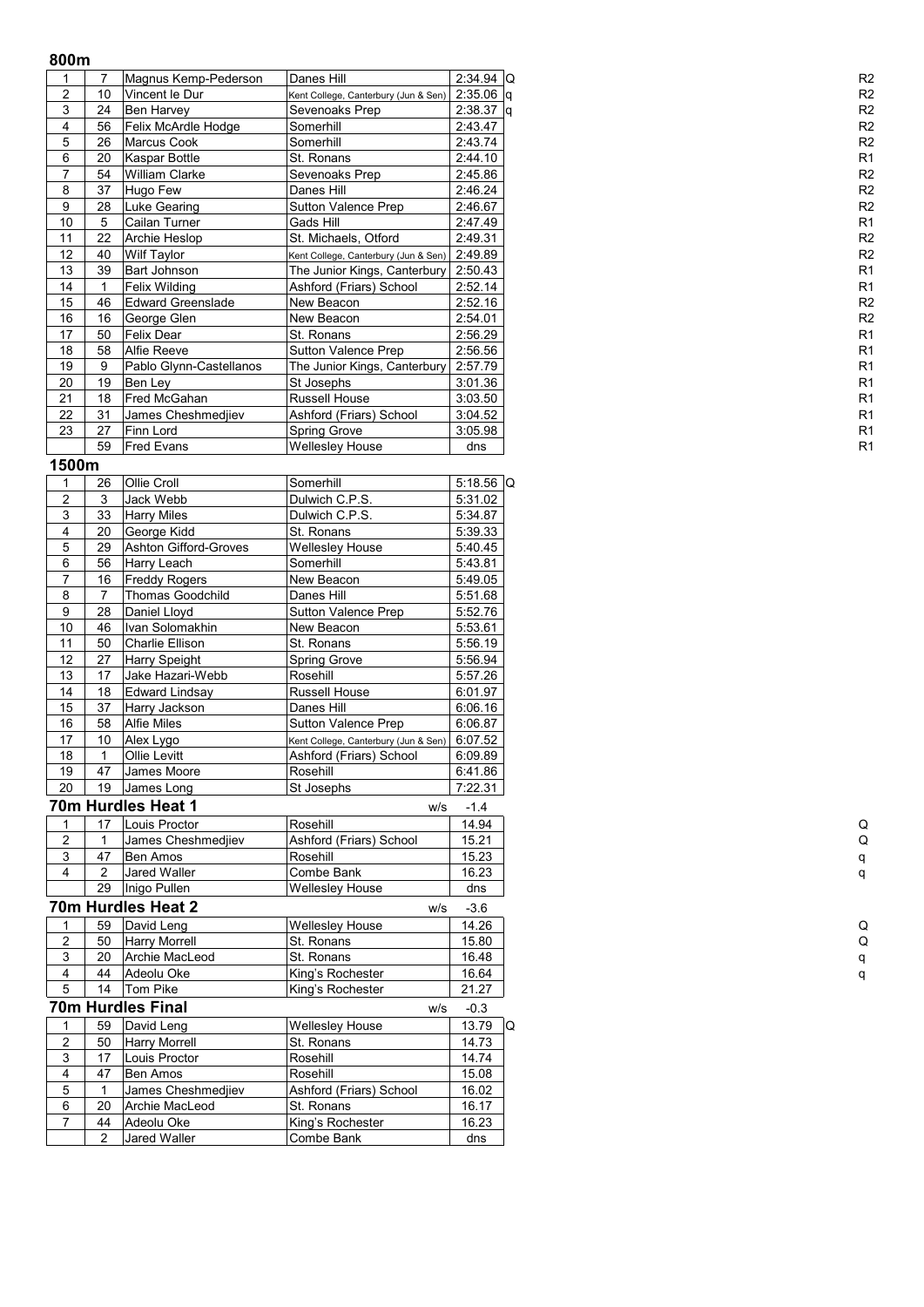# **4x100m RELAYS Final**

| 10 | Joe Cox, Avniel Adjio, Bodhi de Moubray, Vincent le Dur         | Kent College, Canterbury (Jun & Sen)                                                                                                                                                                                                                                                                                                                                                                                                                                                                                                                                      | 59.39 | R <sub>2</sub> |
|----|-----------------------------------------------------------------|---------------------------------------------------------------------------------------------------------------------------------------------------------------------------------------------------------------------------------------------------------------------------------------------------------------------------------------------------------------------------------------------------------------------------------------------------------------------------------------------------------------------------------------------------------------------------|-------|----------------|
| 17 |                                                                 | Rosehill                                                                                                                                                                                                                                                                                                                                                                                                                                                                                                                                                                  | 59.42 | R <sub>2</sub> |
| 26 |                                                                 | Somerhill                                                                                                                                                                                                                                                                                                                                                                                                                                                                                                                                                                 | 60.43 | R <sub>1</sub> |
|    |                                                                 | Danes Hill                                                                                                                                                                                                                                                                                                                                                                                                                                                                                                                                                                | 60.97 | R <sub>1</sub> |
| 16 | Oliver Brooke, Max Avery, Felic Gollan, Oliver Yeabsley         | New Beacon                                                                                                                                                                                                                                                                                                                                                                                                                                                                                                                                                                | 61.31 | R <sub>1</sub> |
| 22 |                                                                 | St. Michaels, Otford                                                                                                                                                                                                                                                                                                                                                                                                                                                                                                                                                      | 61.57 | R <sub>2</sub> |
| 9  | Jessie Obiora, Stanley Weir, Godefroy Pinter, Bart Johnson      | The Junior Kings, Canterbury                                                                                                                                                                                                                                                                                                                                                                                                                                                                                                                                              | 61.61 | R <sub>2</sub> |
| 28 |                                                                 | Sutton Valence Prep                                                                                                                                                                                                                                                                                                                                                                                                                                                                                                                                                       | 61.73 | R <sub>1</sub> |
| 20 |                                                                 | St. Ronans                                                                                                                                                                                                                                                                                                                                                                                                                                                                                                                                                                | 63.17 | R <sub>2</sub> |
| 29 |                                                                 | <b>Wellesley House</b>                                                                                                                                                                                                                                                                                                                                                                                                                                                                                                                                                    | 63.35 | R <sub>1</sub> |
|    | James Mounteney, Heston King, Joshua Smith, Felix Wilding       | Ashford (Friars) School                                                                                                                                                                                                                                                                                                                                                                                                                                                                                                                                                   | 63.68 | R <sub>2</sub> |
| 14 | Joseph P Terry, Joseph Baker, Tom Pike, Joseph E Terry          | King's Rochester                                                                                                                                                                                                                                                                                                                                                                                                                                                                                                                                                          | 63.97 | R <sub>1</sub> |
| 18 |                                                                 | <b>Russell House</b>                                                                                                                                                                                                                                                                                                                                                                                                                                                                                                                                                      | 67.49 | R <sub>1</sub> |
| 27 | Josh Barnett, Sebastian Smith, Cameron Davey, Freddie MacKenzie | Spring Grove                                                                                                                                                                                                                                                                                                                                                                                                                                                                                                                                                              | 69.45 | R <sub>2</sub> |
| 19 |                                                                 | St Josephs                                                                                                                                                                                                                                                                                                                                                                                                                                                                                                                                                                | 70.75 | R <sub>1</sub> |
|    |                                                                 | Arthur Plunkett, Charlie Turland, Ben Amos, Louis Proctor<br>Oshi Hamilton, Freddie Nicholson, Fraser Page, Angus Hall<br>Murphy Parker, Teddy Malby-Nightingale, Daniel Clayman, Samuel Lewis<br>Angus Tosh, Jamie Crossley, William Ross, Matthew Hall<br>Chiedozie Madu, Luke Gearing, Daniel Lloyd, Edward Evans<br>Felix Dear, Kaspar Bottle, Isaac Baker, Harry Morrell<br>Pelumi Adeyinka, Harrison Lawton, David Leng, Inigo Pullen<br>Archie Alexander, Edward Lindsay, Raphael Simmonds-Dance, Fred McGahan<br>Myles Kindred, Rajan Sandhu, James Long, Ben Ley |       |                |

# **HIGH JUMP**

|                | 26            | Freddie Nicholson           | Somerhill                    | 1.28<br>Q |
|----------------|---------------|-----------------------------|------------------------------|-----------|
| $\overline{2}$ | 7             | Samuel Lewis                | Danes Hill                   | 1.25      |
| 3              | 56            | Felix O'Neill               | Somerhill                    | 1.25      |
| 4              | 9             | Charis Fatovinbo            | The Junior Kings, Canterbury | 1.20      |
| 4              | 17            | Louis Proctor               | Rosehill                     | 1.20      |
| 6              | 16            | Lucas Sarkesian             | New Beacon                   | 1.20      |
| 7              | 20            | <b>William Gaffney</b>      | St. Ronans                   | 1.15      |
| $\overline{7}$ | 1             | Leo Norwood                 | Ashford (Friars) School      | 1.15      |
| 7              | 52            | Archie Heslop               | St. Michaels, Otford         | 1.15      |
| 10             | 14            | Joseph P Terry              | King's Rochester             | 1.15      |
| 11             | 58            | <b>Toby Butler</b>          | Sutton Valence Prep          | 1.10      |
| 11             | $\mathcal{P}$ | <b>Hendrick Van Niekerk</b> | Combe Bank                   | 1.10      |
| 13             | 29            | <b>Will Allfrey</b>         | <b>Wellesley House</b>       | 1.10      |
| 14             | 37            | Jospeh Berbner              | Danes Hill                   | 1.05      |
|                | 44            | Joseph Baker                | King's Rochester             | nhr       |
|                | 46            | Felic Gollan                | New Beacon                   | nhr       |
|                | 47            | Dylan Horton                | Rosehill                     | nhr       |

# LONG JUMP

| 1              | 47             | Charlie Turland        | Rosehill                             | 4.10 | Q |
|----------------|----------------|------------------------|--------------------------------------|------|---|
| $\overline{2}$ | 17             | <b>Arthur Plunkett</b> | Rosehill                             | 4.05 | q |
| $\overline{3}$ | 56             | Charlie Lockhart       | Somerhill                            | 4.03 | q |
| 4              | 22             | Jamie Crossley         | St. Michaels, Otford                 | 4.02 | q |
| 5              | 24             | Babajimi Ogun          | Sevenoaks Prep                       | 3.95 |   |
| 6              | 10             | Bodhi de Moubray       | Kent College, Canterbury (Jun & Sen) | 3.86 |   |
| 7              | 40             | Avniel Adjio           | Kent College, Canterbury (Jun & Sen) | 3.85 |   |
| 8              | 54             | Ben Harvey             | Sevenoaks Prep                       | 3.69 |   |
| 9              | 9              | Bart Johnson           | The Junior Kings, Canterbury         | 3.62 |   |
| 10             | 26             | Oshi Hamilton          | Somerhill                            | 3.62 |   |
| 11             | 27             | Freddie MacKenzie      | Spring Grove                         | 3.61 |   |
| 12             | 46             | Oliver Brooke          | New Beacon                           | 3.55 |   |
| 13             | 29             | Pelumi Adeyinka        | Wellesley House                      | 3.55 |   |
| 14             | 16             | <b>Freddy Rogers</b>   | New Beacon                           | 3.49 |   |
| 15             | 1              | Felix Wilding          | Ashford (Friars) School              | 3.48 |   |
| 16             | 28             | Daniel Lloyd           | <b>Sutton Valence Prep</b>           | 3.45 |   |
| 17             | $\overline{7}$ | Daniel Clayman         | Danes Hill                           | 3.41 |   |
| 18             | 50             | <b>Isaac Baker</b>     | St. Ronans                           | 3.38 |   |
| 19             | 37             | <b>Samuel Phillips</b> | Danes Hill                           | 3.37 |   |
| 20             | 18             | Raphael Simmonds-Dance | <b>Russell House</b>                 | 3.20 |   |
| 21             | 31             | Joshua Smith           | Ashford (Friars) School              | 3.15 |   |
| 22             | 39             | <b>Stanley Weir</b>    | The Junior Kings, Canterbury         | 3.06 |   |
| 23             | 14             | Tom Pike               | King's Rochester                     | 2.91 |   |
| 24             | 20             | Archie MacLeod         | St. Ronans                           | 2.87 |   |
| 25             | 59             | <b>Daniel Stowell</b>  | <b>Wellesley House</b>               | 2.86 |   |
| 26             | 48             | Toby Delaney           | <b>Russell House</b>                 | 2.77 |   |
| 27             | 19             | <b>Myles Kindred</b>   | St Josephs                           | 2.57 |   |
| 28             | 49             | James Long             | St Josephs                           | 2.24 |   |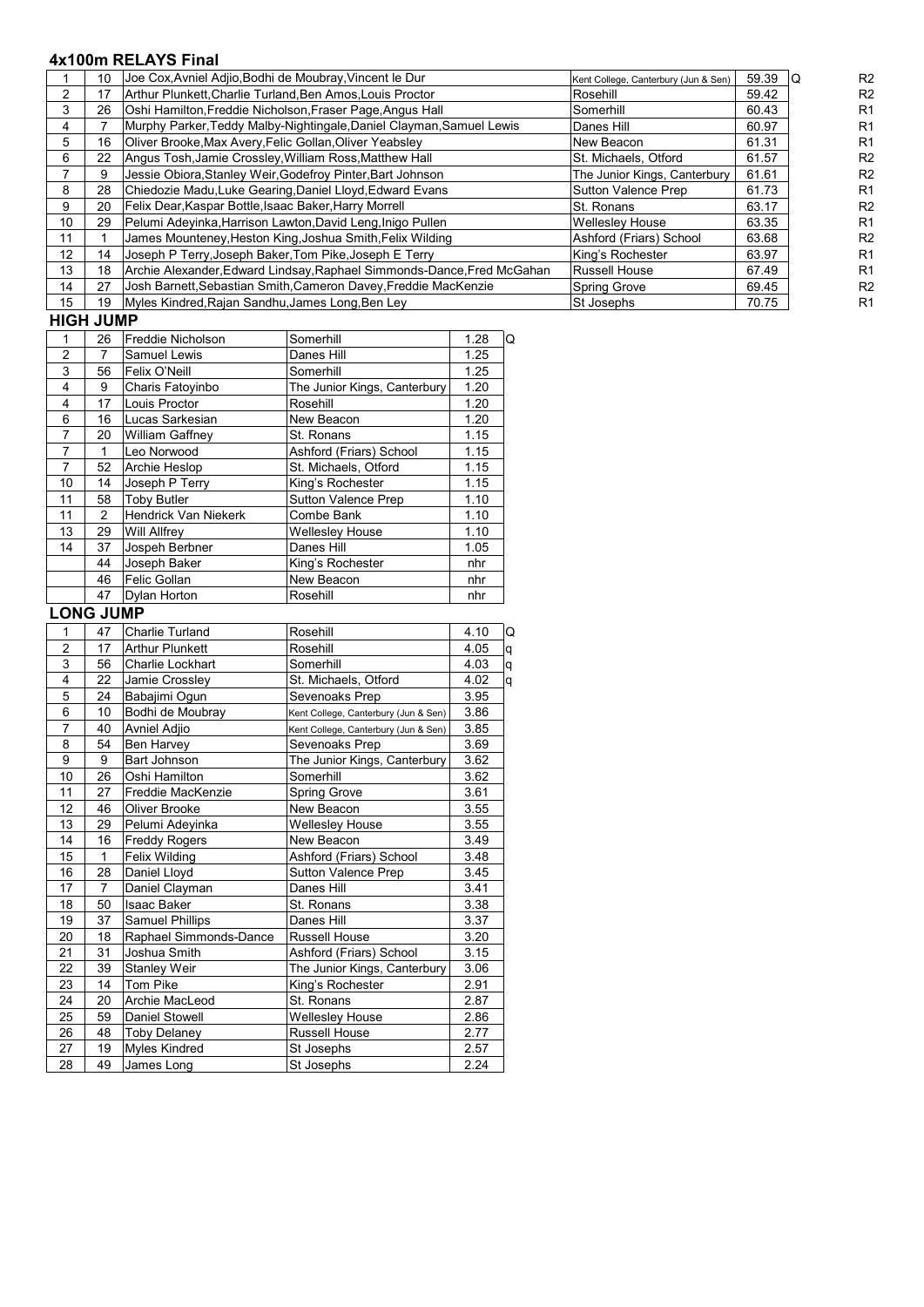## **Shot**

|    | 27 | Johnny Newman          | <b>Spring Grove</b>                  | 6.94<br>Q |
|----|----|------------------------|--------------------------------------|-----------|
| 2  | 40 | Calum Conlon           | Kent College, Canterbury (Jun & Sen) | 6.63      |
| 3  | 16 | Zach Johnson           | New Beacon                           | 6.60      |
| 4  | 50 | <b>William Gaffney</b> | St. Ronans                           | 6.53      |
| 5  | 8  | Freddie Jobber         | Holmewood House                      | 6.53      |
| 6  | 56 | Felix McArdle Hodge    | Somerhill                            | 6.48      |
| 7  | 58 | Isaac Forknall         | <b>Sutton Valence Prep</b>           | 6.35      |
| 8  | 44 | Maxwell Lyon           | King's Rochester                     | 6.23      |
| 9  | 28 | Ethan Wynne            | <b>Sutton Valence Prep</b>           | 6.16      |
| 10 | 26 | Charlie Lockhart       | Somerhill                            | 6.15      |
| 11 | 57 | Sebastian Smith        | Spring Grove                         | 5.75      |
| 12 | 29 | Harrison Lawton        | <b>Wellesley House</b>               | 5.70      |
| 13 | 17 | Alex Timms             | Rosehill                             | 5.64      |
| 14 | 10 | Alex Lygo              | Kent College, Canterbury (Jun & Sen) | 5.26      |
| 15 | 20 | Kaspar Bottle          | St. Ronans                           | 5.23      |
| 16 | 1  | Rajan Sandhu           | Ashford (Friars) School              | 5.06      |
| 17 | 1  | Tom Nielson            | Ashford (Friars) School              | 4.58      |
| 18 | 1  | Ben Macateer           | Ashford (Friars) School              | 4.38      |
| 18 |    | Foxx Hurditch          | Ashford (Friars) School              | 4.38      |

## **Discus**

|                | 40 | Calum Conlon          | Kent College, Canterbury (Jun & Sen) | 19.69<br>O |
|----------------|----|-----------------------|--------------------------------------|------------|
| 2              | 16 | <b>Tom Mosley</b>     | New Beacon                           | 18.83      |
| 3              |    | <b>Freddie Acott</b>  | Ashford (Friars) School              | 16.02      |
| $\overline{4}$ | 17 | <b>Harvey Sherry</b>  | Rosehill                             | 15.39      |
| 5              | 10 | Vincent le Dur        | Kent College, Canterbury (Jun & Sen) | 14.72      |
| 6              | 31 | <b>William Smith</b>  | Ashford (Friars) School              | 13.50      |
|                | 47 | Seb Martin            | Rosehill                             | 13.34      |
| 8              | 59 | Jacob Sebastian       | <b>Wellesley House</b>               | 12.13      |
| 9              | 29 | <b>Gabriel Barlow</b> | <b>Wellesley House</b>               | 11.65      |

## **Javelin**

|    | 10 | Joe Cox                | Kent College, Canterbury (Jun & Sen) | 20.20<br>Q |
|----|----|------------------------|--------------------------------------|------------|
| 2  | 26 | <b>Toby Bright</b>     | Somerhill                            | 20.08      |
| 3  | 17 | Harvey Sherry          | Rosehill                             | 19.27      |
| 4  | 28 | Alfie Jarrett          | Sutton Valence Prep                  | 17.98      |
| 5  | 56 | Angus Hall             | Somerhill                            | 17.32      |
| 6  | 37 | <b>Stanley Myles</b>   | Danes Hill                           | 17.17      |
| 7  | 47 | Foxx Hurditch          | Rosehill                             | 16.65      |
| 8  | 16 | Zach Johnson           | New Beacon                           | 15.95      |
| 9  | 19 | Ben Lev                | St Josephs                           | 14.87      |
| 10 |    | Leo Norwood            | Ashford (Friars) School              | 13.69      |
| 11 | 7  | Max Drake              | Danes Hill                           | 11.87      |
| 12 | 49 | Rajan Sandhu           | St Josephs                           | 9.65       |
| 13 | 58 | Sam Laird              | <b>Sutton Valence Prep</b>           | 9.08       |
|    | 50 | <b>Charlie Ellison</b> | St. Ronans                           | ndr        |

# **Under 14 Girls**

|    | 29             | Cia Gifford-Groves     | <b>Wellesley House</b>               | 13.49 | IQ<br>$W/S - 2.8$ | R3             |
|----|----------------|------------------------|--------------------------------------|-------|-------------------|----------------|
| 2  | 24             | Darcey Friend          | Sevenoaks Prep                       | 14.27 | $w/s - 1.7$       | R <sub>2</sub> |
| 3  | 21             | Macev Dalev            | St Lawrence                          | 14.56 | $W/S -2.8$        | R3             |
| 4  | 9              | <b>Beatrix Higgins</b> | The Junior Kings, Canterbury         | 14.65 | $w/s - 1.7$       | R <sub>2</sub> |
| 4  | 23             | Valery Bogdanova       | Sevenoaks                            | 14.65 | $W/S - 2.6$       | R <sub>4</sub> |
| 6  | 59             | Saffi Abibu            | <b>Wellesley House</b>               | 14.70 | $w/s - 2.6$       | R <sub>4</sub> |
|    | 5              | Sophie Hillman-Green   | Gads Hill                            | 14.72 | $W/S - 2.8$       | R3             |
| 8  | 3              | Ella Aitken            | Dulwich C.P.S.                       | 14.73 | $w/s - 2.8$       | R3             |
| 9  | 30             | Zoe Naylor-Perrott     | <b>Walthamstow Hall</b>              | 14.93 | $w/s - 1.8$       | R <sub>1</sub> |
| 10 | 10             | Sophia Shrestha        | Kent College, Canterbury (Jun & Sen) | 14.97 | $W/S -2.6$        | R <sub>4</sub> |
| 11 | 7              | <b>Isabel Burke</b>    | Danes Hill                           | 15.08 | $W/S - 2.6$       | R <sub>4</sub> |
| 12 | 13             | Anna Williams          | Kent College, Pembury                | 15.12 | $w/s - 1.7$       | R <sub>2</sub> |
| 13 | 39             | Caitlin Hunt           | The Junior Kings, Canterbury         | 15.40 | $W/S -2.8$        | R3             |
| 14 | 37             | Jess Craig             | Danes Hill                           | 15.61 | $w/s - 1.8$       | R <sub>1</sub> |
| 15 | 4              | Anu Ashiru             | Duke of York's                       | 15.74 | $w/s - 1.8$       | R <sub>1</sub> |
| 16 | 33             | Georgia Robb           | Dulwich C.P.S.                       | 15.82 | $W/S - 2.6$       | R <sub>4</sub> |
| 17 | 14             | Buyikunmi Ajayi        | King's Rochester                     | 15.91 | $w/s - 2.6$       | R <sub>4</sub> |
| 18 | 43             | Zoe Morrison           | Kent College, Pembury                | 16.01 | $W/S - 2.8$       | R3             |
| 19 | 53             | Anna Batchelor         | Sevenoaks                            | 16.19 | $w/s - 1.8$       | R <sub>1</sub> |
| 20 | 50             | Alice Durtnell         | St. Ronans                           | 16.20 | $w/s - 1.7$       | R <sub>2</sub> |
| 21 | 20             | Izzy Bolton-Ferrett    | St. Ronans                           | 16.57 | $W/S - 1.8$       | R <sub>1</sub> |
| 21 | 34             | Takara Belcher         | Duke of York's                       | 16.57 | $w/s - 1.7$       | R <sub>2</sub> |
| 23 | 60             | <b>Scarlet Collins</b> | <b>Walthamstow Hall</b>              | 16.60 | $w/s - 1.7$       | R <sub>2</sub> |
| 24 | $\overline{2}$ | <b>Bella Watson</b>    | Combe Bank                           | 17.28 | $W/S -1.7$        | R <sub>2</sub> |
| 25 |                | Kimberley Joe-Ejim     | Ashford (Friars) School              | 17.36 | $w/s - 1.8$       | R <sub>1</sub> |
|    | 40             | Sian Emslie            | Kent College, Canterbury (Jun & Sen) | dns   | $w/s - 1.8$       | R <sub>1</sub> |

| w/s -2.8 | R3             |
|----------|----------------|
| w/s -1.7 | R2             |
| w/s -2.8 | R3             |
| w/s -1.7 | R2             |
| w/s -2.6 | R4             |
| w/s -2.6 | R4             |
| w/s -2.8 | R3             |
| w/s -2.8 | R3             |
| w/s -1.8 | R1             |
| w/s -2.6 | R4             |
| w/s -2.6 | R4             |
| w/s -1.7 | R2             |
| w/s -2.8 | R3             |
| w/s -1.8 | R1             |
| w/s -1.8 | R1             |
| w/s -2.6 | R4             |
| w/s -2.6 | R4             |
| w/s -2.8 | R3             |
| w/s -1.8 | R1             |
| w/s -1.7 | R2             |
| w/s -1.8 | R1             |
| w/s -1.7 | R2             |
| w/s -1.7 | R <sub>2</sub> |
| w/s -1.7 | R2             |
| w/s -1.8 | R1             |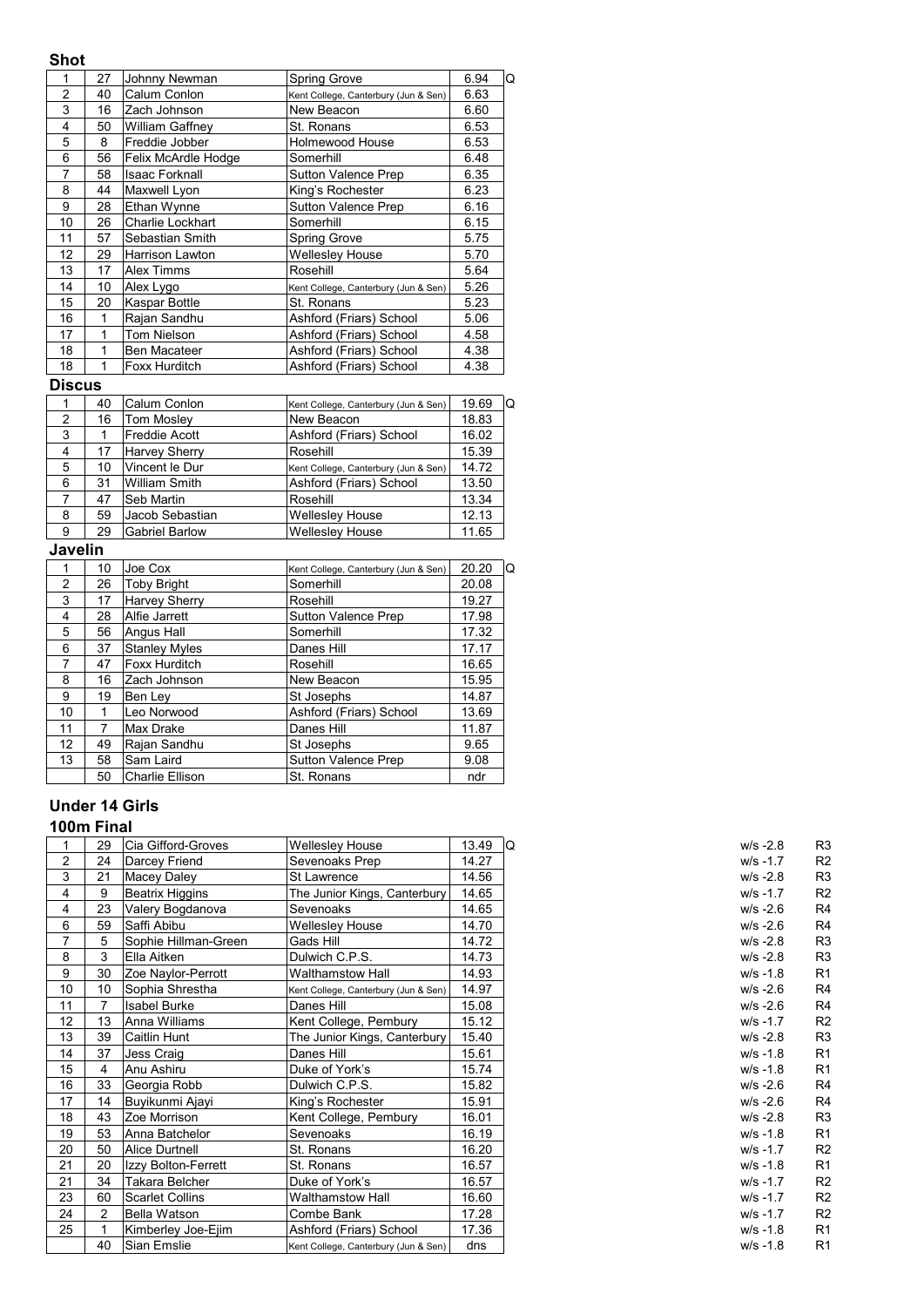| 1                       | 29                             | Cia Gifford-Groves       | <b>Wellesley House</b>               | 27.34       | Q   | CBP | $w/s - 1.6$ | R <sub>3</sub> |                |
|-------------------------|--------------------------------|--------------------------|--------------------------------------|-------------|-----|-----|-------------|----------------|----------------|
| 2                       | 10                             | <b>Kizzy Gape</b>        | Kent College, Canterbury (Jun & Sen) | 29.22       | ١q  |     | $W/S -1.7$  | R <sub>1</sub> |                |
| 3                       | $\overline{7}$                 | Meg Perry                | Danes Hill                           | 30.36       |     |     | $W/S -1.7$  | R <sub>1</sub> |                |
| 4                       | 30                             | <b>Kitty Matson</b>      | <b>Walthamstow Hall</b>              | 30.44       |     |     | $W/S - 2.4$ | R <sub>2</sub> |                |
| 5                       | 5                              | Sophie Hillman-Green     | Gads Hill                            | 31.01       |     |     | $w/s - 1.7$ | R <sub>1</sub> |                |
| 6                       | 60                             | <b>Grace Mitchell</b>    | Walthamstow Hall                     | 31.11       |     |     | $W/S -1.7$  | R <sub>1</sub> |                |
| 7                       | 2                              | Molly Gilham             | Combe Bank                           | 31.23       |     |     | $w/s - 2.4$ | R <sub>2</sub> |                |
| 8                       | 3                              |                          | Dulwich C.P.S.                       | 31.30       |     |     | $w/s - 2.4$ | R <sub>2</sub> |                |
|                         | 13                             | Mary Ashby               |                                      |             |     |     |             |                |                |
| 1                       |                                | Anna Williams            | Kent College, Pembury                | 31.80       |     |     | $W/S - 1.6$ | R <sub>3</sub> |                |
| $\overline{c}$          | 33                             | Ysabelle Delahaye        | Dulwich C.P.S.                       | 32.27       |     |     | $W/S -1.7$  | R <sub>1</sub> |                |
| 3                       | 43                             | <b>Millie Hall</b>       | Kent College, Pembury                | 32.32       |     |     | $W/S - 2.4$ | R <sub>2</sub> |                |
| 4                       | 20                             | Dizzy Loxton-Barnard     | St. Ronans                           | 32.93       |     |     | $w/s - 1.6$ | R <sub>3</sub> |                |
| 5                       | 53                             | Kate Nicholls            | Sevenoaks                            | 33.35       |     |     | $W/S -1.7$  | R <sub>1</sub> |                |
| 6                       | 23                             | Sasha Kelly              | Sevenoaks                            | 33.47       |     |     | $w/s - 2.4$ | R <sub>2</sub> |                |
| $\overline{7}$          | 9                              | <b>Flora Brett</b>       | The Junior Kings, Canterbury         | 33.50       |     |     | $W/S - 2.4$ | R <sub>2</sub> |                |
| 8                       | 39                             | Abi Brooke               | The Junior Kings, Canterbury         | 33.61       |     |     | $W/S - 2.4$ | R <sub>2</sub> |                |
| 1                       | 37                             | Jess Craig               | Danes Hill                           | 33.65       |     |     | $W/S - 1.6$ | R <sub>3</sub> |                |
| 2                       | $\overline{c}$                 | Molly Gilham             | Combe Bank                           | 34.26       |     |     | w/s -1.6    | R <sub>3</sub> |                |
| 3                       | 14                             | Buyikunmi Ajayi          | King's Rochester                     | 34.62       |     |     | $W/S -1.7$  | R1             |                |
| 4                       | $\overline{4}$                 | Takara Belcher           | Duke of York's                       | 35.16       |     |     | $W/S - 1.6$ | R <sub>3</sub> |                |
| 5                       | 44                             | Maili Cumming            | King's Rochester                     | 36.04       |     |     | $W/S -1.7$  | R1             |                |
| 6                       | 34                             | Anjila Rai               | Duke of York's                       | 65.85       |     |     | $w/s - 2.4$ | R <sub>2</sub> |                |
|                         |                                | Olivia Jefferson-Pillai  | Ashford (Friars) School              | dns         |     |     | $w/s - 1.6$ | R <sub>3</sub> |                |
| 300m                    |                                |                          |                                      |             |     |     |             |                |                |
| 1                       | $\overline{7}$                 | Roos van Druten          | Danes Hill                           | 45.70       | IQ. |     |             |                | R <sub>2</sub> |
| $\overline{c}$          | 29                             | <b>Frankie Barton</b>    | <b>Wellesley House</b>               | 47.15       | ١q  |     |             |                | R <sub>2</sub> |
| 3                       | 37                             | Beatrix Wright           | Danes Hill                           | 47.64       | q   |     |             |                | R <sub>2</sub> |
| 4                       | 3                              | Olivia Keene             | Dulwich C.P.S.                       | 48.50       | lq  |     |             |                | R <sub>2</sub> |
| 5                       | 33                             | Ella Aitken              | Dulwich C.P.S.                       | 48.61       | q   |     |             |                | R <sub>2</sub> |
| 6                       | 23                             | Rosie Hobbs              | Sevenoaks                            | 48.98       |     |     |             |                | R <sub>1</sub> |
| 7                       | 9                              | <b>Caitlin Hunt</b>      | The Junior Kings, Canterbury         | 49.94       | l q |     |             |                | R <sub>2</sub> |
| 8                       | 39                             |                          |                                      |             | ١q  |     |             |                | R <sub>1</sub> |
| 9                       | $\overline{4}$                 | <b>Isadora Macdonald</b> | The Junior Kings, Canterbury         | 50.76       |     |     |             |                |                |
|                         |                                | <b>Faye Size</b>         | Duke of York's                       | 51.49       |     |     |             |                | R <sub>2</sub> |
| 10                      | 59                             | Gabriella Cortina Deniz  | <b>Wellesley House</b>               | 54.34       |     |     |             |                | R <sub>1</sub> |
| 11                      | 34                             | Aaliyah Jones            | Duke of York's                       | 59.01       |     |     |             |                | R <sub>1</sub> |
| 12                      | 10                             | Rosie Hunnisett-Hughes   | Kent College, Canterbury (Jun & Sen) | 59.22       |     |     |             |                | R <sub>1</sub> |
| 800m                    |                                |                          |                                      |             |     |     |             |                |                |
| 1                       | 13                             | Rebekah O'Brien          | Kent College, Pembury                | $2:28.20$ Q |     |     |             |                |                |
| 2                       | 7                              | Roos van Druten          | Danes Hill                           | $2:34.25$ q |     |     |             |                |                |
| 3                       | 21                             | Hannah Harvey            | St Lawrence                          | $2:38.51$ q |     |     |             |                |                |
| 4                       | 30                             | Anna Williams-Walker     | <b>Walthamstow Hall</b>              | $2:39.20$ q |     |     |             |                |                |
| 5                       | 3                              | Olivia Keene             | Dulwich C.P.S.                       | 2:46.31     |     |     |             |                |                |
| 6                       | 60                             | Lilian Miles             | Walthamstow Hall                     | 2:48.79     |     |     |             |                |                |
| 7                       | 9                              | <b>Florence Brealy</b>   | The Junior Kings, Canterbury         | 2:54.84     |     |     |             |                |                |
| 8                       | 29                             | Lucy Henderson           | <b>Wellesley House</b>               | 3:01.93     |     |     |             |                |                |
| 9                       | 43                             | Libby Werneke            | Kent College, Pembury                | 3:02.43     |     |     |             |                |                |
| 10                      | 4                              | Shannon Davis            | Duke of York's                       | 3:10.90     |     |     |             |                |                |
| 11                      | 39                             | Lily de Haan             | The Junior Kings, Canterbury         | 3:13.37     |     |     |             |                |                |
| 12                      | 34                             | Selen Cross              | Duke of York's                       | 3:23.27     |     |     |             |                |                |
| 1500m                   |                                |                          |                                      |             |     |     |             |                |                |
| 1                       | 21                             | Brooke O'Hare            | St Lawrence                          | $5:24.34$ Q |     |     |             |                |                |
|                         | 30                             | Rosanna Allan            | Walthamstow Hall                     | $5:30.31$ q |     |     |             |                |                |
| 2                       |                                |                          |                                      |             |     |     |             |                |                |
| 3                       | $\overline{7}$<br>$\mathbf{3}$ | <b>Beatrix Wright</b>    | Danes Hill                           | $5:39.41$ q |     |     |             |                |                |
| 4                       |                                | Mary Ashby               | Dulwich C.P.S.                       | 6:16.59     |     |     |             |                |                |
| 5                       | $\overline{4}$                 | Ellie Anastasiou         | Duke of York's                       | 6:57.95     |     |     |             |                |                |
| 6                       | 34                             | Aaliyah Jones            | Duke of York's                       | 6:57.99     |     |     |             |                |                |
|                         |                                | <b>75m Hurdles Final</b> | w/s                                  | $-3.7$      |     |     |             |                |                |
| 1                       | 23                             | Ella McCarthy            | Sevenoaks                            | 14.34       | Q   |     |             |                |                |
| $\overline{\mathbf{c}}$ | 30                             | <b>Kitty Matson</b>      | Walthamstow Hall                     | 14.72       |     |     |             |                |                |
| 3                       | $\overline{7}$                 | <b>Meg Perry</b>         | Danes Hill                           | 15.36       |     |     |             |                |                |
| 4                       | 37                             | Sophie Foster            | Danes Hill                           | 15.79       |     |     |             |                |                |
| 5                       | 13                             | <b>Millie Hall</b>       | Kent College, Pembury                | 16.03       |     |     |             |                |                |
| 6                       | $\overline{2}$                 | Bella Watson             | Combe Bank                           | 16.52       |     |     |             |                |                |
| $\overline{7}$          | 53                             | Anna Batchelor           | Sevenoaks                            | 16.67       |     |     |             |                |                |
|                         |                                | Uliana Kuznetcova        | Ashford (Friars) School              | dns         |     |     |             |                |                |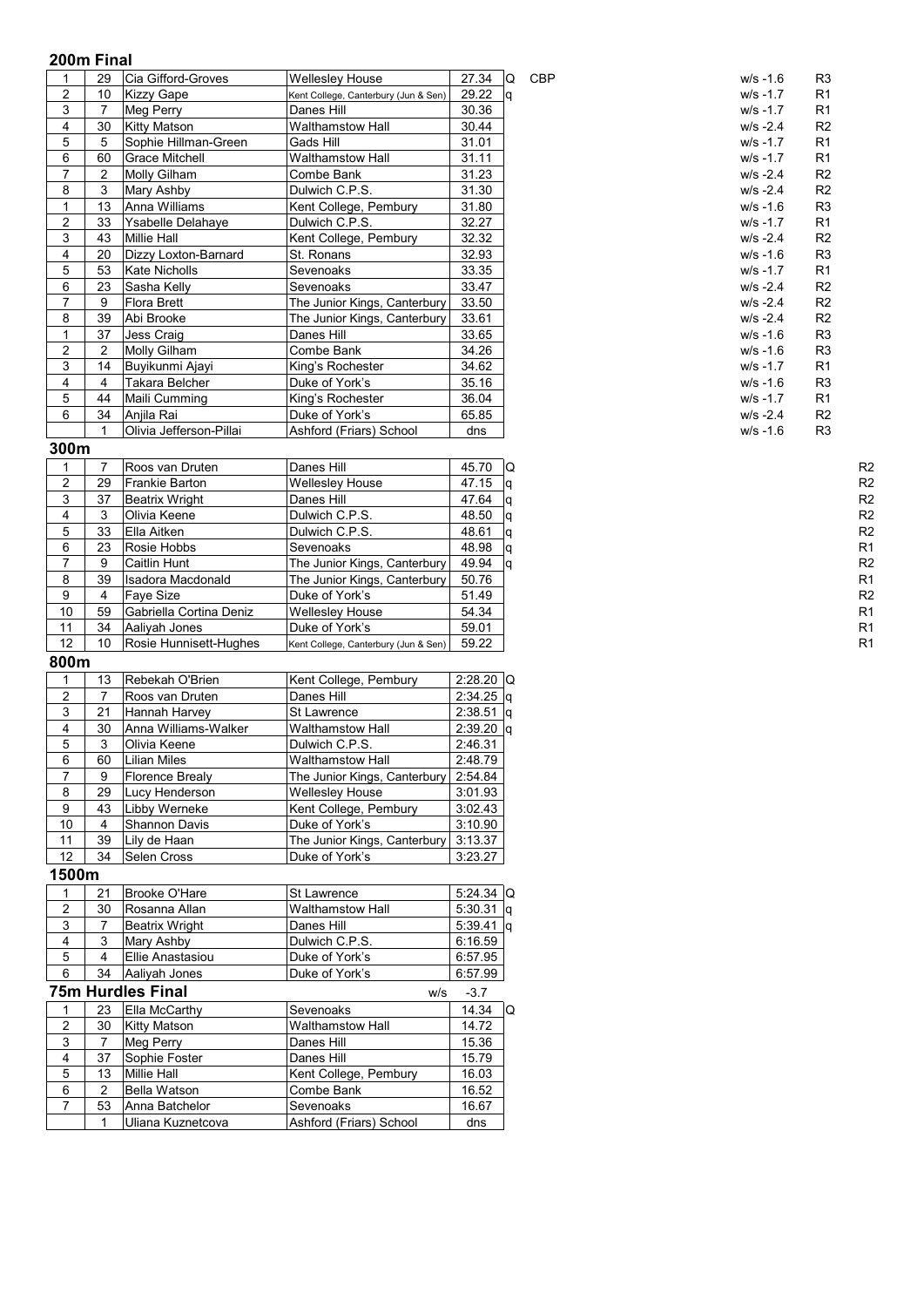# **4x100m RELAYS Final**

| <b>UICU IIIMD</b> |    |                                                                              |                                      |       |    |                |
|-------------------|----|------------------------------------------------------------------------------|--------------------------------------|-------|----|----------------|
| 13                |    | Kimberley Joe-Ejim, Olivia Jefferson-Pillai, Ellie Dickens, Josephine Boxall | Ashford (Friars) School              | 65.95 |    | R <sub>1</sub> |
| 12                |    | Bella Watson, Molly Gilham, India Brown, Holly Griffin                       | Combe Bank                           | 65.29 |    | R <sub>2</sub> |
| 11                | 20 | Sophie Addis, Izzy Bolton-Ferrett, Alice Durtnell, Dizzy Loxton-Barnard      | St. Ronans                           | 64.54 |    | R <sub>2</sub> |
| 10                | 14 | Amelia Dobson, Buyikunmi Ajayi, Maria Tooher, Maili Cumming                  | King's Rochester                     | 64.47 |    | R <sub>2</sub> |
| 9                 |    | Anu Ashiru, Takara Belcher, Daisy Yorke, Faye Size                           | Duke of York's                       | 63.04 |    | R <sub>1</sub> |
|                   | 13 | Millie Hall, Anna Williams, Zoe Morrison, Rebekah O'Brien                    | Kent College, Pembury                | 60.70 |    | R <sub>2</sub> |
|                   |    | Olivia Keene Georgia Robb Emily Davie Ella Aitken                            | Dulwich C.P.S.                       | 60.48 |    | R <sub>1</sub> |
| 6                 | 23 | Sasha Kelly, Ella McCarthy, Kate Nicholls, Rosie Hobbs                       | Sevenoaks                            | 59.82 |    | R <sub>1</sub> |
| 5                 |    | Mimi Chisholm, Roos van Druten, Meg Perry, Isabel Burke                      | Danes Hill                           | 58.07 |    | R <sub>1</sub> |
|                   | 30 | Kitty Matson, Zoe Naylor-Perrott, Grace Mitchell, Bea Godin                  | Walthamstow Hall                     | 57.87 |    | R <sub>1</sub> |
|                   |    | Beatrix Higgins, Chloë Sumner, Caitlin Hunt, Hiwa Iltemis                    | The Junior Kings, Canterbury         | 56.85 |    | R <sub>2</sub> |
|                   | 10 | Sophia Shrestha, Sian Emslie, Kizzy Gape, Rosie Hunnisett-Hughes             | Kent College, Canterbury (Jun & Sen) | 56.75 |    | R <sub>2</sub> |
|                   | 29 | Cia Gifford-Groves Frankie Barton Flora Kelsey Saffi Abibu                   | <b>Wellesley House</b>               | 54.87 | IQ | R1             |

**HIGH JUMP**

|               | 13            | Rebekah O'Brien        | Kent College, Pembury                | 1.57 | Q  | CBP |
|---------------|---------------|------------------------|--------------------------------------|------|----|-----|
| $\mathcal{P}$ | 10            | Rosie Hunnisett-Hughes | Kent College, Canterbury (Jun & Sen) | 1.48 | q  |     |
| 3             | 23            | Sasha Kelly            | Sevenoaks                            | 1.45 | q  |     |
| 4             | 9             | Chloë Sumner           | The Junior Kings, Canterbury         | 1.40 | ۱q |     |
| 5             | 40            | Evie Jackaman          | Kent College, Canterbury (Jun & Sen) | 1.30 |    |     |
| 6             | 53            | Ellie Vowell           | Sevenoaks                            | 1.25 |    |     |
| 6             | 39            | Eloise Brown           | The Junior Kings, Canterbury         | 1.25 |    |     |
| 8             | 7             | Lulu Candlish          | Danes Hill                           | 1.25 |    |     |
| 9             | 43            | Flavia White           | Kent College, Pembury                | 1.20 |    |     |
| 10            | 1             | Millie Knox            | Ashford (Friars) School              | 1.20 |    |     |
|               | 34            | Megan Murphy           | Duke of York's                       | nhr  |    |     |
|               | $\mathcal{P}$ | Angel Lu               | Combe Bank                           | nhr  |    |     |
|               | 4             | <b>Shannon Davis</b>   | Duke of York's                       | nhr  |    |     |
| <u>הוח ו</u>  |               | <b>ILIMD</b>           |                                      |      |    |     |

#### **LONG JUMP**

|                | 9  | Chloë Sumner            | The Junior Kings, Canterbury         | 4.58 | Q |
|----------------|----|-------------------------|--------------------------------------|------|---|
| $\overline{2}$ | 10 | Delanie Siewert         | Kent College, Canterbury (Jun & Sen) | 4.34 | q |
| 3              | 24 | Darcey Friend           | Sevenoaks Prep                       | 4.24 |   |
| 4              | 23 | Ella McCarthy           | Sevenoaks                            | 4.04 |   |
| 5              | 39 | <b>Beatrix Higgins</b>  | The Junior Kings, Canterbury         | 4.03 |   |
| 6              | 29 | <b>Frankie Barton</b>   | <b>Wellesley House</b>               | 3.92 |   |
| 7              | 34 | Faye Size               | Duke of York's                       | 3.91 |   |
| 8              | 59 | Gabriella Cortina Deniz | <b>Wellesley House</b>               | 3.70 |   |
| 9              | 43 | Zoe Morrison            | Kent College, Pembury                | 3.69 |   |
| 10             | 40 | Siobhan Breen           | Kent College, Canterbury (Jun & Sen) | 3.65 |   |
| 11             | 13 | <b>Flavia White</b>     | Kent College, Pembury                | 3.63 |   |
| 12             | 33 | Ysabelle Delahaye       | Dulwich C.P.S.                       | 3.59 |   |
| 13             | 4  | Daisy Yorke             | Duke of York's                       | 3.38 |   |
| 14             | 3  | Georgia Robb            | Dulwich C.P.S.                       | 3.34 |   |
| 15             | 37 | Abi Lewis               | Danes Hill                           | 3.09 |   |
| 16             | 53 | Valery Bogdanova        | Sevenoaks                            | 3.06 |   |
| 17             | 30 | <b>Scarlet Collins</b>  | Walthamstow Hall                     | 2.96 |   |
| 18             | 2  | Molly Gilham            | Combe Bank                           | 2.94 |   |
| 19             | 14 | Maili Cumming           | King's Rochester                     | 2.91 |   |

# **Triple JUMP**

|   | 10 | <b>Kizzy Gape</b> | Kent College, Canterbury (Jun & Sen) | 9.03 | O |
|---|----|-------------------|--------------------------------------|------|---|
|   | 59 | Daisy Rex         | <b>Wellesley House</b>               | 8.04 | q |
| 3 |    | Abi Lewis         | Danes Hill                           | 7.82 |   |
|   | 37 | Katherine Marlow  | Danes Hill                           | 7.35 |   |
|   | 40 | Izzy McMeeking    | Kent College, Canterbury (Jun & Sen) | ndr  |   |
|   | 29 | Flora Kelsev      | <b>Wellesley House</b>               | ndr  |   |

# **Shot**

|                 | 59 | Daisy Rex         | <b>Wellesley House</b>  | Q<br>9.43 |
|-----------------|----|-------------------|-------------------------|-----------|
| $\mathcal{P}$   | 23 | Sofia Melamed     | Sevenoaks               | 7.89      |
| 3               | 7  | Olivia Omotajo    | Danes Hill              | 7.70      |
| 4               | 13 | Zaneta Ahiakwo    | Kent College, Pembury   | 7.58      |
| 5               | 53 | Rosie Hobbs       | Sevenoaks               | 7.49      |
| 6               | 29 | Zuha Animashaun   | <b>Wellesley House</b>  | 7.31      |
| 7               |    | Millie Knox       | Ashford (Friars) School | 6.88      |
| 8               | 20 | Alice Durtnell    | St. Ronans              | 6.49      |
| 9               | 14 | Emily-Jane Godden | King's Rochester        | 5.93      |
| 10              | 34 | Scarlett Newton   | Duke of York's          | 5.67      |
| 11              | 4  | Alisa Limbu       | Duke of York's          | 5.42      |
| 12 <sup>2</sup> | 37 | Katherine Marlow  | Danes Hill              | 5.40      |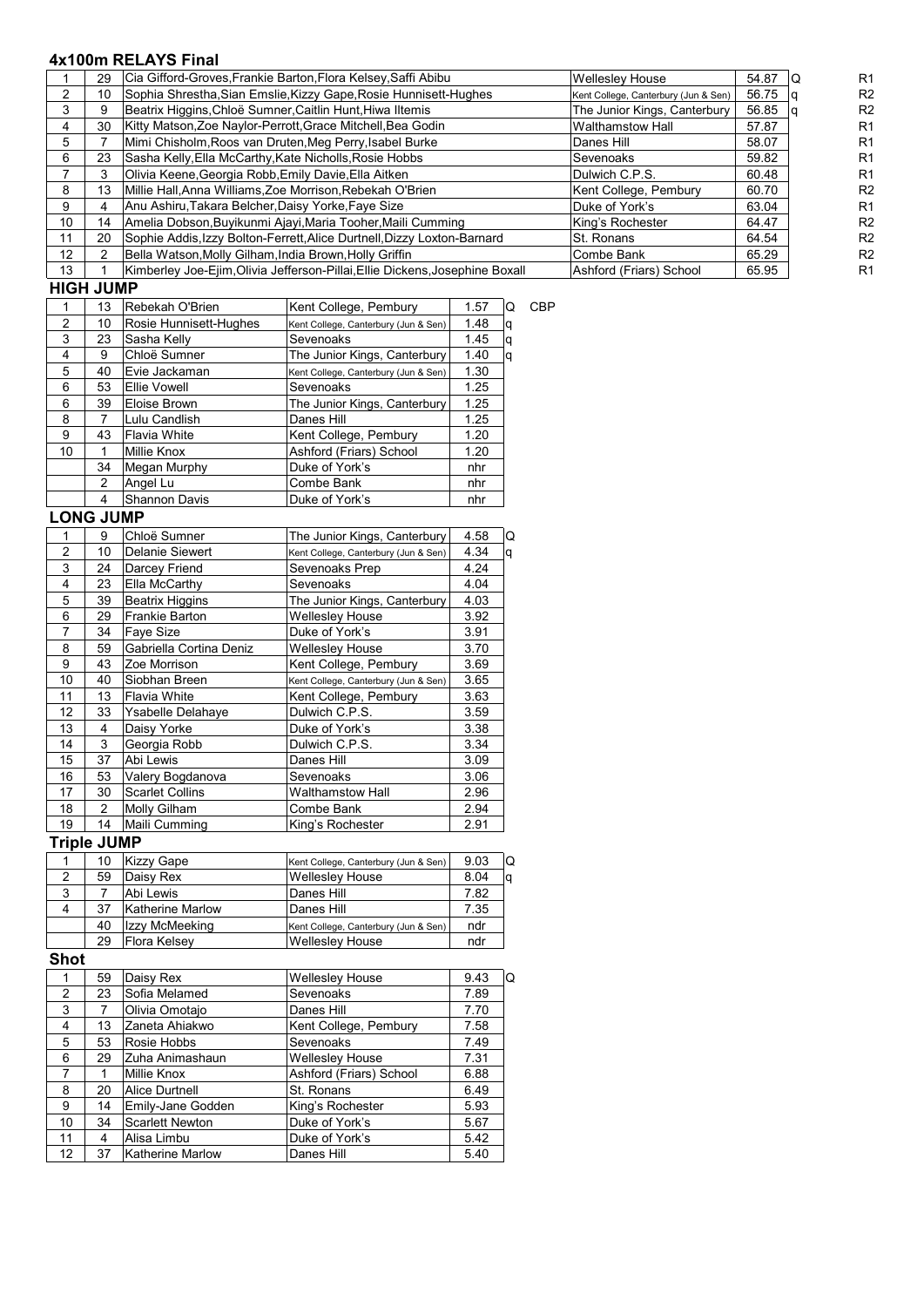## **Discus**

|               | 29 | Zuha Animashaun    | <b>Wellesley House</b>               | 21.35<br>Q |
|---------------|----|--------------------|--------------------------------------|------------|
| $\mathcal{P}$ | 23 | Kate Nicholls      | Sevenoaks                            | 17.39      |
| 3             | 13 | Poppy Hayward Hill | Kent College, Pembury                | 15.97      |
| 4             | 10 | Sophia Shrestha    | Kent College, Canterbury (Jun & Sen) | 15.52      |
| 5             | 2  | Angel Lu           | Combe Bank                           | 15.11      |
| 6             | 37 | Monet Stuckey      | Danes Hill                           | 14.66      |
| 7             | 53 | <b>Beth Marsch</b> | Sevenoaks                            | 14.44      |
| 8             | 4  | Daisy Yorke        | Duke of York's                       | 14.22      |
| 9             |    | Olivia Dores       | Ashford (Friars) School              | 14.19      |
| 10            | 14 | Amelia Dobson      | King's Rochester                     | 14.17      |
| 11            | 7  | Olivia Omotajo     | Danes Hill                           | 12.55      |
| 12            | 34 | Klaudine Pun       | Duke of York's                       | 10.82      |
|               | 40 | Delanie Siewert    | Kent College, Canterbury (Jun & Sen) | ndr        |

# **Javelin**

|    | 14 | Amelia Dobson        | King's Rochester                     | 23.76 | Q  |
|----|----|----------------------|--------------------------------------|-------|----|
| 2  | 44 | Emily-Jane Godden    | King's Rochester                     | 22.06 | ۱q |
| 3  |    | Sophie Foster        | Danes Hill                           | 20.76 |    |
| 4  | 29 | Flora Kelsey         | <b>Wellesley House</b>               | 20.07 |    |
| 5  | 13 | Poppy Hayward Hill   | Kent College, Pembury                | 18.85 |    |
| 6  | 53 | Ellie Vowell         | Sevenoaks                            | 18.73 |    |
| 7  | 23 | Sofia Melamed        | Sevenoaks                            | 17.45 |    |
| 8  | 10 | Izzy McMeeking       | Kent College, Canterbury (Jun & Sen) | 15.81 |    |
| 9  | 43 | Libby Werneke        | Kent College, Pembury                | 15.79 |    |
| 10 | 37 | Monet Stuckey        | Danes Hill                           | 14.44 |    |
| 11 | 50 | Dizzy Loxton-Barnard | St. Ronans                           | 12.15 |    |
| 12 | 20 | Izzy Bolton-Ferrett  | St. Ronans                           | 11.56 |    |
| 13 | 34 | Anu Ashiru           | Duke of York's                       | 8.46  |    |
| 14 |    | Anjila Rai           | Ashford (Friars) School              | 8.46  |    |

# **Under 13 Girls**

|                 | 8  | Cordelia Clay           | Holmewood House                      | 14.78 | IQ<br>$w/s - 2.0$ | R <sub>1</sub> |
|-----------------|----|-------------------------|--------------------------------------|-------|-------------------|----------------|
| 2               | 30 | Bea Godin               | <b>Walthamstow Hall</b>              | 15.09 | $w/s -3.0$        | R3             |
| 3               | 29 | Silivia Courage         | <b>Wellesley House</b>               | 15.31 | $w/s - 2.0$       | R <sub>1</sub> |
| 4               | 7  | Mimi Chisholm           | Danes Hill                           | 15.33 | $w/s -3.0$        | R3             |
| 5               | 59 | Honor Whitely           | <b>Wellesley House</b>               | 15.37 | $W/S -3.1$        | R <sub>2</sub> |
| 6               | 23 | Kasope Egoh             | Sevenoaks                            | 15.73 | $w/s - 3.1$       | R <sub>2</sub> |
| 7               | 4  | Hannah Akilo            | Duke of York's                       | 16.15 | $w/s - 2.0$       | R <sub>1</sub> |
| 8               | 33 | Maddie Rolls            | Dulwich C.P.S.                       | 16.24 | $w/s -3.0$        | R3             |
| 9               | 53 | Elena Tsang             | Sevenoaks                            | 16.29 | $w/s - 3.1$       | R <sub>2</sub> |
| 10              | 40 | <b>Kimberley Davies</b> | Kent College, Canterbury (Jun & Sen) | 16.32 | $w/s - 2.0$       | R <sub>1</sub> |
| 11              | 10 | Yasmine Campbell        | Kent College, Canterbury (Jun & Sen) | 16.37 | $w/s -3.0$        | R3             |
| 12 <sup>2</sup> | 17 | Elodie Fletcher         | Rosehill                             | 16.43 | $W/S -3.0$        | R3             |
| 13              | 2  | India Brown             | Combe Bank                           | 16.44 | $w/s - 3.1$       |                |
| 14              | 3  | <b>Emily Davie</b>      | Dulwich C.P.S.                       | 16.52 | $w/s - 3.1$       |                |
| 15              | 37 | Maddie Fairbank         | Danes Hill                           | 16.61 | $w/s -3.0$        |                |
| 16              | 13 | Annie Lloyd             | Kent College, Pembury                | 16.87 | $w/s - 2.0$       |                |
| 17              | 20 | Catherine Redmayne      | St. Ronans                           | 17.03 | $w/s - 2.0$       | R <sub>1</sub> |
| 18              | 39 | Aliah Hussain           | The Junior Kings, Canterbury         | 17.05 | $w/s - 3.1$       | R <sub>2</sub> |
| 19              | 24 | Polly Bailey            | Sevenoaks Prep                       | 17.19 | $W/S -3.0$        |                |
| 20              | 9  | Funbi Okenla            | The Junior Kings, Canterbury         | 17.37 | $w/s - 3.1$       | R <sub>2</sub> |
| 20              | 43 | Ella Kruschandl         | Kent College, Pembury                | 17.37 | $w/s -3.0$        | R3             |
| 22              | 34 | Arianne Jone            | Duke of York's                       | 17.92 | $w/s - 2.0$       |                |

| w/s -2.0    | R1 |
|-------------|----|
| w/s -3.0    | R3 |
| w/s -2.0    | R1 |
| w/s -3.0    | R3 |
| w/s -3.1    | R2 |
| w/s -3.1    | R2 |
| w/s -2.0    | R1 |
| w/s -3.0    | R3 |
| w/s -3.1    | R2 |
| w/s -2.0    | R1 |
| w/s -3.0    | R3 |
| w/s -3.0    | R3 |
| w/s -3.1    | R2 |
| w/s -3.1    | R2 |
| w/s -3.0    | R3 |
| w/s -2.0    | R1 |
| w/s -2.0    | R1 |
| $w/s - 3.1$ | R2 |
| w/s -3.0    | R3 |
| w/s -3.1    | R2 |
| w/s -3.0    | R3 |
| w/s -2.0    | R1 |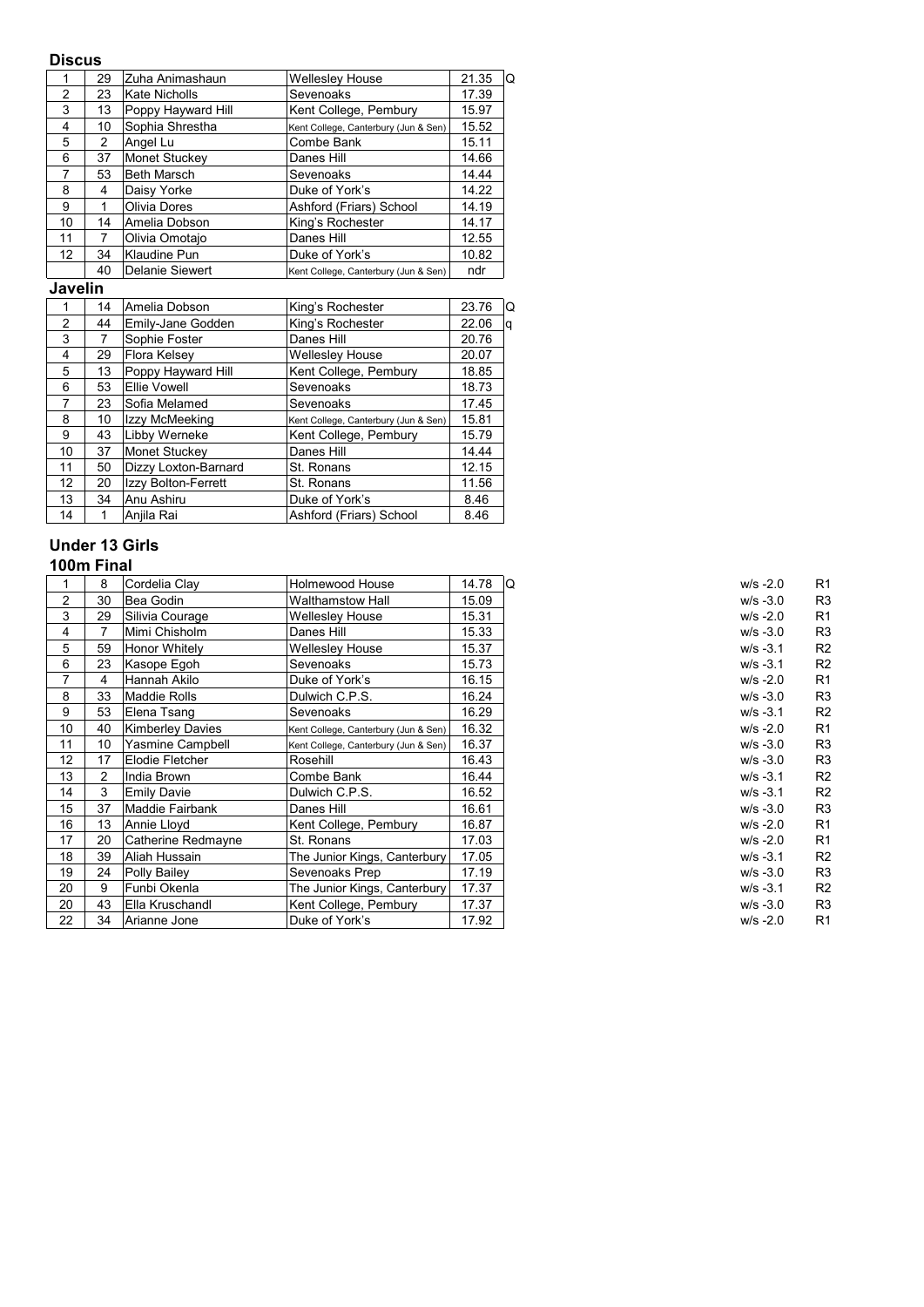| 1              | 8              | Cordelia Clay         | Holmewood House                      | 30.43       | IQ | $W/S - 1.6$ | R <sub>2</sub> |
|----------------|----------------|-----------------------|--------------------------------------|-------------|----|-------------|----------------|
| $\overline{c}$ | 7              | Mimi Chisholm         | Danes Hill                           | 31.39       |    | $w/s -0.4$  | R3             |
| 3              | 10             | Reese Robinson        | Kent College, Canterbury (Jun & Sen) | 32.10       |    | $w/s - 1.6$ | R <sub>2</sub> |
| 4              | 30             | Nina Sherwen          | <b>Walthamstow Hall</b>              | 32.83       |    | $w/s -0.4$  | R3             |
| 5              | 37             | Olivia Maguire        | Danes Hill                           | 32.91       |    | $W/S - 1.6$ | R <sub>2</sub> |
| 6              | 33             | Maddie Rolls          | Dulwich C.P.S.                       | 33.15       |    | $w/s -0.4$  | R3             |
| 7              | 53             | Elena Tsang           | Sevenoaks                            | 33.25       |    | $w/s - 2.1$ | R <sub>1</sub> |
| 8              | 13             | Aimee Williams        | Kent College, Pembury                | 33.63       |    | $w/s - 2.1$ | R <sub>1</sub> |
| 9              | 23             | <b>Alice Reeve</b>    | Sevenoaks                            | 34.17       |    | $w/s - 2.1$ | R <sub>1</sub> |
| 10             | 34             | Tiani Bourne-Okae     | Duke of York's                       | 34.19       |    | $w/s - 2.1$ | R <sub>1</sub> |
| 11             | 5              | <b>Cicely Barnes</b>  | Gads Hill                            | 34.69       |    | $w/s - 2.1$ | R <sub>1</sub> |
| 12             | 9              | Sharmanie Roots       | The Junior Kings, Canterbury         | 34.92       |    | $w/s - 2.1$ | R <sub>1</sub> |
| 13             | 39             | <b>Grace Chester</b>  | The Junior Kings, Canterbury         | 35.03       |    | $w/s -0.4$  | R3             |
| 14             | 4              | Priya Burns-Williams  | Duke of York's                       | 35.96       |    | $w/s - 1.6$ | R <sub>2</sub> |
| 15             | 29             | Lucia Guzman          | <b>Wellesley House</b>               | 36.34       |    | $W/S -0.4$  | R3             |
| 16             | 50             | Sophie Addis          | St. Ronans                           | 36.67       |    | $w/s -0.4$  | R3             |
| 17             | 20             | Maddie Spence         | St. Ronans                           | 36.75       |    | $W/S -0.4$  | R3             |
| 18             | 2              | <b>Holly Griffin</b>  | Combe Bank                           | 36.99       |    | $w/s - 1.6$ | R <sub>2</sub> |
|                | 3              | Pippa Collins         | Dulwich C.P.S.                       | dns         |    | $w/s - 2.1$ | R <sub>1</sub> |
|                | 40             | <b>Channice Marks</b> | Kent College, Canterbury (Jun & Sen) | dns         |    | $w/s - 1.6$ | R <sub>2</sub> |
|                | $\mathbf{1}$   | Amelia Wright         | Ashford (Friars) School              | dns         |    | $W/S - 1.6$ | R <sub>2</sub> |
| 800m           |                |                       |                                      |             |    |             |                |
| 1              | 20             | Lizzie Wooff          | St. Ronans                           | $2:42.81$ Q |    |             |                |
| $\overline{2}$ | 3              | Isla Anderson         | Dulwich C.P.S.                       | 2:49.44     |    |             |                |
| 3              | 23             | Venetia Barker        | Sevenoaks                            | 2:50.35     |    |             |                |
| 4              | $\overline{7}$ | Arabella Tuck         | Danes Hill                           | 2:52.42     |    |             |                |
| 5              | 10             | Jess McMeeking        | Kent College, Canterbury (Jun & Sen) | 2:52.42     |    |             |                |
| 6              | 50             | Maddie McDonald       | St. Ronans                           | 2:55.84     |    |             |                |
| $\overline{7}$ | 13             | Poppy Morrison        | Kent College, Pembury                | 2:57.52     |    |             |                |
| 8              | 5              | <b>Cicely Barnes</b>  | Gads Hill                            | 3:01.34     |    |             |                |
| 9              | 1              | Josephine Boxall      | Ashford (Friars) School              | 3:01.69     |    |             |                |
| 10             | 53             | Isabella Fox          | Sevenoaks                            | 3:02.72     |    |             |                |
| 11             | 40             | Freya Buckley         | Kent College, Canterbury (Jun & Sen) | 3:04.39     |    |             |                |
| 12             | 9              | Grace Chester         | The Junior Kings, Canterbury         | 3:06.95     |    |             |                |
| 13             | 37             | Ophelia Vesely        | Danes Hill                           | 3:08.12     |    |             |                |
| 14             | 17             | Ella Mackellar        | Rosehill                             | 3:11.46     |    |             |                |
| 15             | 4              | Isla Stockings        | Duke of York's                       | 3:20.60     |    |             |                |
| 16             | 34             | Arianne Jone          | Duke of York's                       | 3:27.32     |    |             |                |
| 1500m          |                |                       |                                      |             |    |             |                |
|                |                |                       |                                      |             |    |             |                |

|                | 23 | Madeleine Wise       | Sevenoaks                            | $5:22.61$ Q |
|----------------|----|----------------------|--------------------------------------|-------------|
| $\overline{2}$ | 53 | <b>Alex Evans</b>    | Sevenoaks                            | 5:25.41 $q$ |
| 3              | 24 | Ella De Munck        | Sevenoaks Prep                       | $5:31.95$ q |
| 4              | 21 | Arabella Piper       | St Lawrence                          | $5:48.91$ q |
| 5              | 10 | Emily Clapham        | Kent College, Canterbury (Jun & Sen) | 5:52.19     |
| 6              |    | Gina Liebenberg      | Danes Hill                           | 5:54.22     |
| 7              | 3  | Poppy Gedney         | Dulwich C.P.S.                       | 6:07.51     |
| 8              | 14 | <b>Helena Scott</b>  | King's Rochester                     | 6:20.43     |
| 9              | 31 | Bronwyn Hall         | Ashford (Friars) School              | 6:30.90     |
| 10             | 17 | Bella McKeogh        | Rosehill                             | 6:31.24     |
| 11             | 37 | Sophie Orbell        | Danes Hill                           | 6:35.47     |
| 12             | 1  | Amelia Wright        | Ashford (Friars) School              | 6:35.85     |
| 13             | 4  | Eve Kent             | Duke of York's                       | 6:36.48     |
| 14             | 34 | Jessica Harvey       | Duke of York's                       | 7:25.67     |
|                |    | 70m Hurdles Heat 1   | W/S                                  | $-3.5$      |
|                | 59 | Eliza Fox-Pitt       | <b>Wellesley House</b>               | 13.43       |
| $\overline{2}$ | 17 | Ella Mackellar       | Rosehill                             | 13.84       |
| 3              | 29 | Silivia Courage      | <b>Wellesley House</b>               | 14.37       |
| 4              | 7  | Lois Lillie          | Danes Hill                           | 15.22       |
| 5              | 2  | Leah Miller          | Combe Bank                           | 17.52       |
|                | 14 | <b>Phoebe Revell</b> | King's Rochester                     | dns         |
|                |    | 70m Hurdles Heat 2   | W/S                                  | $-2.3$      |
|                | 30 | <b>Maisy Smith</b>   | <b>Walthamstow Hall</b>              | 13.64       |
| 2              | 37 | Maddie Fairbank      | Danes Hill                           | 14.90       |
| 3              | 60 | Mariella Cullum      | <b>Walthamstow Hall</b>              | 15.49       |
| 4              | 13 | Olivia Secker        | Kent College, Pembury                | 15.73       |
| 5              | 23 | Madeleine Wise       | Sevenoaks                            | 15.74       |
| 6              | 53 | Isabella Wardell     | Sevenoaks                            | 16.64       |
|                |    |                      |                                      |             |

| w/s -1.6 | R2             |
|----------|----------------|
| w/s -0.4 | R3             |
| w/s -1.6 | R2             |
| w/s -0.4 | R3             |
| w/s -1.6 | R2             |
| w/s -0.4 | R3             |
| w/s -2.1 | R1             |
| w/s -2.1 | R1             |
| w/s -2.1 | R1             |
| w/s -2.1 | R1             |
| w/s -2.1 | R1             |
| w/s -2.1 | R1             |
| w/s -0.4 | R3             |
| w/s -1.6 | R2             |
| w/s -0.4 | R3             |
| w/s -0.4 | R3             |
| w/s -0.4 | R3             |
| w/s -1.6 | R2             |
| w/s -2.1 | R1             |
| w/s -1.6 | R2             |
| w/s -1.6 | R <sub>2</sub> |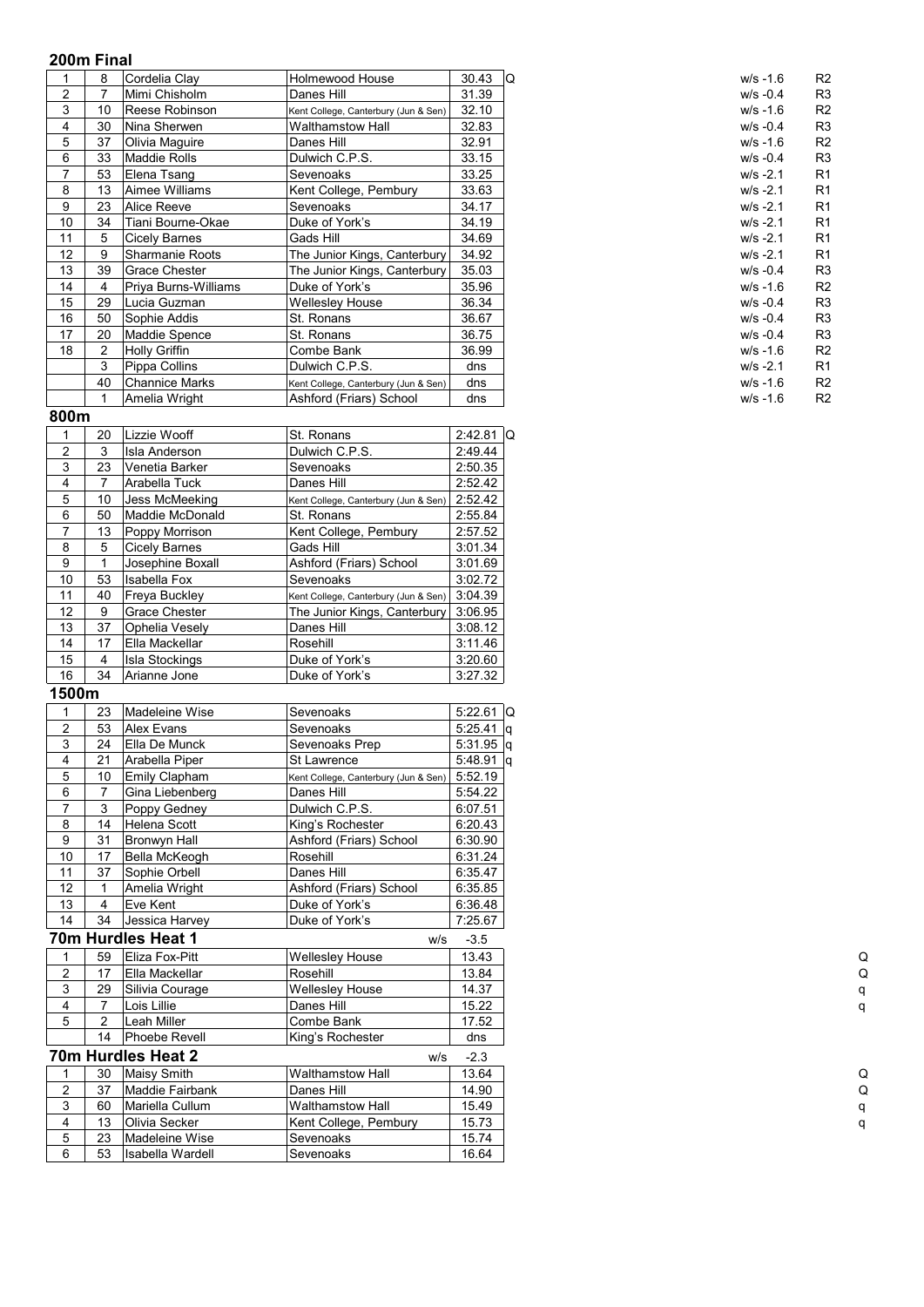|                |                  | <b>70m Hurdles Final</b> |                         | W/S | 0.0   |    |
|----------------|------------------|--------------------------|-------------------------|-----|-------|----|
|                | 30               | <b>Maisy Smith</b>       | <b>Walthamstow Hall</b> |     | 13.07 | ١Q |
| $\mathfrak{p}$ | 17               | Ella Mackellar           | Rosehill                |     | 13.42 | q  |
| 3              | 59               | Eliza Fox-Pitt           | <b>Wellesley House</b>  |     | 13.49 | ۱q |
| 4              | 29               | Silivia Courage          | <b>Wellesley House</b>  |     | 14.63 |    |
| 5              | 37               | Maddie Fairbank          | Danes Hill              |     | 14.64 |    |
| 6              | 60               | Mariella Cullum          | <b>Walthamstow Hall</b> |     | 14.96 |    |
| 7              | 7                | Lois Lillie              | Danes Hill              |     | 15.45 |    |
|                | 13               | Olivia Secker            | Kent College, Pembury   |     | dns   |    |
|                | <b>HIGH JUMP</b> |                          |                         |     |       |    |
|                | 33               | <b>Isla Anderson</b>     | Dulwich C.P.S.          |     | 1.35  | ١Q |
| $\mathfrak{p}$ | 7                | Olivia Maguire           | Danes Hill              |     | 1.20  |    |
| 2              | 43               | Olivia Secker            | Kent College, Pembury   |     | 1.20  |    |
| 4              | 13               | Poppy Morrison           | Kent College, Pembury   |     | 1.20  |    |

| . . |    | ייסטיייטיי נשקט יו   |                              |      |
|-----|----|----------------------|------------------------------|------|
| 5   | 34 | Eve Kent             | Duke of York's               | 1.15 |
| 6   | 14 | Alice Moody          | King's Rochester             | 1.15 |
|     |    | Josephine Boxall     | Ashford (Friars) School      | 1.10 |
|     |    | Priya Burns-Williams | Duke of York's               | 1.10 |
| 9   | 9  | Aliah Hussain        | The Junior Kings, Canterbury | 1.10 |
| 10  | 39 | <b>Alice Addley</b>  | The Junior Kings, Canterbury | 1.05 |
| 11  | 2  | Leah Miller          | Combe Bank                   | 1.00 |
|     | 37 | Lois Lillie          | Danes Hill                   | nhr  |
|     | 29 | Eliza Fox-Pitt       | <b>Wellesley House</b>       | nhr  |

# **LONG JUMP**

| 1              | 10             | Reese Robinson         | Kent College, Canterbury (Jun & Sen) | 4.35<br>Q |
|----------------|----------------|------------------------|--------------------------------------|-----------|
| $\overline{c}$ | $\overline{2}$ | India Brown            | Combe Bank                           | 3.90      |
| 3              | 59             | Honor Whitely          | Wellesley House                      | 3.84      |
| 4              | 40             | Jess McMeeking         | Kent College, Canterbury (Jun & Sen) | 3.52      |
| 5              | 30             | Nina sherwen           | Walthamstow Hall                     | 3.48      |
| 6              | 24             | Ella De Munck          | Sevenoaks Prep                       | 3.47      |
| 7              | 14             | Alice Moody            | King's Rochester                     | 3.46      |
| 8              | $\overline{7}$ | Arabella Tuck          | Danes Hill                           | 3.43      |
| 9              | 13             | Aimee Williams         | Kent College, Pembury                | 3.39      |
| 10             | 23             | Emily Burgess          | Sevenoaks                            | 3.37      |
| 11             | 37             | Ophelia Vesely         | Danes Hill                           | 3.37      |
| 12             | 20             | Lizzie Wooff           | St. Ronans                           | 3.36      |
| 13             | 3              | <b>Emily Davie</b>     | Dulwich C.P.S.                       | 3.34      |
| 14             | 4              | <b>Isla Stockings</b>  | Duke of York's                       | 3.30      |
| 15             | 47             | Bella McKeogh          | Rosehill                             | 3.28      |
| 16             | 50             | Sophie Addis           | St. Ronans                           | 3.24      |
| 17             | 44             | Phoebe Revell          | King's Rochester                     | 3.23      |
| 18             | 39             | <b>Sharmanie Roots</b> | The Junior Kings, Canterbury         | 3.16      |
| 19             | 17             | Elodie Fletcher        | Rosehill                             | 3.07      |
| 20             | 9              | Rebecca Hiller         | The Junior Kings, Canterbury         | 2.94      |
| 21             | 53             | Alex Evans             | Sevenoaks                            | 2.86      |
| 22             | 1              | Harriet Bevan          | Ashford (Friars) School              | 2.79      |
| 23             | 34             | Jessica Harvey         | Duke of York's                       | 2.62      |
| 24             | 29             | Lucia Guzman           | Wellesley House                      | 2.34      |
|                |                |                        |                                      |           |

## **Shot**

|                | 23 | Kasope Egoh            | Sevenoaks                            | 7.98 | Q |
|----------------|----|------------------------|--------------------------------------|------|---|
| $\overline{2}$ | 30 | Lauren Brooke          | <b>Walthamstow Hall</b>              | 7.95 | q |
| 3              | 60 | Bea Godin              | <b>Walthamstow Hall</b>              | 6.94 |   |
| 4              | 13 | Ella Kruschandl        | Kent College, Pembury                | 6.93 |   |
| 5              | 53 | <b>Phoebe Strutt</b>   | Sevenoaks                            | 6.41 |   |
| 6              | 4  | <b>Bulou Naicobo</b>   | Duke of York's                       | 6.41 |   |
| 7              | 29 | Antonia Dilkes         | <b>Wellesley House</b>               | 6.28 |   |
| 8              | 3  | Tatum Du Labh          | Dulwich C.P.S.                       | 6.25 |   |
| 9              | 34 | Tiani Bourne-Okae      | Duke of York's                       | 5.99 |   |
| 10             | 2  | Kitty Fisher           | Combe Bank                           | 5.88 |   |
| 11             |    | Lucy Dwan              | Danes Hill                           | 5.83 |   |
| 12             | 37 | Annabel Greenbury      | Danes Hill                           | 5.56 |   |
| 13             | 10 | Sasha Godden           | Kent College, Canterbury (Jun & Sen) | 5.47 |   |
| 14             | 40 | <b>Molly Patterson</b> | Kent College, Canterbury (Jun & Sen) | 5.46 |   |
| 15             | 1  | <b>Harriet Connor</b>  | Ashford (Friars) School              | 5.37 |   |
| 16             | 1  | Susie Bull             | Ashford (Friars) School              | 5.34 |   |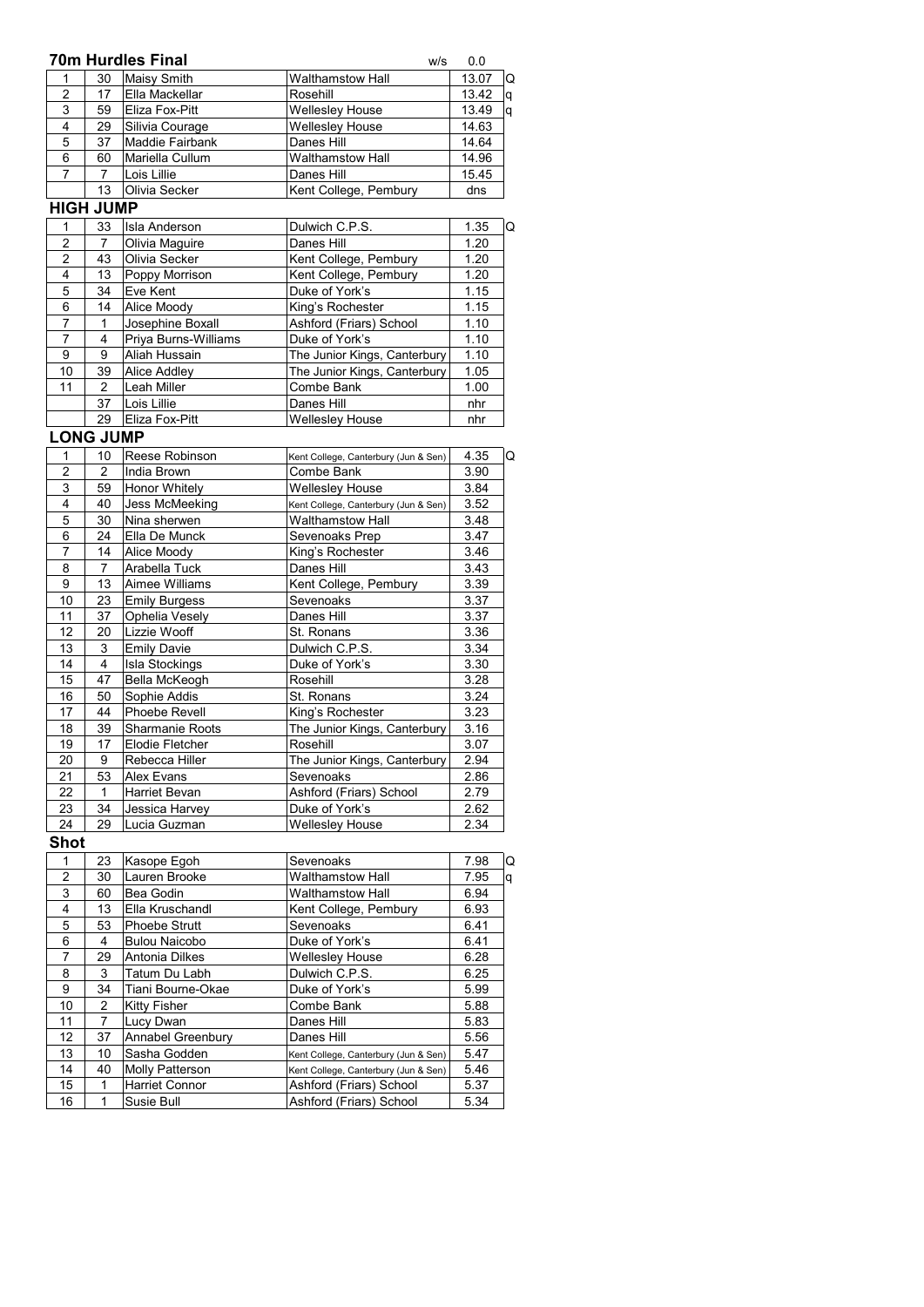# **Discus**

|                | 23 | Isabella Fox            | Sevenoaks                            | 18.27<br>١Q |
|----------------|----|-------------------------|--------------------------------------|-------------|
| 2              | 53 | Venetia Barker          | Sevenoaks                            | 16.62       |
| 3              | 34 | <b>Bulou Naicobo</b>    | Duke of York's                       | 15.87       |
| $\overline{4}$ | 59 | Tia Pilkington          | <b>Wellesley House</b>               | 15.36       |
| 5              | 37 | Katy Hardy              | Danes Hill                           | 14.45       |
| 6              |    | Lucy Dwan               | Danes Hill                           | 12.27       |
| 7              | 10 | <b>Kimberley Davies</b> | Kent College, Canterbury (Jun & Sen) | 12.04       |
| 8              |    | Harriet Connor          | Ashford (Friars) School              | 12.02       |
| 9              | 17 | Phoebe Andrews          | Rosehill                             | 10.16       |
| 10             | 2  | <b>Kitty Fisher</b>     | Combe Bank                           | 9.96        |
|                | 4  | Hannah Akilo            | Duke of York's                       | ndr         |

# **Javelin**

|                | 23 | <b>Phoebe Strutt</b>  | Sevenoaks               | 15.73<br>Q |
|----------------|----|-----------------------|-------------------------|------------|
| $\mathfrak{p}$ | 30 | Scarlett-Bonner-Lenev | <b>Walthamstow Hall</b> | 15.50      |
| 3              |    | Bronwyn Hall          | Ashford (Friars) School | 14.97      |
| 4              | 3  | Tatum Du Labh         | Dulwich C.P.S.          | 14.51      |
| 5              | 29 | Antonia Dilkes        | <b>Wellesley House</b>  | 14.36      |
| 6              | 7  | Gina Liebenberg       | Danes Hill              | 14.21      |
| 7              | 59 | Tia Pilkington        | <b>Wellesley House</b>  | 13.71      |
| 8              | 17 | Susie Bull            | Rosehill                | 12.87      |
| 9              | 37 | Sophie Orbell         | Danes Hill              | 12.24      |
| 10             | 20 | Maddie McDonald       | St. Ronans              | 12.02      |
| 11             | 50 | Maddie Spence         | St. Ronans              | 8.46       |
|                | 53 | Alice Reeve           | Sevenoaks               | njr        |

# **Under 12 Girls**

| 1                | 19              | Michelle Yalekhue         | St Josephs                           | 15.65 | Q | $W/S - 2.0$ | R5             |
|------------------|-----------------|---------------------------|--------------------------------------|-------|---|-------------|----------------|
| $\boldsymbol{2}$ | 13              | Chloe-Jane Fraser         | Kent College, Pembury                | 15.72 |   | $w/s - 2.0$ | R5             |
| $\mathsf 3$      | 24              | Annabel Cheveley          | Sevenoaks Prep                       | 15.83 |   | $W/S -3.6$  | R3             |
| 4                | 56              | Rosie Rapley              | Somerhill                            | 15.98 |   | $w/s - 2.7$ | R <sub>1</sub> |
| 5                | 20              | <b>Lily Stewart</b>       | St. Ronans                           | 16.00 |   | $w/s - 4.2$ | R <sub>2</sub> |
| 6                | 10 <sup>1</sup> | Fran Berti                | Kent College, Canterbury (Jun & Sen) | 16.29 |   | $w/s - 2.0$ | R5             |
| $\overline{7}$   | 1               | Elizabeth Thorne          | Ashford (Friars) School              | 16.30 |   | $W/S - 2.4$ | R <sub>4</sub> |
| 8                | 8               | Anabelle Crickmore        | Holmewood House                      | 16.33 |   | $W/S - 2.4$ | R <sub>4</sub> |
| 9                | 9               | Ruona Ewhrudjakpor        | The Junior Kings, Canterbury         | 16.36 |   | $w/s - 4.2$ | R <sub>2</sub> |
| 10               | 5               | Rebecca Hanks             | Gads Hill                            | 16.39 |   | $W/S -3.6$  | R3             |
| 11               | 11              | Izzy Mackenzie            | Granville                            | 16.43 |   | $W/S -4.2$  | R <sub>2</sub> |
| 12               | 37              | Poppy McCutcheon          | Danes Hill                           | 16.46 |   | $w/s - 2.0$ | R5             |
| 13               | 26              | Christin Hattingh         | Somerhill                            | 16.55 |   | $w/s - 4.2$ | R <sub>2</sub> |
| 14               | 33              | Alexandra Wright          | Dulwich C.P.S.                       | 16.64 |   | $W/S -3.6$  | R <sub>3</sub> |
| 15               | 39              | Zoe Legrix                | The Junior Kings, Canterbury         | 16.66 |   | $W/S - 2.7$ | R <sub>1</sub> |
| 16               | 40              | Qi-chi Ukpai              | Kent College, Canterbury (Jun & Sen) | 16.81 |   | $W/S -3.6$  | R3             |
| 17               | 48              | Millie Thompson           | Russell House                        | 16.87 |   | $W/S - 2.7$ | R <sub>1</sub> |
| 18               | 29              | Sofia Echevarria          | <b>Wellesley House</b>               | 16.88 |   | $w/s - 2.0$ | R5             |
| 19               | 17              | Freya Scarborough         | Rosehill                             | 16.96 |   | $W/S - 2.4$ | R <sub>4</sub> |
| 20               | 44              | Araoluwa Ajayi            | King's Rochester                     | 16.98 |   | $W/S - 2.7$ | R <sub>1</sub> |
| 21               | 22              | Isabelle Johnson          | St. Michaels, Otford                 | 17.00 |   | $w/s - 2.0$ | R5             |
| 22               | 47              | Maddie Kilgarriff         | Rosehill                             | 17.20 |   | $W/S -3.6$  | R3             |
| 23               | 18              | Ambre Rodel               | Russell House                        | 17.22 |   | $W/S -3.6$  | R3             |
| 24               | 3               | Katie Henley              | Dulwich C.P.S.                       | 17.23 |   | $W/S - 2.4$ | R <sub>4</sub> |
| 25               | 49              | Brianna Ihionvien         | St Josephs                           | 17.25 |   | $W/S -3.6$  | R3             |
| 26               | $\overline{7}$  | Sophie Thompson           | Danes Hill                           | 17.31 |   | $W/S - 2.7$ | R <sub>1</sub> |
| 27               | 14              | Katriona Cumming          | King's Rochester                     | 17.34 |   | $w/s -4.2$  | R <sub>2</sub> |
| 28               | 27              | Beatrice Wagstaff         | Spring Grove                         | 17.54 |   | $w/s - 2.0$ | R5             |
| 29               | 57              | Georgina Wagstaff         | <b>Spring Grove</b>                  | 17.56 |   | $W/S - 2.4$ | R <sub>4</sub> |
| 30               | 43              | <b>Charlotte Prideaux</b> | Kent College, Pembury                | 17.57 |   | $W/S - 2.4$ | R <sub>4</sub> |
| 31               | 28              | <b>Clemance Reading</b>   | Sutton Valence Prep                  | 17.60 |   | $W/S -4.2$  | R <sub>2</sub> |
| 32               | 59              | Timi Animashaun           | <b>Wellesley House</b>               | 17.61 |   | $W/S -2.4$  | R <sub>4</sub> |
| 33               | 41              | Emma Sorrell              | Granville                            | 17.73 |   | $w/s - 4.2$ | R <sub>2</sub> |
| 34               | 58              | <b>Emily Ferris</b>       | Sutton Valence Prep                  | 17.75 |   | $W/S - 2.7$ | R <sub>1</sub> |
| 35               | 31              | Misty Icke                | Ashford (Friars) School              | 17.99 |   | $W/S -3.6$  | R3             |
| 36               | 50              | Emma Marsh                | St. Ronans                           | 18.11 |   | $W/S - 2.7$ | R <sub>1</sub> |
| 37               | 32              | Sophia Pelc               | Combe Bank                           | 19.31 |   | $W/S - 2.7$ | R <sub>1</sub> |
|                  | 2               | Vivienne Pearson          | Combe Bank                           | dns   |   | $W/S -4.2$  | R <sub>2</sub> |
|                  |                 |                           |                                      |       |   |             |                |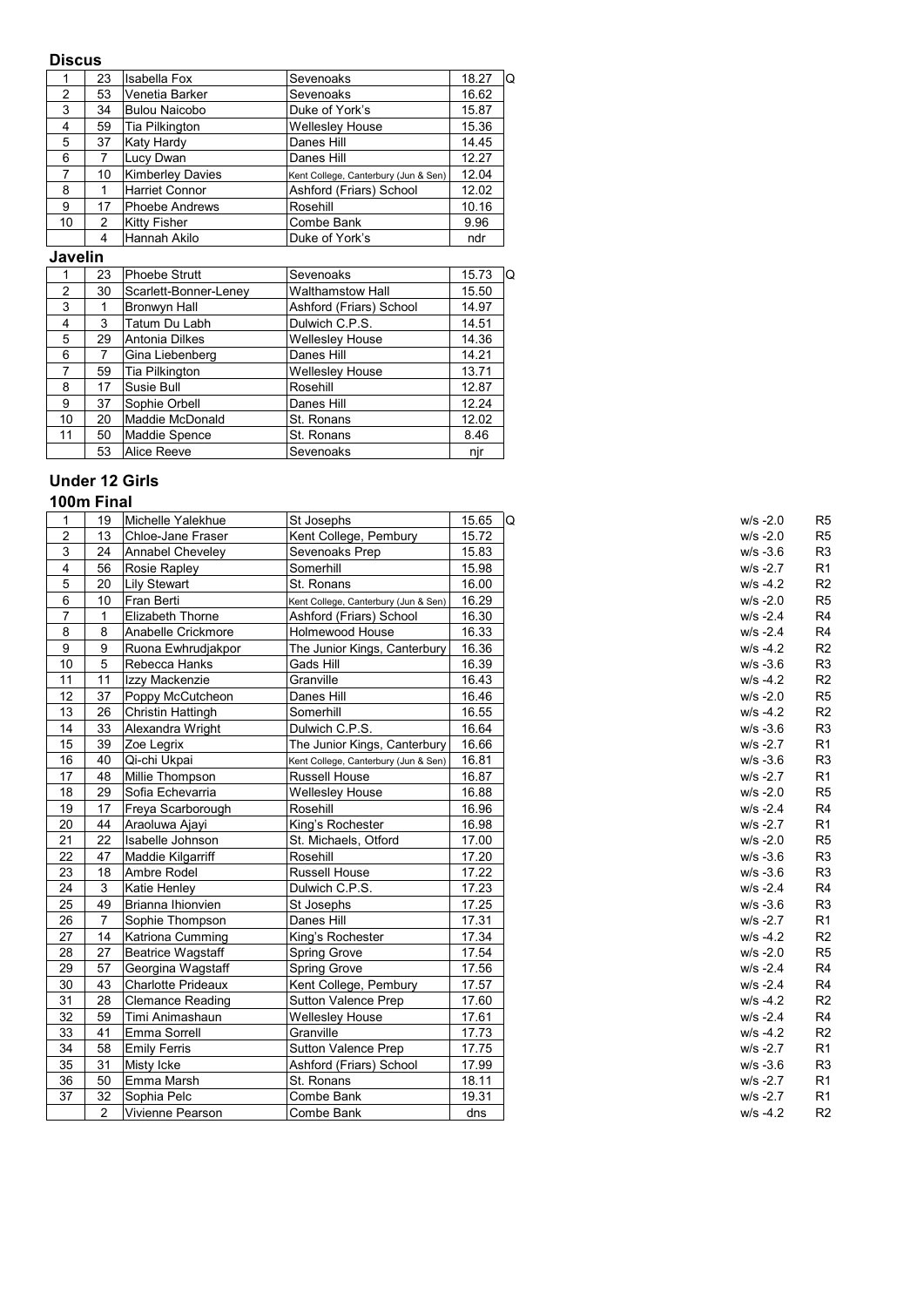| 1              | 10 | Sammy Chireka                  | Kent College, Canterbury (Jun & Sen) | 31.94 | l Q<br>$w/s - 2.7$ |  |
|----------------|----|--------------------------------|--------------------------------------|-------|--------------------|--|
| $\overline{c}$ | 19 | Michelle Yalekhue              | St Josephs                           | 32.01 | $W/S -0.6$         |  |
| 3              | 3  | Greta Shannon                  | Dulwich C.P.S.                       | 32.21 | $w/s -0.6$         |  |
| 4              | 11 | Kara Dimond                    | Granville                            | 32.65 | $w/s - 1.3$        |  |
| 5              | 40 | Eden Robinson                  | Kent College, Canterbury (Jun & Sen) | 32.66 | $W/S -1.7$         |  |
| 6              | 8  | <b>Scarlett Fraser</b>         | Holmewood House                      | 32.72 | $W/S -2.7$         |  |
| $\overline{7}$ | 39 | Rebecca Hutchings              | The Junior Kings, Canterbury         | 33.00 | $w/s -0.6$         |  |
| 8              | 26 | Rosie Rapley                   | Somerhill                            | 33.00 | $w/s - 1.3$        |  |
| 9              | 38 | Anabelle Crickmore             | Holmewood House                      | 33.18 | $w/s - 1.7$        |  |
| 10             |    | Sienna Bates                   | Ashford (Friars) School              | 33.35 | $w/s - 2.7$        |  |
| 11             |    | Poppy McCutcheon               | Danes Hill                           | 33.51 | $w/s - 1.3$        |  |
| 12             | 58 | Ava laquaniello                | Sutton Valence Prep                  | 33.55 | $w/s - 1.3$        |  |
| 13             | 20 | Jemima Hancock                 | St. Ronans                           | 33.61 | $w/s - 1.7$        |  |
| 14             | 5  | Rebecca Hanks                  | Gads Hill                            | 33.73 | $w/s - 1.7$        |  |
| 15             | 17 | <b>Tilly Spark</b><br>Rosehill |                                      | 33.96 | $w/s - 1.7$        |  |
| 16             | 33 | Alexandra Wright               | Dulwich C.P.S.                       | 34.12 | $w/s - 2.7$        |  |
| 17             | 37 | Ailsa Malcolm                  | Danes Hill                           | 34.17 | $w/s -0.6$         |  |
| 18             | 59 | Carmen Alonso                  | <b>Wellesley House</b>               | 34.41 | $w/s - 2.7$        |  |
| 19             | 9  | Ruona Ewhrudiakpor             | The Junior Kings, Canterbury         | 34.74 | $w/s - 1.3$        |  |
| 20             | 28 | Lulu Pankhurst                 | Sutton Valence Prep                  | 34.81 | $w/s - 1.7$        |  |
| 21             | 29 | Nandita Gurung                 | <b>Wellesley House</b>               | 35.45 | $w/s -0.6$         |  |
| 22             | 27 | Emmeline Liddle                | Spring Grove                         | 35.45 | $w/s - 2.7$        |  |
| 23             | 56 | Imogen Symonds                 | Somerhill                            | 35.71 | $w/s -0.6$         |  |
| 24             | 49 | Brianna Ihionvien              | St Josephs                           | 36.53 | $w/s - 2.7$        |  |
| 25             | 2  | <b>Bailey White</b>            | Combe Bank                           | 36.73 | $w/s - 1.3$        |  |
| 26             | 13 | Tallulah Simpson               | Kent College, Pembury                | 37.62 | $W/S -0.6$         |  |
| 27             | 43 | Louisa Thomas                  | Kent College, Pembury                | 37.77 | $w/s - 1.7$        |  |
|                | 32 | Vivienne Pearson               | Combe Bank                           | dns   | $W/S - 1.3$        |  |

| $W/S -0.6$  | R1 |
|-------------|----|
| w/s -0.6    | R1 |
| $W/S - 1.3$ | R2 |
| $W/S -1.7$  | R3 |
| $W/S -2.7$  | R4 |
| $W/S -0.6$  | R1 |
| $W/S - 1.3$ | R2 |
| $w/s - 1.7$ | R3 |
| $W/S -2.7$  | R4 |
| $W/S - 1.3$ | R2 |
| $W/S - 1.3$ | R2 |
| $W/S -1.7$  | RЗ |
| $W/S -1.7$  | R3 |
| $w/s - 1.7$ | R3 |
| $W/S -2.7$  | R4 |
| $W/S -0.6$  | R1 |
| $W/S - 2.7$ | R4 |
| $W/S - 1.3$ | R2 |
| w/s -1.7    | RЗ |
| $W/S -0.6$  | R1 |
| $W/S -2.7$  | R4 |
| $W/S -0.6$  | R1 |
| $W/S - 2.7$ | R4 |
| $W/S - 1.3$ | R2 |
| $W/S -0.6$  | R1 |
| w/s -1.7    | RЗ |

# **800m**

|    | 10             | Alice Hellyar          | Kent College, Canterbury (Jun & Sen) 2:44.43 Q |             | R <sub>2</sub> |
|----|----------------|------------------------|------------------------------------------------|-------------|----------------|
| 2  | 13             | Ellie MacAuley         | Kent College, Pembury                          | $2:46.76$ q | R <sub>1</sub> |
| 3  | 24             | Olivia Breed           | Sevenoaks Prep                                 | $2:47.23$ q | R <sub>2</sub> |
| 4  | 52             | Lottie Bingham         | St. Michaels, Otford                           | $2:47.34$ q | R <sub>2</sub> |
| 5  | 8              | <b>Scarlett Fraser</b> | <b>Holmewood House</b>                         | $2:50.64$ q | R <sub>2</sub> |
| 6  | 40             | Teigan Sullivan        | Kent College, Canterbury (Jun & Sen)           | $2:50.83$ q | R <sub>2</sub> |
|    | 43             | Aoife Hyland           | Kent College, Pembury                          | 2:51.46     | R <sub>1</sub> |
| 8  | $\overline{7}$ | Zoe Lawrence           | Danes Hill                                     | 2:51.72     | R <sub>2</sub> |
| 9  | 56             | Kitty Muysken          | Somerhill                                      | 2:52.68     | R <sub>1</sub> |
| 10 | 3              | <b>Katie Henley</b>    | Dulwich C.P.S.                                 | 2:53.93     | R <sub>2</sub> |
| 11 | 11             | <b>Eleanor Allen</b>   | Granville                                      | 2:54.09     | R <sub>1</sub> |
| 12 | 26             | Mimi Vorster           | Somerhill                                      | 2:54.71     | R <sub>1</sub> |
| 13 | 37             | Sophie Thompson        | Danes Hill                                     | 2:55.22     | R <sub>2</sub> |
| 14 | 20             | <b>Kate Lazarides</b>  | St. Ronans                                     | 2:58.82     | R <sub>1</sub> |
| 15 | 41             | <b>Annabelle Hales</b> | Granville                                      | 2:58.91     | R <sub>1</sub> |
| 16 | 17             | Ada Grieve             | Rosehill                                       | 2:59.80     | R <sub>1</sub> |
| 17 | 18             | Millie Thompson        | <b>Russell House</b>                           | 3:02.03     | R <sub>1</sub> |
| 18 | 9              | Zoe Legrix             | The Junior Kings, Canterbury                   | 3:03.93     | R <sub>2</sub> |
| 19 | 58             | <b>Millie Sands</b>    | Sutton Valence Prep                            | 3:04.37     | R <sub>2</sub> |
| 20 | 39             | <b>Harriet Brealy</b>  | The Junior Kings, Canterbury                   | 3:04.55     | R <sub>2</sub> |
| 21 | 28             | Louisa Yorke           | Sutton Valence Prep                            | 3:05.20     | R <sub>2</sub> |
| 22 |                | <b>Jess Wilton</b>     | Ashford (Friars) School                        | 3:07.40     | R <sub>2</sub> |
| 23 | 30             | <b>Elspeth Watson</b>  | <b>Walthamstow Hall</b>                        | 3:10.74     | R <sub>1</sub> |
| 24 | 50             | Evie Tapper            | St. Ronans                                     | 3:10.78     | R <sub>1</sub> |
| 25 | 47             | Isabella James         | Rosehill                                       | 3:22.71     | R <sub>1</sub> |
| 26 | 31             | Evie Norwood           | Ashford (Friars) School                        | 3:23.44     | R <sub>2</sub> |
| 27 | 19             | Anais Bance            | St Josephs                                     | 3:28.10     | R <sub>1</sub> |
| 28 | 49             | Ella D'Cruz            | St Josephs                                     | 3:29.60     | R <sub>1</sub> |
| 29 | 2              | <b>Bailey White</b>    | Combe Bank                                     | 3:30.61     | R <sub>1</sub> |
|    |                |                        |                                                |             |                |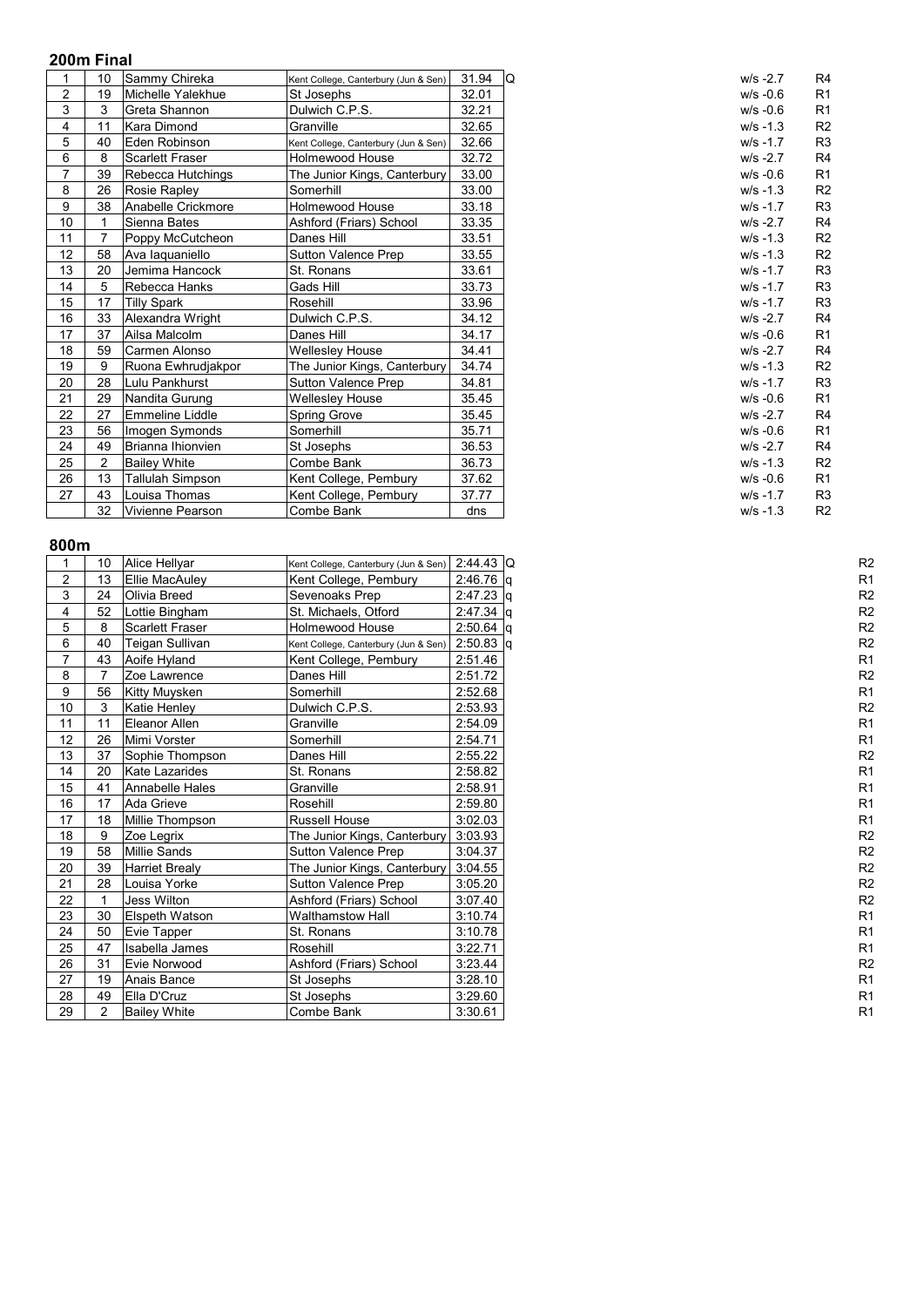## **1500m**

| 1               | $\mathbf{1}$   | Sienna Bates                              | Ashford (Friars) School              | $5:28.81$ Q |
|-----------------|----------------|-------------------------------------------|--------------------------------------|-------------|
| $\overline{c}$  | 24             | Anais Fernandez-Laaksonen Sevenoaks Prep  |                                      | $5:33.54$ q |
| 3               | 26             | Sophie Slack                              | Somerhill                            | $5:39.63$ q |
| 4               | 56             | Sara-Luisa Riolo                          | Somerhill                            | $5:52.89$ q |
| 5               | 29             | Fleur Rex                                 | <b>Wellesley House</b>               | 6:02.82     |
| 6               | 41             | Cara Gould                                | Granville                            | 6:06.81     |
| 7               | 30             | Alicia Lamplugh                           | <b>Walthamstow Hall</b>              | 6:16.94     |
| 8               | 17             | Maddie Kilgarriff                         | Rosehill                             | 6:24.22     |
| 9               | 31             | Olivia Young                              | Ashford (Friars) School              | 6:26.18     |
| 10              | 18             | Jessica Brown                             | Russell House                        | 6:33.34     |
| 11              | 48             | Amelia Beeston                            | Russell House                        | 6:46.31     |
| $\overline{12}$ | 37             | Anna Andrews                              | Danes Hill                           | 6:47.72     |
| 13              | 7              | Siena Cunningham                          | Danes Hill                           | 6:50.49     |
|                 |                | 70m Hurdles Heat 1                        | w/s                                  | $-2.9$      |
| 1               | 10             | Ella Cox                                  | Kent College, Canterbury (Jun & Sen) | 15.54       |
| $\overline{c}$  | 20             | Caitlin Milborne                          | St. Ronans                           | 15.70       |
| 3               | 43             | Amy Gable                                 | Kent College, Pembury                | 16.41       |
| 4               | 11             | <b>Grace Talbot</b>                       | Granville                            | 17.25       |
| 5               | 57             | Lottie Mitford-Slade                      | <b>Spring Grove</b>                  | 17.34       |
| 6               | $\overline{7}$ | Hajeong Kim                               | Danes Hill                           | 17.56       |
| $\overline{7}$  | 32             | Olivia Chadwick                           | Combe Bank                           | 21.84       |
|                 |                | 70m Hurdles Heat 2                        | W/S                                  | $-2.5$      |
| 1               | 17             | Poppy Shankland                           | Rosehill                             | 15.66       |
| $\overline{c}$  | 41             | <b>Telia Green</b>                        | Granville                            | 15.75       |
| 3               | 26             | <b>Milly Scott</b>                        | Somerhill                            | 16.04       |
| 4               | 29             | Sofia Echevarria                          | <b>Wellesley House</b>               | 16.30       |
| 5               | 14             | Sarah Watmough                            | King's Rochester                     | 16.44       |
| 6               | 37             | Isabel Omotajo                            | Danes Hill                           | 17.89       |
| $\overline{7}$  | 56             | <b>Emily Evers</b>                        | Somerhill                            | 17.96       |
|                 |                | 70m Hurdles Heat 3                        | W/S                                  | $-3.3$      |
| 1               | 27             | Gigi Dunbar-Johnson                       | Spring Grove                         | 14.38       |
| $\overline{c}$  | $\mathbf{1}$   | Elizabeth Thorne                          | Ashford (Friars) School              | 15.91       |
| 3               | 8              | <b>Lucy Andrews</b>                       | Holmewood House                      | 16.06       |
| $\overline{4}$  | 59             |                                           | <b>Wellesley House</b>               | 16.12       |
| 5               | 2              | Carmen Alonso<br><b>Isabelle Chadwick</b> | Combe Bank                           | 17.20       |
| 6               | 13             | Olivia Lewis                              | Kent College, Pembury                | 17.48       |
| $\overline{7}$  | 47             | Clara Dickinson                           | Rosehill                             | 17.55       |
|                 |                | 70m Hurdles Final                         |                                      |             |
|                 |                |                                           | W/S                                  | $-1.0$      |
| 1               | 27             | Gigi Dunbar-Johnson                       | Spring Grove                         | 14.21<br>Q  |
| $\overline{c}$  | 20             | Caitlin Milborne                          | St. Ronans                           | 14.99       |
| 3               | 10             | Ella Cox                                  | Kent College, Canterbury (Jun & Sen) | 15.20       |
| $\overline{4}$  | 17             | Poppy Shankland                           | Rosehill                             | 15.48       |
| 5               | $\mathbf{1}$   | <b>Elizabeth Thorne</b>                   | Ashford (Friars) School              | 15.60       |
| 6               | 41             | <b>Telia Green</b>                        | Granville                            | 17.98       |
|                 | 8              | <b>Lucy Andrews</b>                       | Holmewood House                      | dns         |
|                 | 26             | <b>Milly Scott</b><br>--- ---- --         | Somerhill                            | dns         |
|                 |                |                                           |                                      |             |

#### **4x100m RELAYS Final**

|    | 24 | Annabel Cheveley, Olivia Breed, Sophie Walker, Anais Fernandez-Laaksonen   | Sevenoaks Prep                       | 61.55 | R <sub>1</sub><br>IQ |
|----|----|----------------------------------------------------------------------------|--------------------------------------|-------|----------------------|
| 2  |    | Zoe Lawrence, Ailsa Malcolm, Poppy McCutcheon, Hajeong Kim                 | Danes Hill                           | 63.51 | R <sub>1</sub>       |
| 3  | 14 | Katriona Cumming, Araoluwa Ajayi, Sarah Watmough, Ruth Ofulue              | King's Rochester                     | 64.14 | R <sub>1</sub>       |
| 4  | 13 | Fallulah Simpson, Natalia Cynk, Charlotte Prideaux, Chloe-Jane Fraser      | Kent College, Pembury                | 65.73 | R <sub>1</sub>       |
| 5  | 28 | Emily Ferris, Ava Iaguaniello, Clemance Reading, Lulu Pankhurst            | Sutton Valence Prep                  | 67.98 | R <sub>1</sub>       |
| 6  | 2  | Chloe Perversi, Sophia Pelc, Bailey White, Ayse Dourmoush                  | Combe Bank                           | 72.42 | R <sub>1</sub>       |
|    | 26 | Christin Hattingh, Alice Dumas, Milly Scott, Rosie Rapley                  | Somerhill                            | 61.76 | R <sub>2</sub>       |
| 8  | 8  | Lucy Andrews, Scarlett Fraser, Eve Crathern, Anabelle Crickmore            | <b>Holmewood House</b>               | 61.77 | R <sub>2</sub>       |
| 9  | 10 | Ella Cox, Eden Robinson, Fran Berti, Sammy Chireka                         | Kent College, Canterbury (Jun & Sen) | 62.17 | R <sub>2</sub>       |
| 10 |    | Sienna Bates, Claudia De Vivo, Jessica Stuttle, Elizabeth Thorne           | Ashford (Friars) School              | 64.00 | R <sub>2</sub>       |
| 11 | 17 | Tilly Spark, Amy Hall, Freya Scarborough, Maddie Kilgarriff                | Rosehill                             | 64.01 | R <sub>2</sub>       |
| 12 | 3  | Katie Henley, Alexandra Wright, Sofia Best, Greta Shannon                  | Dulwich C.P.S.                       | 64.35 | R <sub>2</sub>       |
| 13 | 29 | Sofia Echevarria, Carmen Alonso, Fleur Rex, Nandita Gurung                 | <b>Wellesley House</b>               | 64.65 | R <sub>2</sub>       |
| 14 | 20 | Jemima Hancock, Lily Stewart, Kate Lazarides, Caitlin Milborne             | St. Ronans                           | 63.74 | R <sub>3</sub>       |
| 15 | 9  | Ruona Ewhrudjakpor, Zoe Legrix, Lande Ashimi, Rebecca Hutchings            | The Junior Kings, Canterbury         | 64.18 | R <sub>3</sub>       |
| 16 | 11 | Izzy Mackenzie, Lucinda White, Emma Sorrell, Kara Dimond                   | Granville                            | 64.78 | R <sub>3</sub>       |
| 17 | 19 | Brianna Ihionvien, Miranda Sena, Anais Bance, Michelle Yalekhue            | St Josephs                           | 64.89 | R <sub>3</sub>       |
| 18 | 27 | Georgina Wagstaff, Beatrice Wagstaff, Emmeline Liddle, Gigi Dunbar-Johnson | Spring Grove                         | 65.58 | R <sub>3</sub>       |
| 19 | 28 | Emily Ferris, Ava Iaquaniello, Clemance Reading, Lulu Pankhurst            | Sutton Valence Prep                  | 66.25 | R <sub>3</sub>       |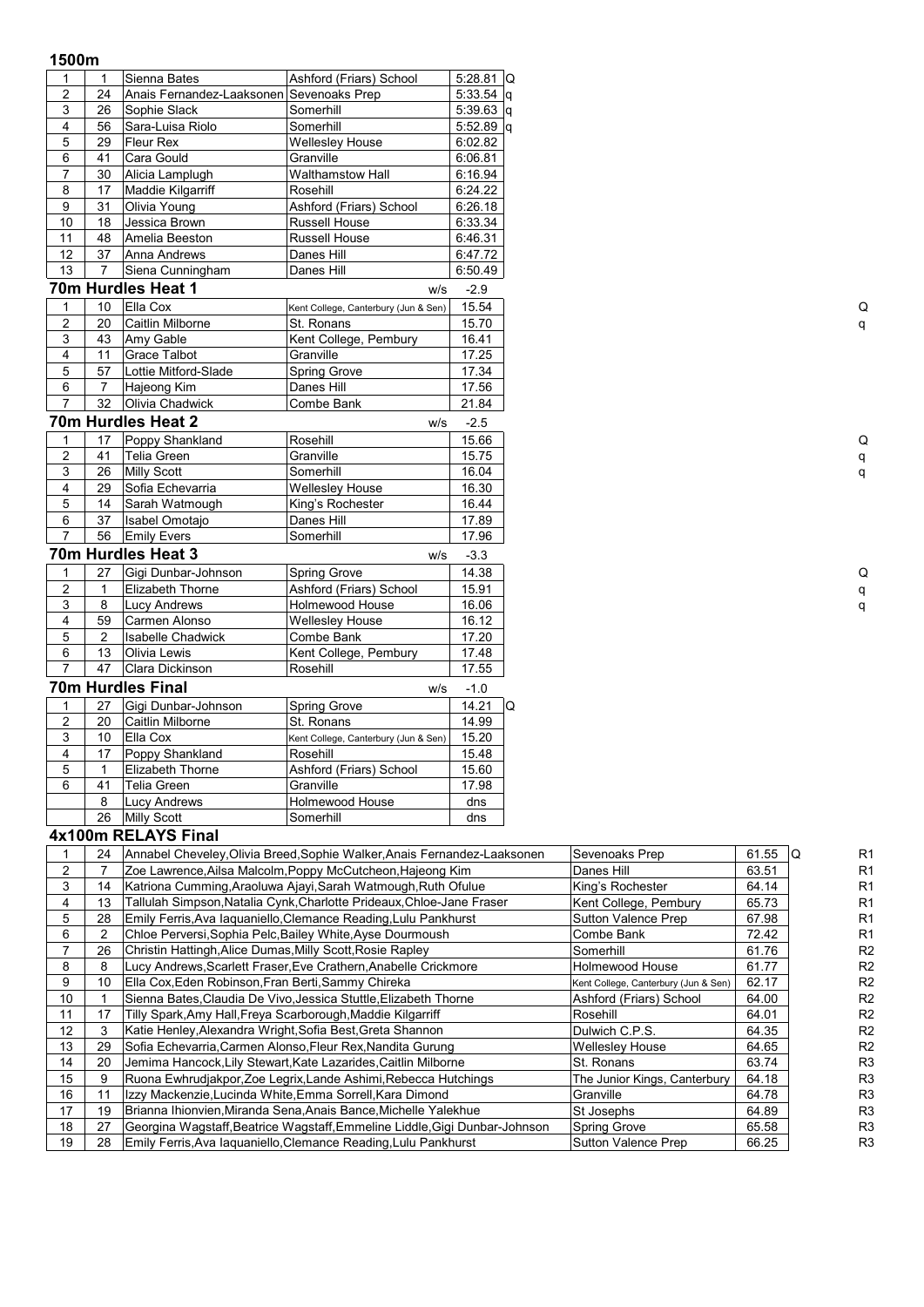## **HIGH JUMP**

| '''            | u u iv           |                         |                                      |      |   |
|----------------|------------------|-------------------------|--------------------------------------|------|---|
| 1              | 26               | Sara-Luisa Riolo        | Somerhill                            | 1.28 | Q |
| 2              | 7                | Jacqui Birrell          | Danes Hill                           | 1.25 |   |
| 3              | 8                | Eve Crathern            | <b>Holmewood House</b>               | 1.20 |   |
| 4              | 11               | Izzy Mackenzie          | Granville                            | 1.20 |   |
| 5              | 41               | Annabelle Hales         | Granville                            | 1.15 |   |
| 5              | 28               | Lulu Pankhurst          | Sutton Valence Prep                  | 1.15 |   |
| $\overline{7}$ | 30               | Rachel Hall             | <b>Walthamstow Hall</b>              | 1.10 |   |
| $\overline{7}$ | 39               | Ella Ross Russell       | The Junior Kings, Canterbury         | 1.10 |   |
| 9              | 31               | Jessica Stuttle         | Ashford (Friars) School              | 1.10 |   |
| 9              | 9                | Esme de Haan            | The Junior Kings, Canterbury         | 1.10 |   |
| 11             |                  |                         |                                      |      |   |
|                | 17               | Poppy Shankland         | Rosehill                             | 1.05 |   |
| 11             | 10               | Fran Berti              | Kent College, Canterbury (Jun & Sen) | 1.05 |   |
| 13             | 56               | <b>Alice Dumas</b>      | Somerhill                            | 1.05 |   |
|                | 43               | Polly Martin            | Kent College, Pembury                | nhr  |   |
|                | 37               | Anna Andrews            | Danes Hill                           | nhr  |   |
|                | 20               | <b>Lily Stewart</b>     | St. Ronans                           | nhr  |   |
|                | 13               | Anna Mckenzie           | Kent College, Pembury                | nhr  |   |
|                | 29               | Minnie Dunbar Johnson   | <b>Wellesley House</b>               | nhr  |   |
|                | <b>LONG JUMP</b> |                         |                                      |      |   |
| 1              | 24               | Annabel Cheveley        | Sevenoaks Prep                       | 4.16 | Q |
| $\overline{2}$ | 40               | Eden Robinson           | Kent College, Canterbury (Jun & Sen) | 4.07 | q |
| 3              | 13               | Chloe-Jane Fraser       | Kent College, Pembury                | 3.98 | q |
| 4              | 17               | <b>Tilly Spark</b>      | Rosehill                             | 3.75 |   |
| 5              | 8                | Anna Scheiner           | Holmewood House                      | 3.74 |   |
| 6              | 54               | Sophie Walker           | Sevenoaks Prep                       | 3.67 |   |
| 7              | 27               | Gigi Dunbar-Johnson     | Spring Grove                         | 3.66 |   |
| 8              |                  | Lottie Bingham          |                                      |      |   |
|                | 22               |                         | St. Michaels, Otford                 | 3.66 |   |
| 9              | 47               | Freya Scarborough       | Rosehill                             | 3.60 |   |
| 10             | 11               | Kara Dimond             | Granville                            | 3.56 |   |
| 11             | 7                | Zoe Lawrence            | Danes Hill                           | 3.41 |   |
| 12             | 41               | Eleanor Allen           | Granville                            | 3.40 |   |
| 13             | 26               | Mimi Vorster            | Somerhill                            | 3.37 |   |
| 14             | 1                | Claudia De Vivo         | Ashford (Friars) School              | 3.36 |   |
| 15             | 30               | Elspeth Watson          | <b>Walthamstow Hall</b>              | 3.33 |   |
| 16             | 48               | Eva Ironside            | <b>Russell House</b>                 | 3.32 |   |
| 17             | 14               | Katriona Cumming        | King's Rochester                     | 3.32 |   |
| 18             | 37               | Alex Koep               | Danes Hill                           | 3.25 |   |
| 19             | 58               | <b>Clemance Reading</b> | Sutton Valence Prep                  | 3.25 |   |
| 20             | 44               | Sarah Watmough          | King's Rochester                     | 3.20 |   |
| 21             |                  | Lottie Mitford-Slade    |                                      | 3.20 |   |
| 22             | 57               | Greta Shannon           | Spring Grove<br>Dulwich C.P.S.       | 3.16 |   |
|                | 3                |                         |                                      |      |   |
| 23             | 39               | <b>Harriet Brealy</b>   | The Junior Kings, Canterbury         | 3.13 |   |
| 24             | 33               | Sofia Best              | Dulwich C.P.S.                       | 3.06 |   |
| 25             | 2                | Chloe Perversi          | Combe Bank                           | 3.06 |   |
| 26             | 56               | Eloise Camburn          | Somerhill                            | 3.05 |   |
| 27             | 50               | Kate Lazarides          | St. Ronans                           | 3.03 |   |
| 28             | 10               | Ella Cox                | Kent College, Canterbury (Jun & Sen) | 3.02 |   |
| 29             | 31               | Misty Icke              | Ashford (Friars) School              | 3.02 |   |
| 30             | 9                | Lande Ashimi            | The Junior Kings, Canterbury         | 3.00 |   |
| 31             | 20               | Emma Marsh              | St. Ronans                           | 3.00 |   |
| 32             | 43               | Natalia Cynk            | Kent College, Pembury                | 2.95 |   |
| 33             | 28               | Ogochukwu Madu          | Sutton Valence Prep                  | 2.78 |   |
| 34             | 18               | Ambre Rodel             | Russell House                        | 2.70 |   |
| 35             | 29               | Nandita Gurung          | <b>Wellesley House</b>               | 2.64 |   |
|                |                  |                         |                                      |      |   |
| 36             | 59               | Milly Moore             | Wellesley House                      | 2.62 |   |
| 37             | 32               | Olivia Chadwick         | Combe Bank                           | 2.57 |   |
| 38             | 49               | Ella D'Cruz             | St Josephs                           | 2.48 |   |
| 39             | 19               | Anais Bance             | St Josephs                           | 2.31 |   |